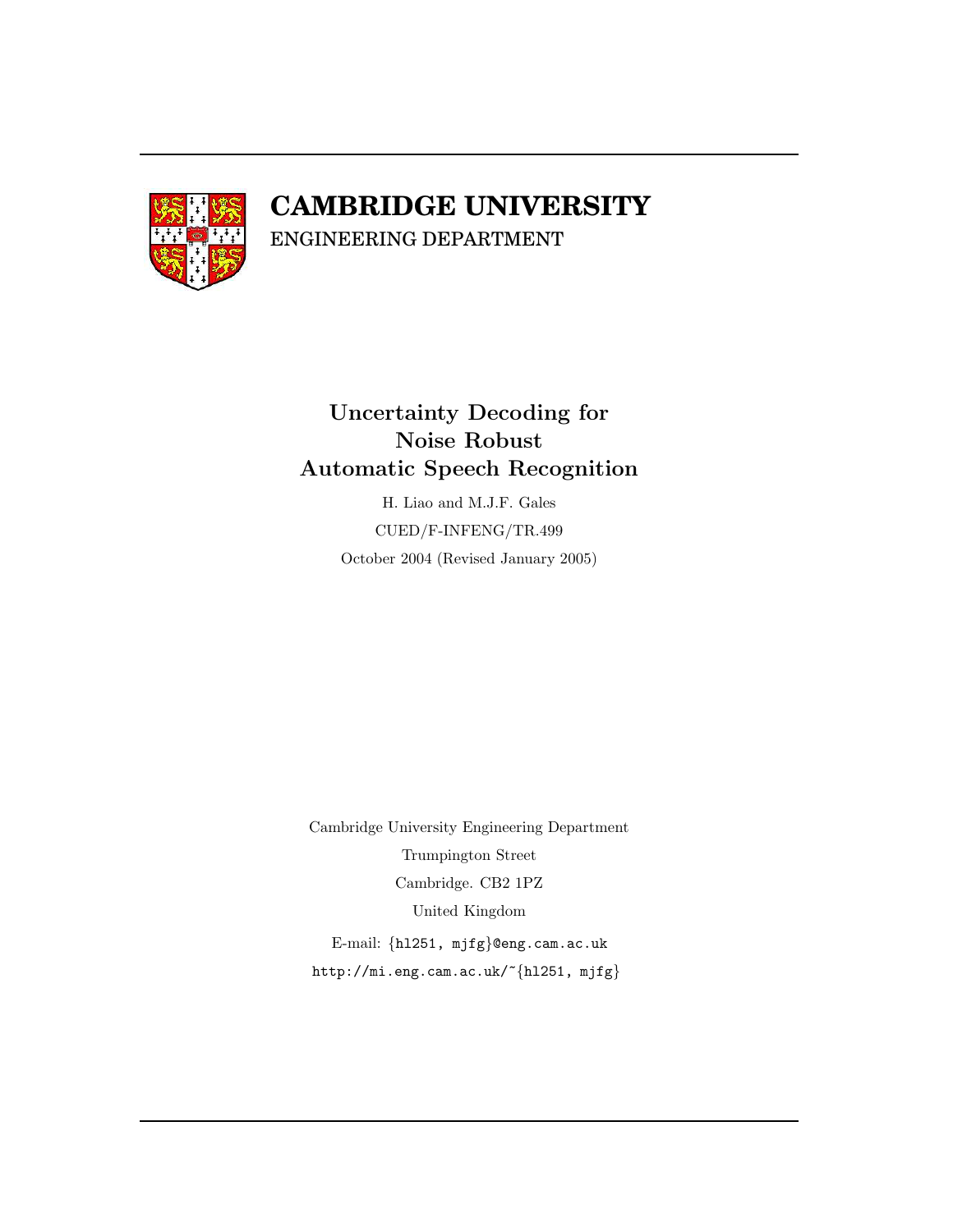#### Abstract

This report presents uncertainty decoding as a method for robust automatic speech recognition for the Noise Robust Automatic Speech Recognition project funded by Toshiba Research Europe Limited. The effects of noise on speech recognition are reviewed and a general framework for noise robust speech recognition introduced. Common and related noise robustness techniques are described in the context of this framework. Uncertainty decoding is also presented in this framework with the goal of providing fast noise compensation through the propagation of uncertainty to the decoder. Two forms are discussed, the Joint and SPLICE methods, and evaluated on the medium vocabulary Resource Management corpus at a range of artificially produced noise levels. It was found that the uncertainty decoding algorithms did not meet the performance of a matched system, but were more accurate than the baseline SPLICE enhancement technique and low numbers of CMLLR transforms.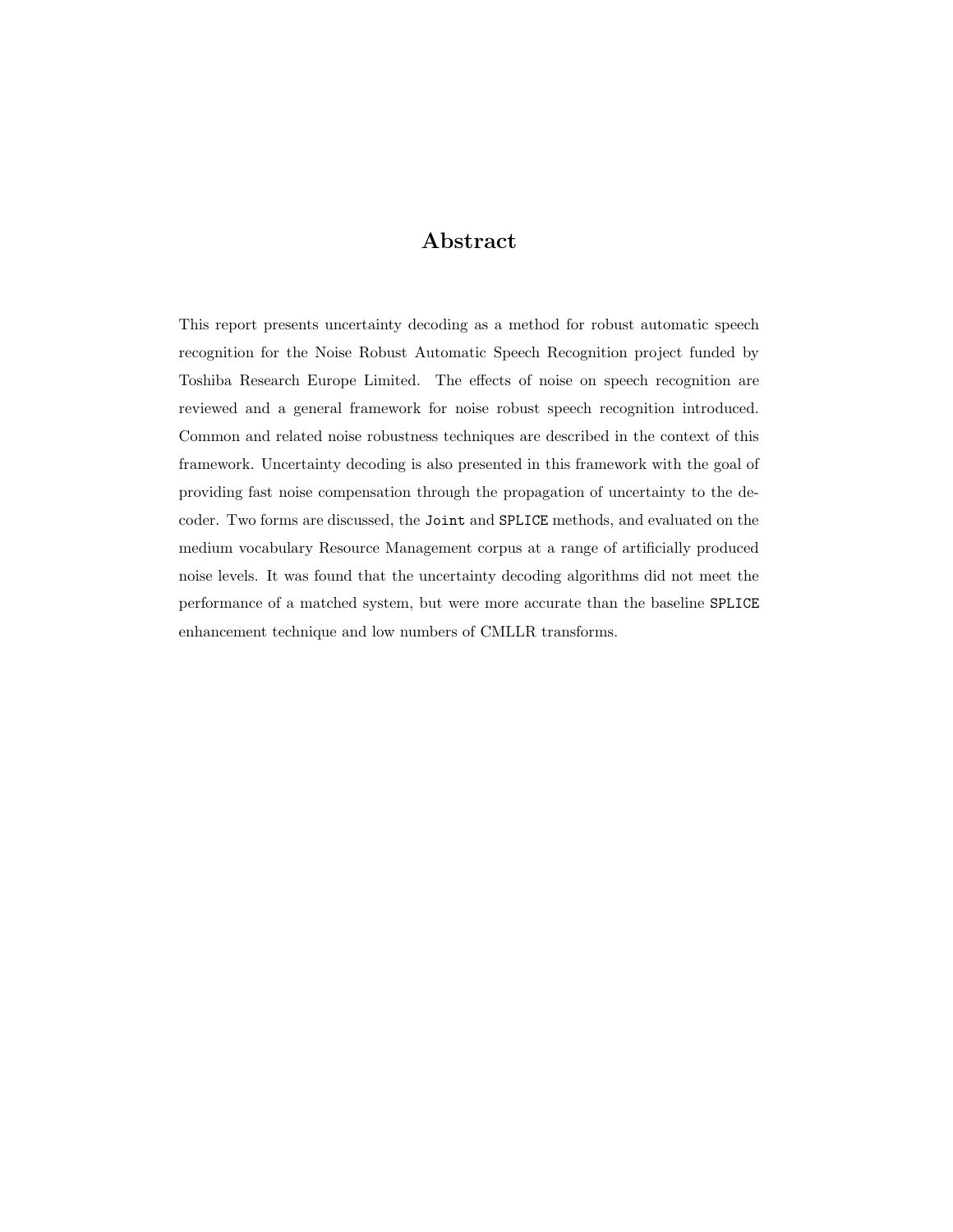### Glossary

| ΒW                | Baum-Welch                                             |
|-------------------|--------------------------------------------------------|
| <b>CDCN</b>       | Codeword Dependent Cepstral Normalisation              |
| <b>CMLLR</b>      | Constrained MLLR                                       |
| <b>CMN</b>        | Cepstral Mean Normalisation                            |
| <b>CVN</b>        | Cepstral Variance Normalisation                        |
| $_{\mathrm{DCT}}$ | Discrete Cosine Transform                              |
| <b>DPMC</b>       | Data-Driven PMC                                        |
| EМ                | Expectation Maximisation                               |
| <b>GMM</b>        | Gaussian Mixture Model                                 |
| <b>HMM</b>        | Hidden Markov Model                                    |
| HTK.              | <b>HMM</b> Toolkit                                     |
| IDCT              | Inverse DCT                                            |
| <b>IPMC</b>       | Iterative PMC                                          |
| LVCSR             | Large Vocabulary Continuous Speech Recognion           |
| MAP               | Maximum A Posteriori                                   |
| MFCC              | Mel-Frequency Cepstral Coefficients                    |
| <b>MLLR</b>       | Maximum Likelihood Linear Regression                   |
| MMSE              | Minimum Mean Squared Error                             |
| PLP               | Perceptual Linear Prediction                           |
| PMC               | Parallel Model Combination                             |
| POF               | Probabilistic Optimal Filtering                        |
| RASTA             | Relative Spectra                                       |
| <b>SDCN</b>       | SNR Dependent Cepstral Normalisation                   |
| SNR.              | Signal-to-Noise Ratio                                  |
| <b>SPLICE</b>     | Stereo Piece-wise Linear Compensation for Environments |
| VAD               | Voice Activity Detector                                |
| VQ                | Vector Quantisation                                    |
| <b>VTS</b>        | Vector Taylor Series                                   |
| WER               | Word Error Rate                                        |
|                   |                                                        |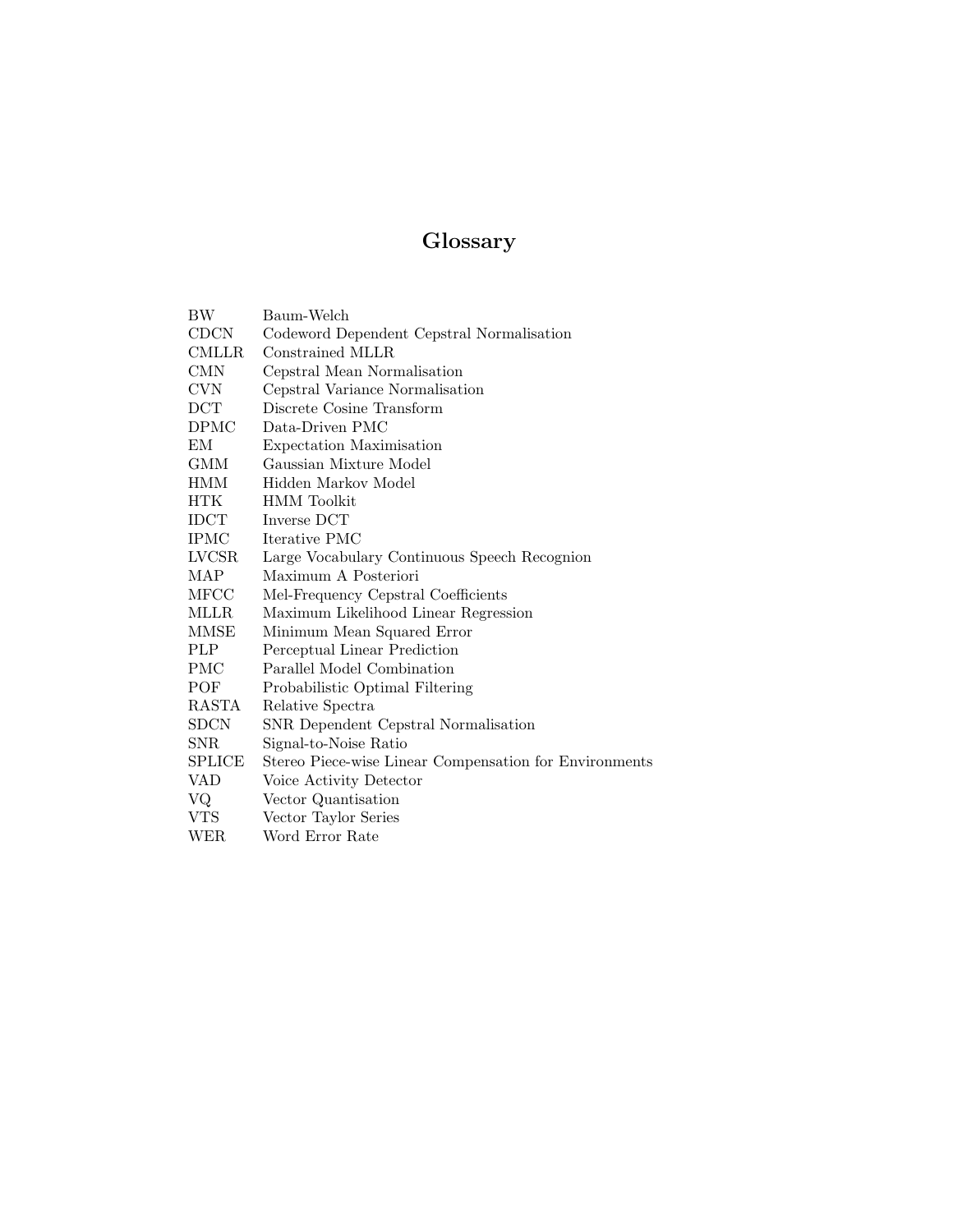### Notation

| matrix of arbitrary dimensions                                                           |
|------------------------------------------------------------------------------------------|
| transpose of matrix $\boldsymbol{A}$                                                     |
| determinant of matrix $A$                                                                |
| inverse of matrix $\boldsymbol{A}$                                                       |
| identity matrix                                                                          |
| scalar quantity                                                                          |
| estimate of the true value of $x$                                                        |
| vector of arbitrary dimensions                                                           |
| number of frames in a sequence of observations                                           |
| number of GMM components in the acoustic model                                           |
| number of GMM components in the front-end model                                          |
| GMM front-end component $n$                                                              |
| mixture weight associated with front-end component $\check{s}_n$                         |
| parameter x is associated with front-end component $\check{s}_n$                         |
| $GMM$ acoustic model component $m$                                                       |
| mixture weight associated with acoustic model component $s_m$                            |
| parameter x is associated with acoustic model component $s_m$                            |
| parameter x is associated with regression class $r_m$                                    |
| set of clean speech acoustic model parameters                                            |
| set of estimated corrupted speech acoustic model parameters                              |
| set of front-end model parameters                                                        |
| set of noise model parameters                                                            |
| the expected value of $f(x)$ , where x is a random variable                              |
| multivariate Gaussian distribution with mean vector $\mu$ and covariance matrix $\Sigma$ |
| likelihood of vector $x$ given a multivariate Gaussian distribution                      |
| sequence of clean speech observations $\{x_1, \ldots, x_T\}$                             |
| sequence of corrupted speech observations $\{y_1, \ldots, y_T\}$                         |
| sequence of discrete clean speech states $\{\theta_1, \ldots, \theta_T\}$                |
| sequence of discrete noise speech states $\{\theta_1^n, \ldots, \theta_T^n\}$            |
| d-dimensional Euclidean space                                                            |
|                                                                                          |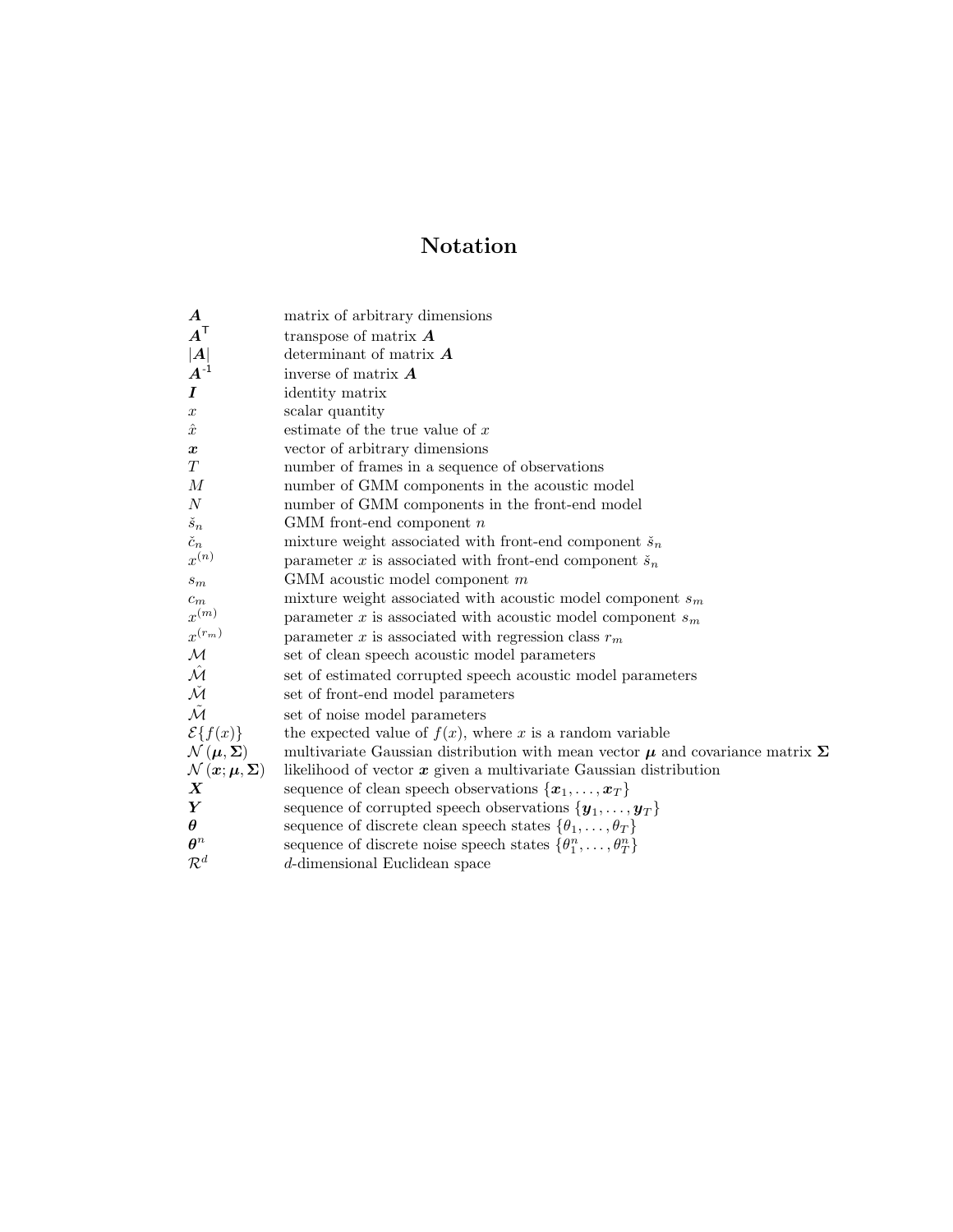## **Contents**

| $\mathbf 1$    |     | Introduction |                                           | 1              |
|----------------|-----|--------------|-------------------------------------------|----------------|
|                | 1.1 |              |                                           | $\overline{2}$ |
| $\overline{2}$ |     |              | Speech Recognition in Noise               | 3              |
|                | 2.1 |              |                                           | $\sqrt{3}$     |
|                | 2.2 |              |                                           | 4              |
|                | 2.3 |              |                                           | $\overline{5}$ |
| 3              |     |              | Techniques for Noise Robust ASR           | 9              |
|                | 3.1 |              |                                           | 9              |
|                |     | 3.1.1        |                                           | 10             |
|                |     | 3.1.2        |                                           | 10             |
|                | 3.2 |              |                                           | 11             |
|                |     | 3.2.1        |                                           | 11             |
|                |     | 3.2.2        |                                           | 12             |
|                |     | 3.2.3        | Codeword Dependent Cepstral Normalisation | 12             |
|                |     | 3.2.4        |                                           | 13             |
|                |     | 3.2.5        |                                           | 13             |
|                |     | 3.2.6        |                                           | 14             |
|                |     | 3.2.7        |                                           | 15             |
|                |     | 3.2.8        |                                           | 16             |
|                | 3.3 |              |                                           | 16             |
|                |     | 3.3.1        |                                           | 17             |
|                |     | 3.3.2        |                                           | 17             |
|                |     | 3.3.3        |                                           | 18             |
|                |     | 3.3.4        |                                           | 20             |
|                |     | 3.3.5        |                                           | 21             |
|                |     | 3.3.6        |                                           | 21             |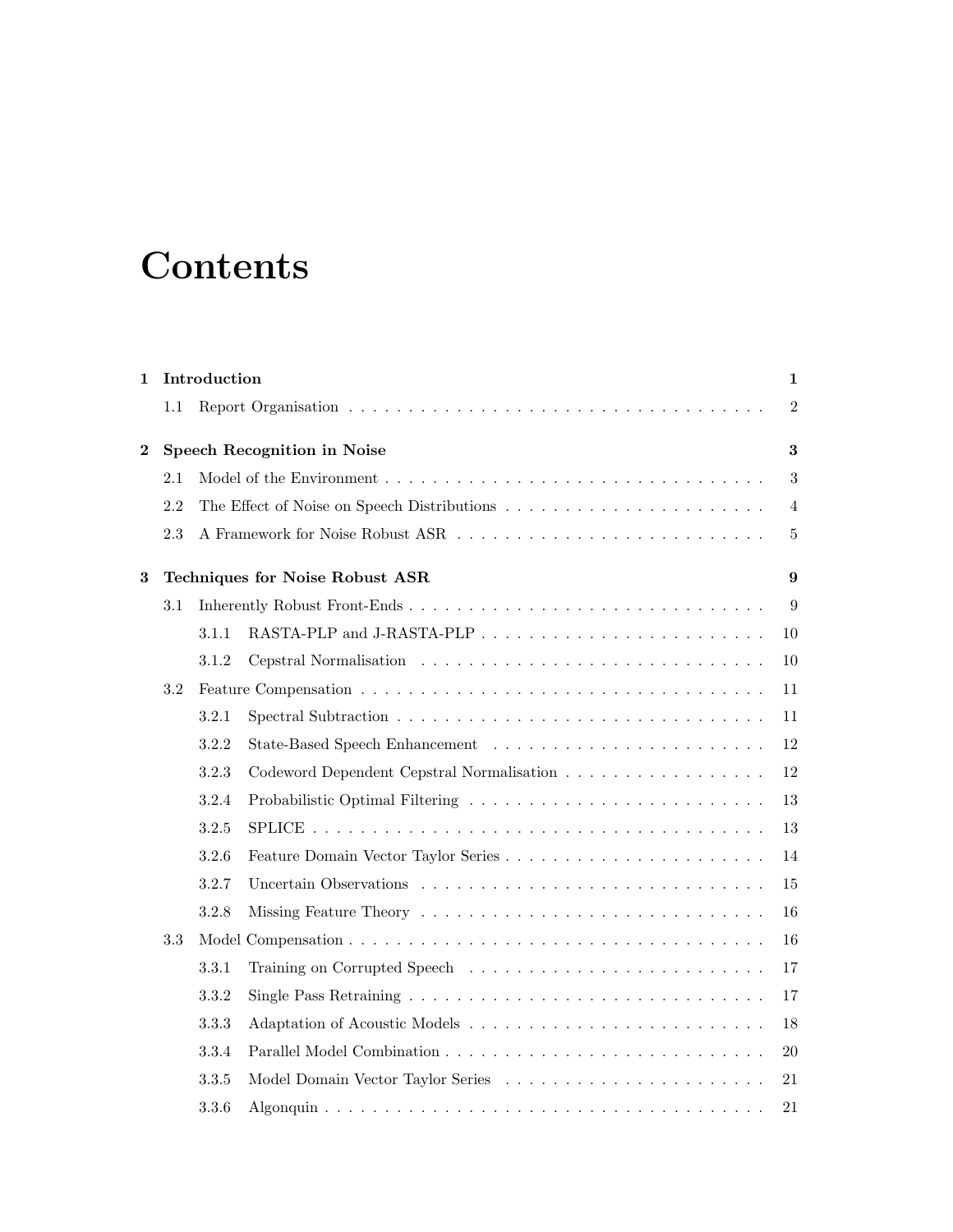|   | 3.4                         |                                         | 22 |
|---|-----------------------------|-----------------------------------------|----|
| 4 | <b>Uncertainty Decoding</b> |                                         |    |
|   | 4.1                         |                                         | 23 |
|   | 4.2                         |                                         | 24 |
|   | 4.3                         |                                         | 25 |
|   |                             | 4.3.1                                   | 27 |
|   |                             | 4.3.2                                   | 29 |
|   | 4.4                         |                                         | 30 |
|   | 4.5                         |                                         | 32 |
|   | 4.6                         |                                         | 35 |
| 5 |                             | <b>Implementation Issues</b>            | 36 |
|   | 5.1                         |                                         | 36 |
|   | 5.2                         |                                         | 37 |
|   |                             | 5.2.1                                   | 37 |
|   |                             | 5.2.2                                   | 37 |
|   | 5.3                         |                                         | 38 |
|   | 5.4                         |                                         | 39 |
| 6 |                             | <b>Preliminary Experimental Results</b> | 40 |
|   | 6.1                         |                                         | 40 |
|   | 6.2                         |                                         | 41 |
|   |                             | 6.2.1                                   | 42 |
|   |                             | 6.2.2                                   | 42 |
|   |                             | 6.2.3                                   | 43 |
|   |                             | 6.3 Standard SPLICE Performance         | 43 |
|   | 6.4                         |                                         | 44 |
|   |                             | 6.4.1                                   | 45 |
|   | 6.5                         |                                         | 46 |
|   | 6.6                         |                                         | 49 |
|   | 6.7                         |                                         | 50 |
| 7 |                             | Conclusions                             | 52 |
|   | 7.1                         |                                         | 53 |
|   | Appendix                    |                                         | 54 |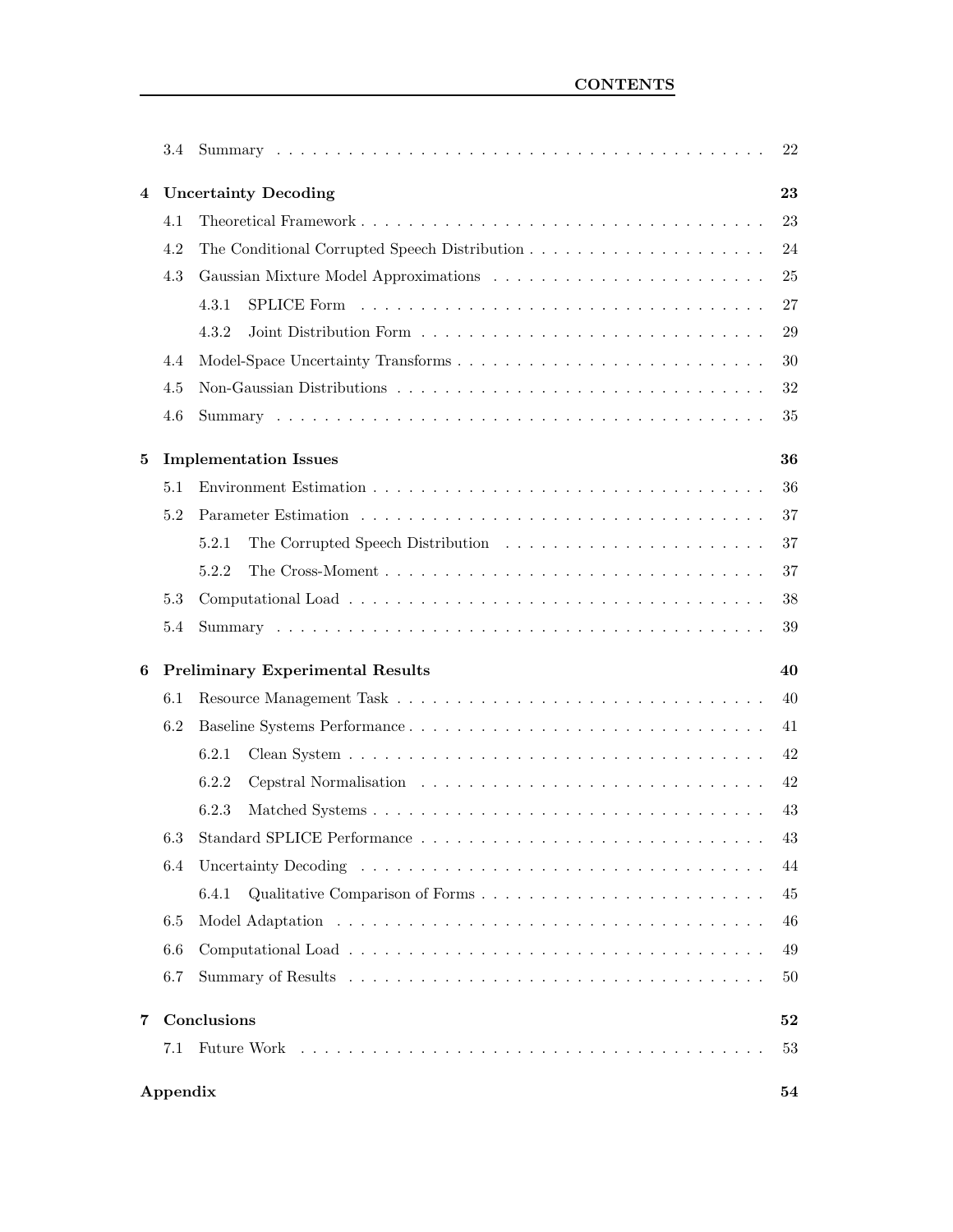| A SPLICE Conditional Corrupted Speech Derivation | 54 |
|--------------------------------------------------|----|
| B Convolution of Two Gaussian Distributions      | 57 |
| C. The Conditional Multivariate Gaussian         | 58 |
| <b>Bibliography</b>                              | 59 |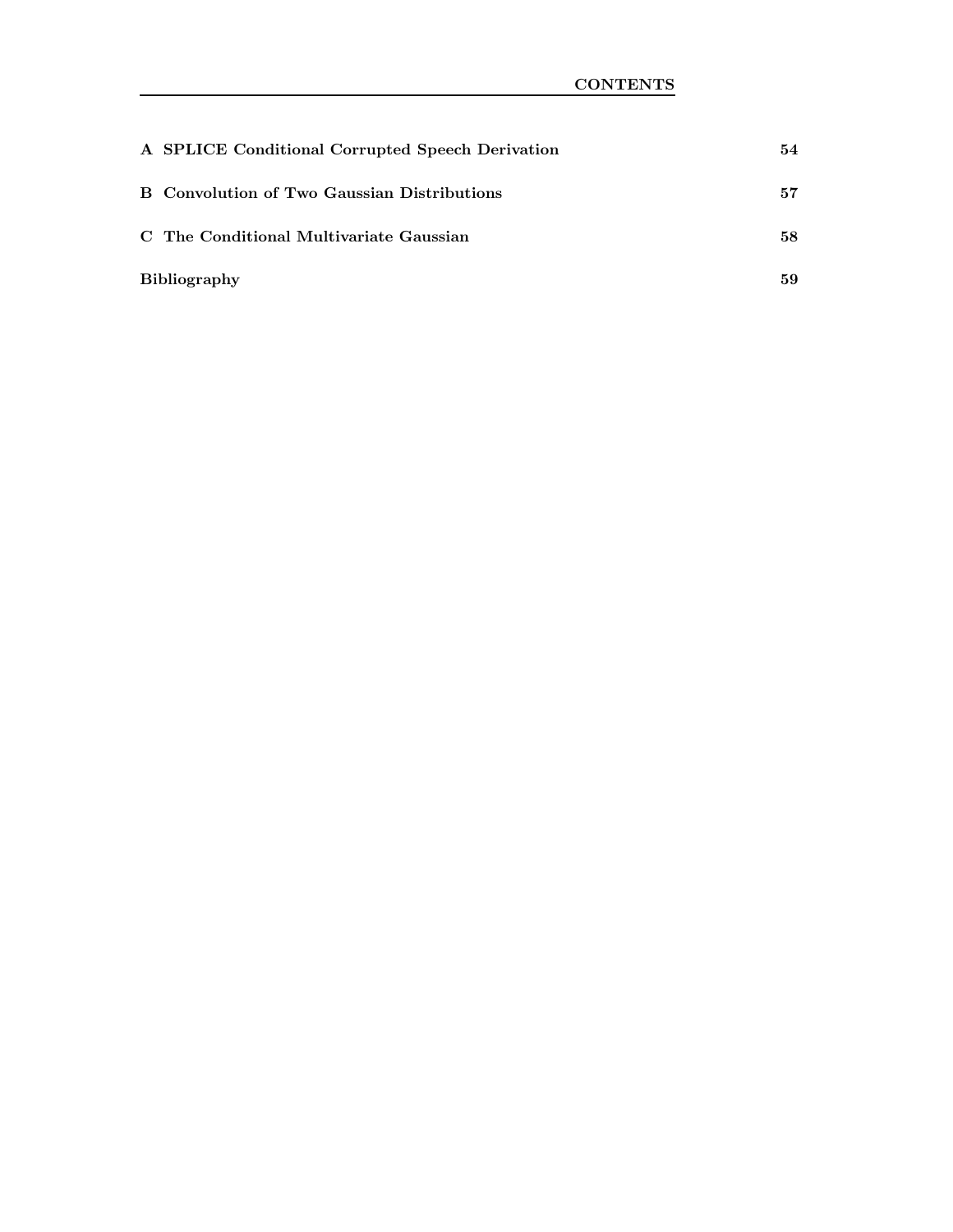# List of Tables

| 6.1 | Word error rates $(\%)$ of a Clean RM system as SNR decreases 42                                           |     |
|-----|------------------------------------------------------------------------------------------------------------|-----|
| 6.2 | Word error rates $(\%)$ of CMN and CVN systems with normalisation at a global and                          |     |
|     | speaker level $\ldots \ldots \ldots \ldots \ldots \ldots \ldots \ldots \ldots \ldots \ldots \ldots \ldots$ |     |
| 6.3 | Word error rates $(\%)$ of a SNR matched RM system as SNR decreases 43                                     |     |
| 6.4 | Word error rates $(\%)$ comparing SPLICE with clean and noise front-end models,                            |     |
|     | varying the number of components at 20 dB SNR $\dots \dots \dots \dots \dots \dots \dots \dots$            |     |
| 6.5 | Word error rates $(\%)$ comparing uncertainty algorithm implementations at 20 dB                           |     |
|     |                                                                                                            |     |
| 6.6 | Word error rates $(\%)$ comparing uncertainty algorithms with 256 components                               | -45 |
| 6.7 | Word error rates (%) comparing different model transforms and Feature-Based                                |     |
|     | Joint, varying the number of classes/components at 20 dB SNR 48                                            |     |
| 6.8 | Word error rates $(\%)$ and active models at 20 dB SNR as pruning decreases on the                         |     |
|     | $\text{Feb'}89$ test set only. *Not all sentences yielded a hypothesis.                                    | 50  |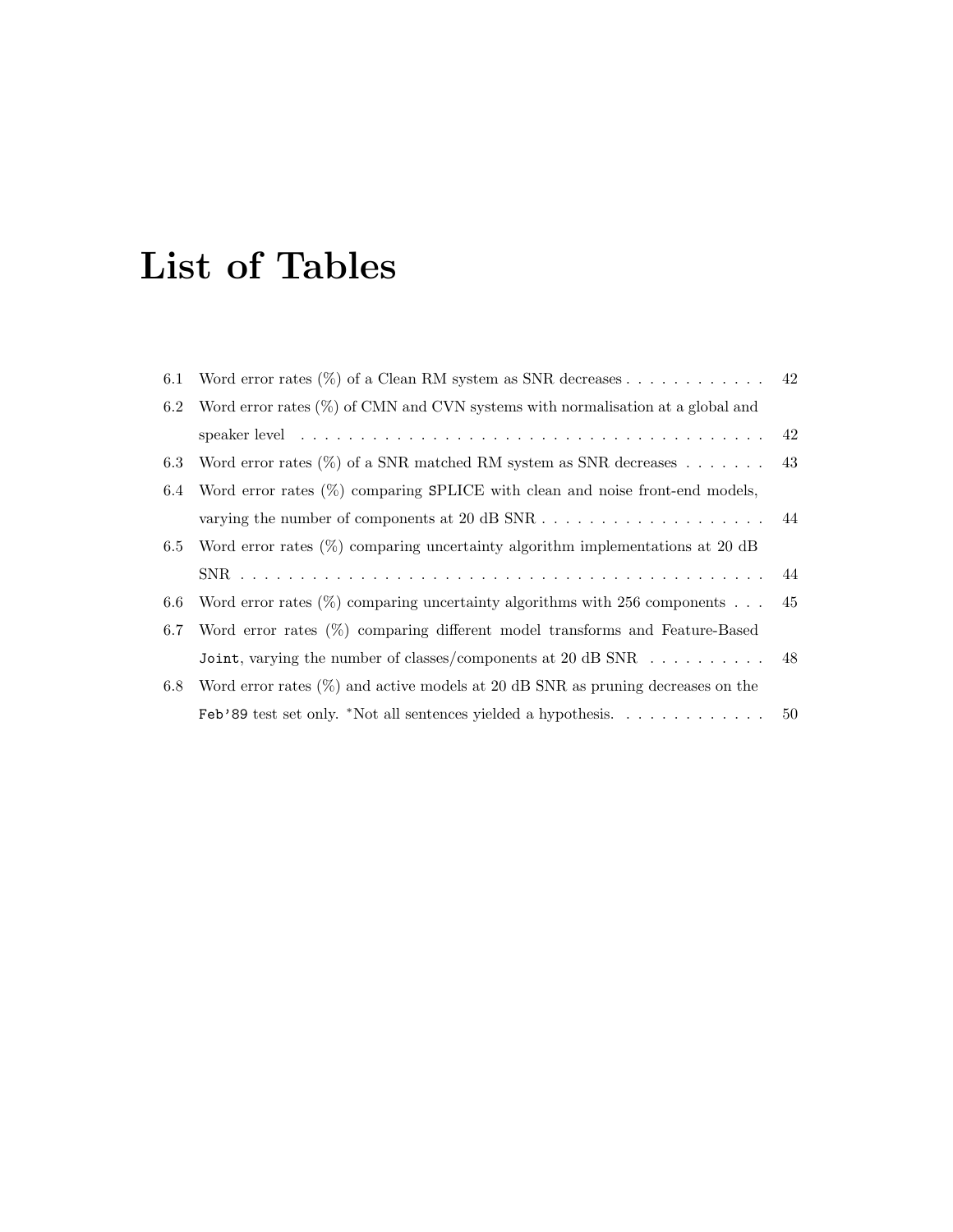# List of Figures

| 2.1     | Corrupted speech distribution with clean speech of mean 10, variance 5, and ML                           |                |
|---------|----------------------------------------------------------------------------------------------------------|----------------|
|         | estimate of Gaussian distribution                                                                        | $\,6\,$        |
| 2.2     |                                                                                                          | $\overline{7}$ |
| 2.3     | Dynamic Bayesian network for robust speech recognition. Emitting states are                              |                |
|         | shaded, non-emitting hidden variables are unshaded. $\ldots$ , $\ldots$ , $\ldots$ , $\ldots$ , $\ldots$ | $\,7$          |
| 3.1     | Methods of reducing the acoustic mismatch                                                                | 9              |
| $3.2\,$ |                                                                                                          | $12\,$         |
| 3.3     |                                                                                                          | $15\,$         |
| 3.4     |                                                                                                          | $16\,$         |
| 4.1     | Feature compensation with uncertainty decoding                                                           | 24             |
| 4.2     | Joint clean and corrupted speech distribution with a noise source of mean 1 (left)                       |                |
|         | and mean 4 (right), both with a variance of $1 \ldots \ldots \ldots \ldots \ldots \ldots \ldots$         | $25\,$         |
| 4.3     | Conditional corrupted speech distribution with a noise source of mean 4, variance 1                      | 26             |
| 4.4     | Uncertainty decoding processing $\ldots \ldots \ldots \ldots \ldots \ldots \ldots \ldots \ldots \ldots$  | 31             |
| $4.5\,$ |                                                                                                          | $32\,$         |
| 4.6     | Conditional corrupted speech distribution with noise of mean 4, variance 1. Various                      |                |
|         | distributions are fitted to the corrupted speech data                                                    | 33             |
| 4.7     | Resulting corrupt speech distribution using Weibull form of $p(y x)$                                     | 34             |
| $5.1\,$ | Dynamic compensation parameter estimation in the front-end $\dots \dots \dots \dots$                     | 38             |
| $6.1\,$ | Clean spectrum (left) compared to with Operating Room noise at 8 dB SNR (right)                          |                |
|         |                                                                                                          | 41             |
| 6.2     | Comparing $C_0$ for clean speech, with Operating Room noise at 20 dB SNR and                             |                |
|         | the SPLICE speech estimate above using a 256 component noisy front-end. The                              |                |
|         |                                                                                                          | 46             |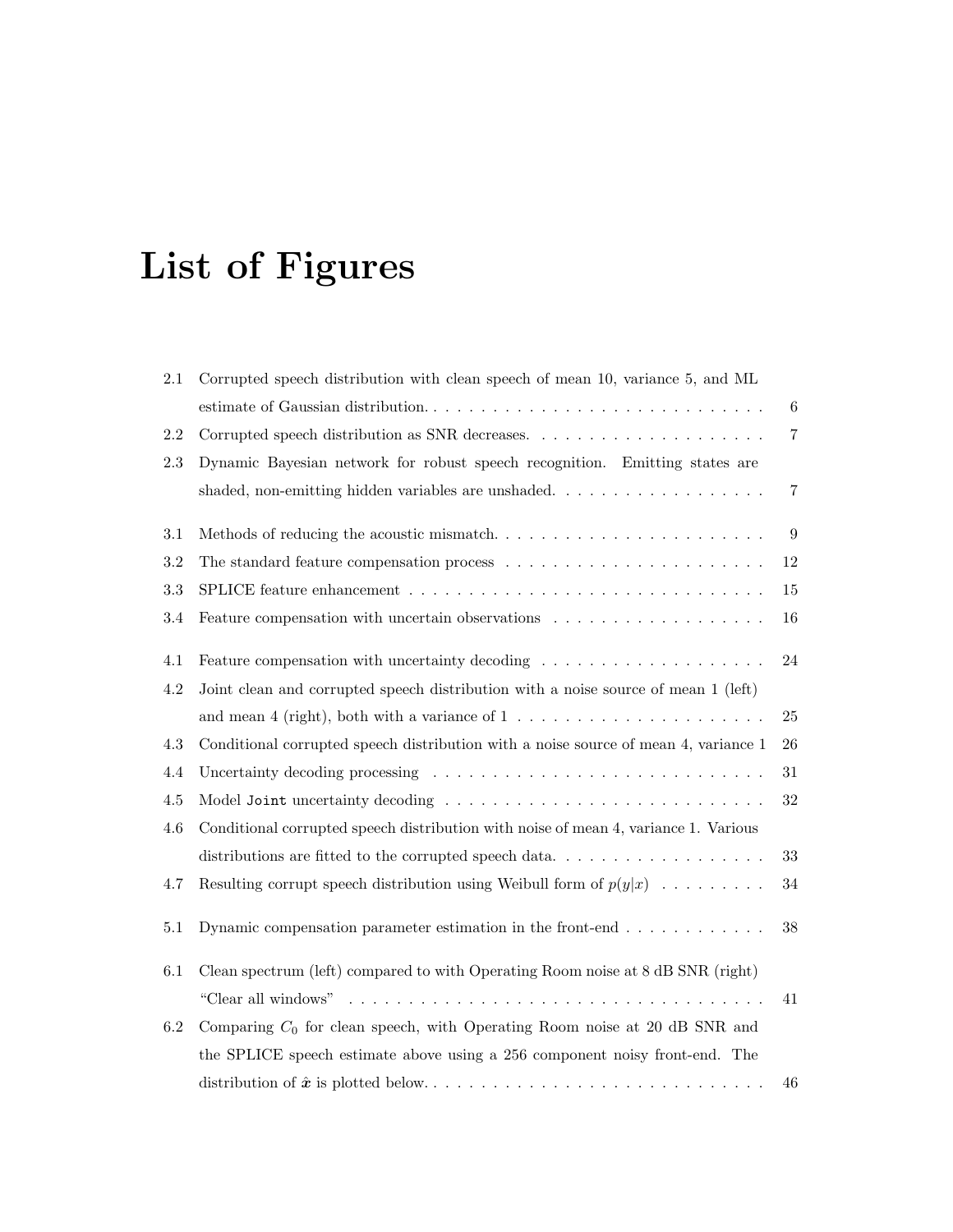| 6.3 | Comparing $C_0$ for clean speech, with Operating Room noise at 20 dB SNR and the     |     |
|-----|--------------------------------------------------------------------------------------|-----|
|     | Joint speech estimate above using a 256 component clean front-end. The distribu-     |     |
|     |                                                                                      |     |
| 6.4 | Comparing $C_0$ for clean speech, with Operating Room noise at 20 dB SNR and the     |     |
|     | Joint speech estimate above using a single component front-end. The distribution     |     |
|     |                                                                                      |     |
| 6.5 | Comparing overall performance of different noise robustness techniques $\dots \dots$ | -51 |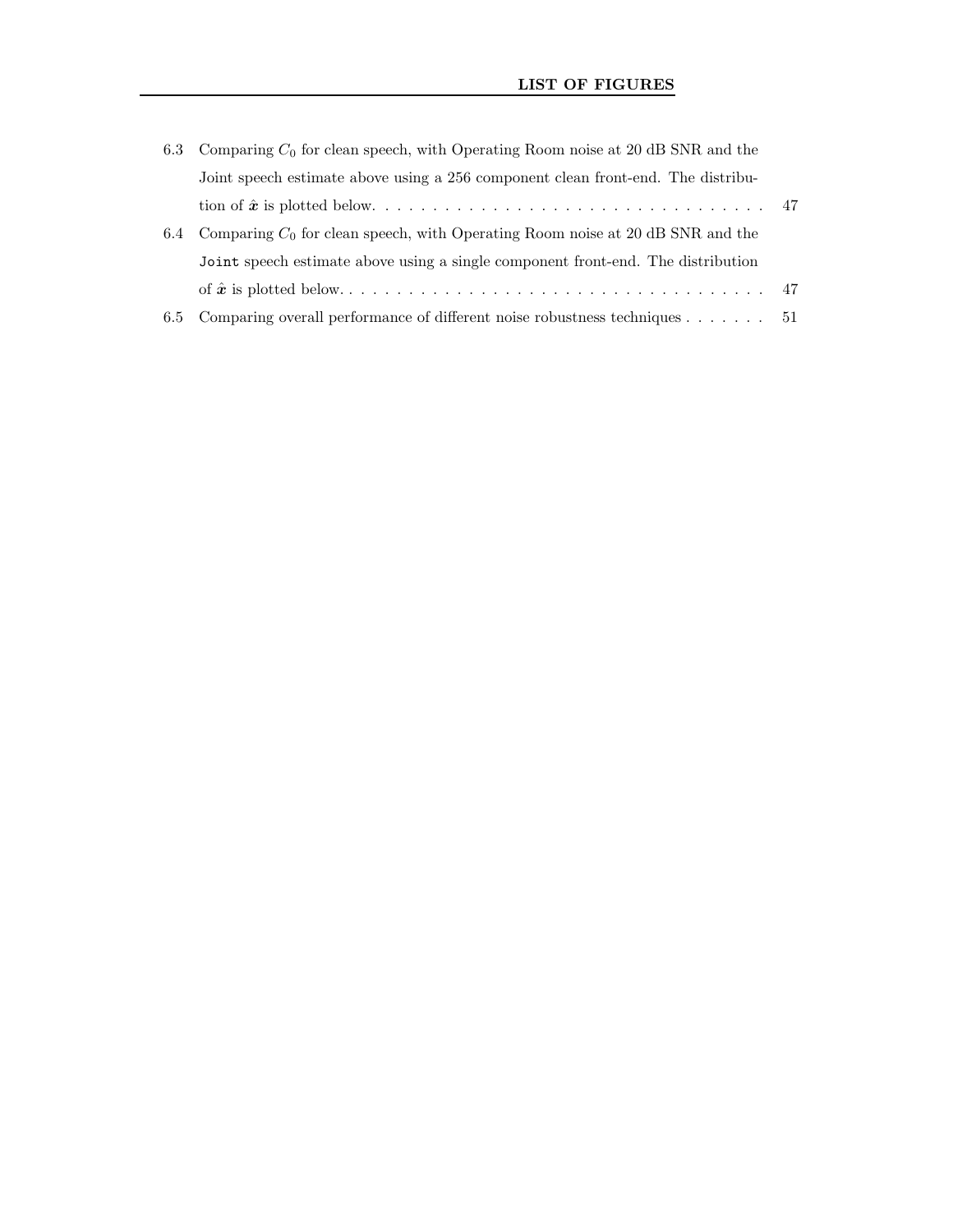# Chapter 1 Introduction

Speech recognition has improved markedly over the years such that it has gained adoption in consumer goods, call center applications and desktop personal computer software. The benchmarks for speech recognition continue to become more difficult with origins in yes/no and digit recognition tasks, to the thousand word Resource Management database, and now towards telephone conversation and broadcast news transcriptions. The standard HTK release [60] without language modeling yields a word error rate of 5.2% on the 1000 word ARPA Resource Management database. This approaches the human 2.0% error rate on nonsense sentences found in [54]. However once a nominal amount of background noise is added, the machine error rate rises to an unusable 65.5% – an order of magnitude greater. This noise at 20 dB SNR is hardly a distraction for the human ear<sup>1</sup>. This susceptibility to environmental noise is primarily due to the mismatch between the original conditions of the data used to train the recogniser and the actual data used to test it.

This was recognised early on, thus most noise robustness methods can be classified under several standard approaches, namely using *inherently robust front-ends, front-end compensation* and model compensation. The first seeks parameterisations that are fundamentally immune to noise. While effective in some circumstances with low-levels of noise, a generic inherently robust front-end has yet to be developed that can handle higher and varied noise levels. Hence, research has turned to feature enhancement or cleaning whereby noise is removed from the observed speech, yielding an estimate of the clean speech for decoding. Alternatively, the models can be compensated by incorporating the effects of the noise into the acoustic models. This is a far more powerful technique in that the model variances can be adapted to account for the noise, however the improved results come with a significant computational cost that is usually impractical for commercial LVCSR systems.

Recently, research has been directed at incorporating the uncertainty in speech recognition that noise causes. The uncertain observation method [6] formulates a method of incorporating

<sup>&</sup>lt;sup>1</sup>In the author's opinion.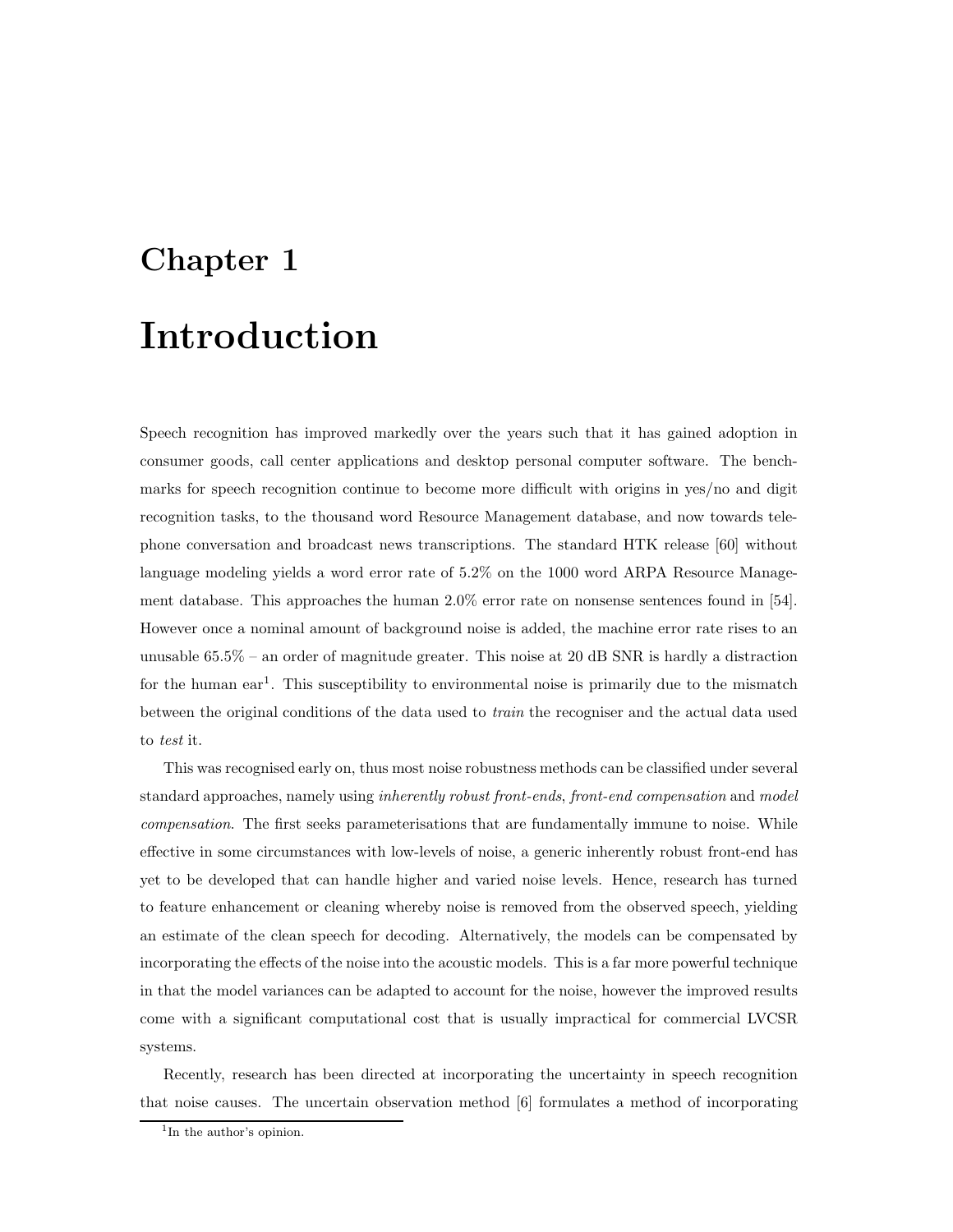the uncertainty in decoding when the SNR decreases. This is different than the dynamic Bayesian network inference approaches found in the soft-information paradigm [39] and uncertainty decoding [15]. All these approaches seek to incorporate the frame-level uncertainty caused by noise into the decoding process to achieve accuracy comparable to model-based techniques at a speed similar to enhancement style schemes. This amounts to finding tractable forms of representing the uncertainty such that the model variances updates are fast to compute, yet effective.

#### 1.1 Report Organisation

Following this introduction, a model of the environment is presented along with the effects that noise has on ASR, and a general statistical framework for reviewing past and current work in this field. In Chapter 3, classic and current noise robustness approaches are reviewed. Uncertainty decoding is formally presented in Chapter 4 and Chapter 5 discusses practical, implementation issues. In Chapter 6, initial experimental results from related robustness techniques and a novel Joint distribution uncertainty decoding method are presented and discussed. Finally, conclusions and future work directions are presented in Chapter 7.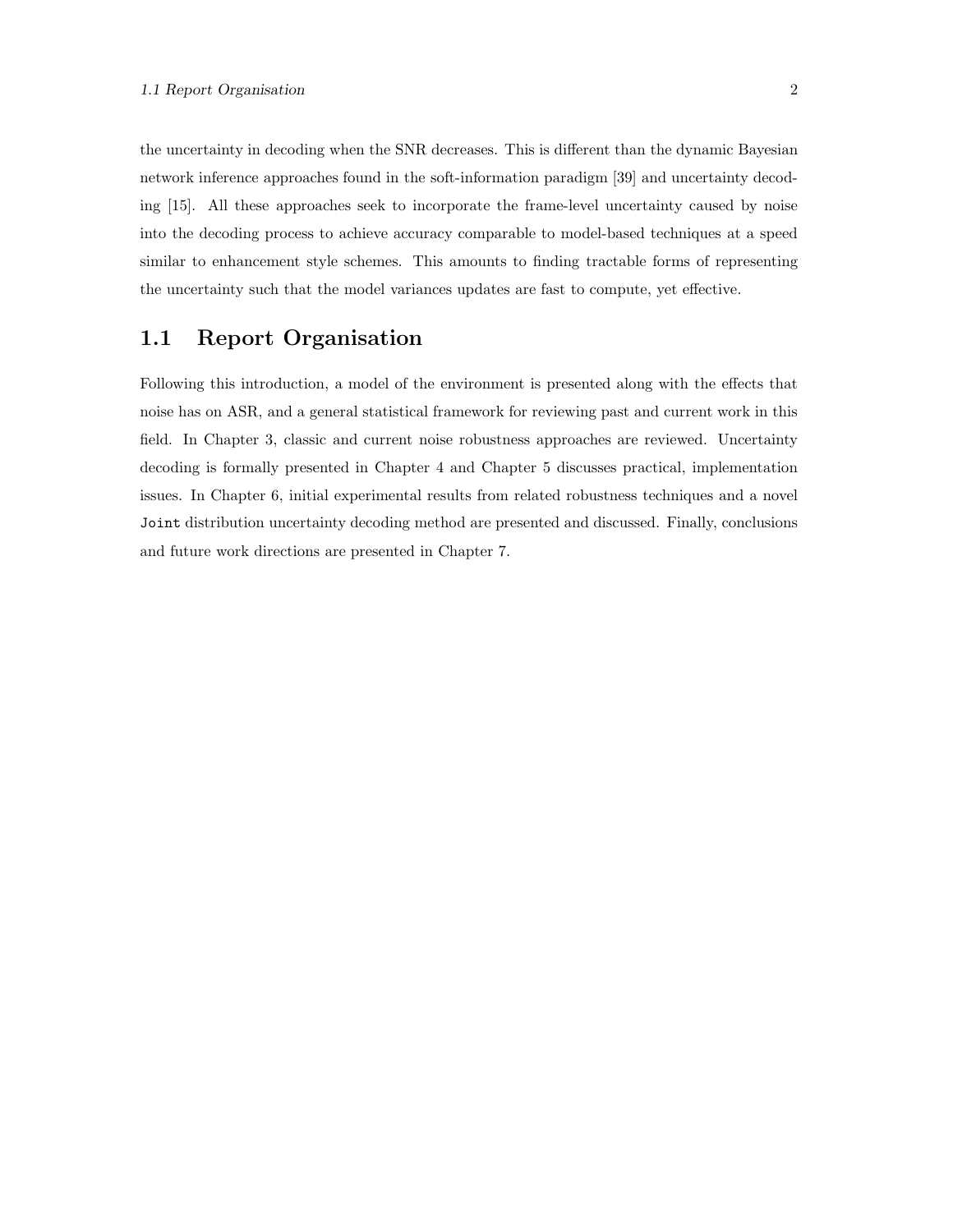# Chapter 2 Speech Recognition in Noise

Research in increasing the robustness of automatic speech recognition systems to noise has been on-going for many decades. It is important to understand the particular difficulties noise presents to current algorithms in order to begin to address the problem. In this section, a general model of how environment noise affects the features used in LVCSR systems is described. The empirical effects are simulated, presented and discussed. Finally, a general framework for noise robust speech recognition is introduced.

#### 2.1 Model of the Environment

It is impossible to name and describe all the possible noises that a speech recogniser could encounter. Fortunately, general sources and types can be categorised and their influence grouped into a general model of the environment. Acoustic degradation of the speech signal is typically understood as a complex process that initially suffers from changes to speaker articulation due to task stress, emotion or the Lombard effect [45]. This signal can then be coloured by additive background noise, channel distortions either due to the microphone or network with channel noise added, and finally possible noise at the near end of the speech recognition system. This is summarised in a model from [29]

$$
y(m) = \left[ \left( \left\{ \left[ x(m) \right]_{stress}^{Lombard} \right] + n_1(m) \right\} * h_{mike}(m) + n_2(m) \right) * h_{channel}(m) \right] + n_3(m)
$$

The main sources of concern are usually additive environmental noise,  $n_1(m)$ , present when the user is speaking and spectral tilt due to microphone mismatches. This yields the standard model of the noisy acoustic environment in the time domain, used by Acero [1], Gales [20] and later Moreno [48]

$$
y[m] = x[m] * h[m] + n[m]
$$
\n(2.1)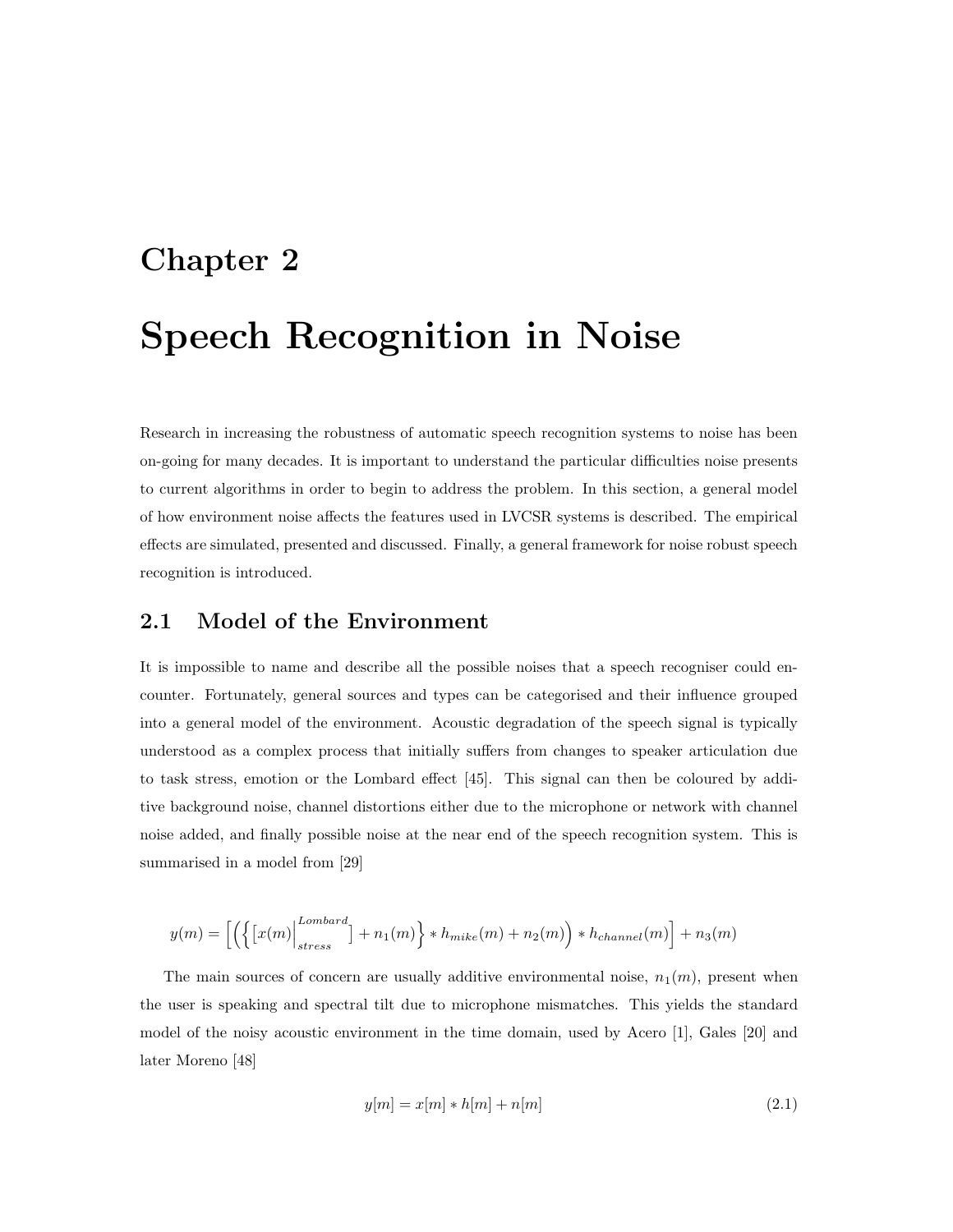where  $y[m]$  is the corrupted speech,  $x[m]$  the "clean" speech,  $h[m]$  the linear channel filter, and  $n[m]$  the additive noise.

After applying the DFT the spectrum can be sampled using Mel-spaced filterbanks

$$
Y(f_k) = X(f_k)H(f_k) + N(f_k)
$$
\n(2.2)

where  $k = \{1, \ldots, K\}$  denoting the filterbank bin. To compress the dynamic range, the natural logarithm is often applied

$$
\log(Y(f_k)) = \log(X(f_k)) + \log(H(f_k)) + \log(1 + \exp(\log(N(f_k)) - \log(X(f_k)) - \log(H(f_k))))(2.3)
$$

yielding a complex non-linear model of the acoustic environment in the log spectral domain. Cepstral parameters are the most popular features used in speech recognisers, thus it is of interest to examine the effect of noise in the cepstrum. First, the following cepstral vectors are defined<sup>1</sup>

$$
\mathbf{y}^{(c)} = \mathbf{C} \left[ \log(Y(f_0)) \log(Y(f_1)) \dots \log(Y(f_M)) \right]^\mathsf{T}
$$
\n
$$
\mathbf{x}^{(c)} = \mathbf{C} \left[ \log(X(f_0)) \log(X(f_1)) \dots \log(X(f_M)) \right]^\mathsf{T}
$$
\n
$$
\mathbf{h}^{(c)} = \mathbf{C} \left[ \log(H(f_0)) \log(H(f_1)) \dots \log(H(f_M)) \right]^\mathsf{T}
$$
\n
$$
\mathbf{n}^{(c)} = \mathbf{C} \left[ \log(N(f_0)) \log(N(f_1)) \dots \log(N(f_M)) \right]^\mathsf{T}
$$
\n(2.4)

and if we define a function  $g(a)$  of the form

$$
g(a) = C \log(1 + \exp(C^{-1}a))
$$
\n
$$
(2.5)
$$

where C and  $C^{-1}$  are the discrete cosine transform matrix and it's inverse. Liftering equation 2.3 into the cepstral domain yields

$$
\boldsymbol{y}^{(c)} = \boldsymbol{x}^{(c)} + \boldsymbol{h}^{(c)} + \boldsymbol{g}(\boldsymbol{n}^{(c)} - \boldsymbol{x}^{(c)} - \boldsymbol{h}^{(c)})
$$
(2.6)

This is the model of the corrupted speech environment for the commonly used MFCC parameterisation [11]. Though this, along with dynamic coefficients, is the most common form of feature vector, the optimality has been questioned[32]. Equation 2.6 clearly shows that the corrupted speech is a complex non-linear function of the channel, noise and normally Gaussian distributed clean speech.

#### 2.2 The Effect of Noise on Speech Distributions

To more clearly understand the effects of noise, a simulation of it's influence on a Gaussian distribution can be conducted through the model of the environment. Figure 2.1 shows how a

<sup>&</sup>lt;sup>1</sup>The use of the  $(c)$  is used for clarity here. In the following chapters, it should be assumed, unless otherwise noted, that vectors are cepstral.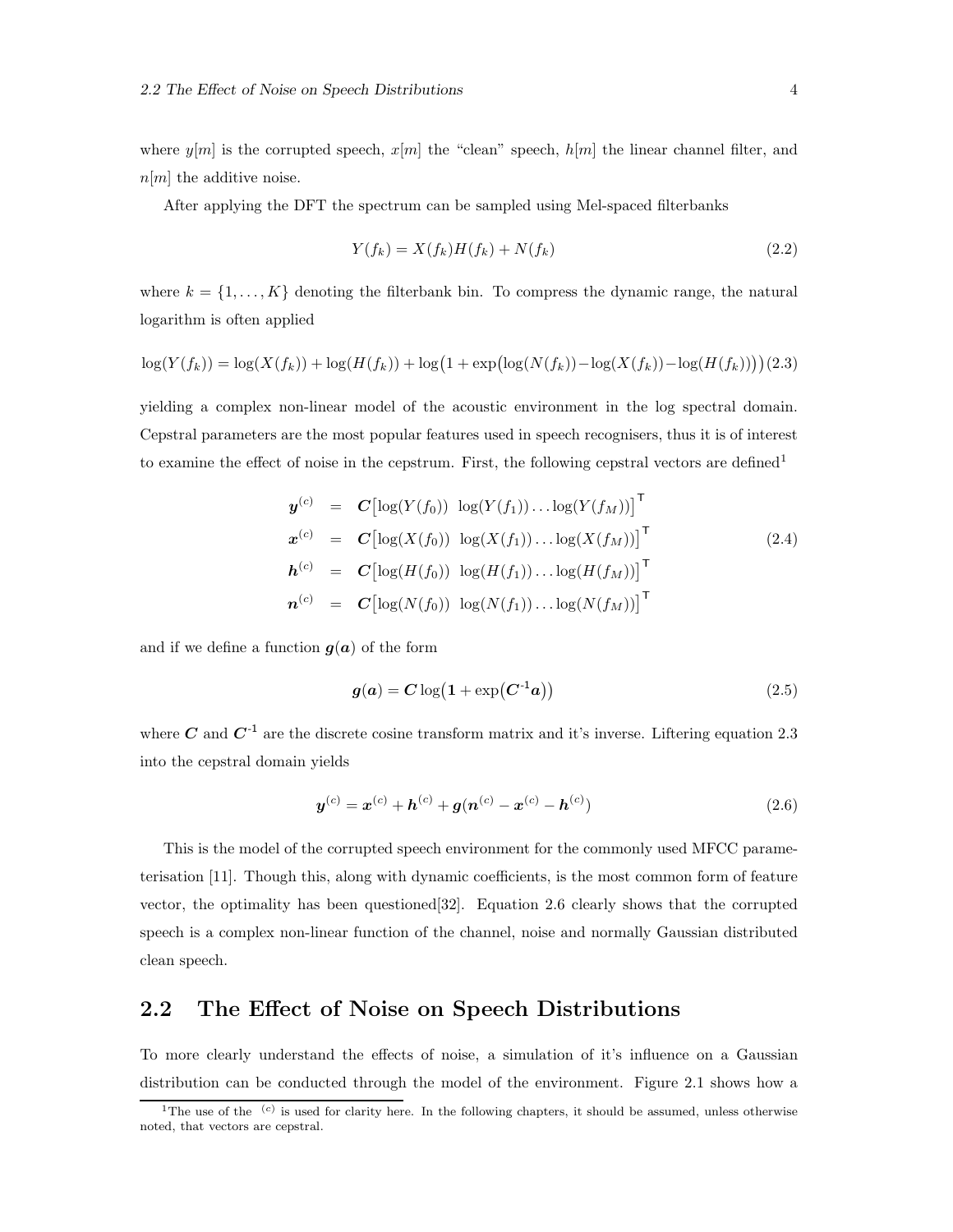single Gaussian representing the clean speech in the log spectrum, is affected by additive noise at different levels. If noise and clean speech are considered to be Gaussian distributed in the log-spectral domain, but noise additive in the spectral the following equation can be used to draw random vectors to plot a histogram of the corrupted speech

$$
y_t = f(x_t, y_t) = \log(\exp(x_t) + \exp(n_t))
$$
\n(2.7)

where the noise is a randomly generated Gaussian variable all with mean 1, and the clean speech is also a randomly generated Gaussian variable with mean 10 and variance 5. At first there is a distinct bimodal distribution, but as the noise energy increases, the separability is lost and the distribution is once again unimodal with a strong skew. Also, there is a shift in the mean and a sharp decrease in variance. The same trend can be seen with actual data as shown in figure 2.2. This is a plot of the distribution of the 0th cepstral coefficient from a sample from the Resource Management corpus contaminated with various levels of artificially added noise. Models that are trained on the clean speech are highly tuned to the broad space across the range of the plot, but clearly with the addition of noise, the distributions share less and less area. Also, the silence models would be estimated on the peak on the left in clean models. However, these models would be ill-adapted for recognition in noise, since with added noise, the entire probability of the 0th cepstral coefficient falls outside of the clean silence model area. This is one example of mismatch due to noise.

#### 2.3 A Framework for Noise Robust ASR

With these effects in mind, it is clear a general framework for robust speech recognition that explicitly accounts for the presence of noise is needed. To begin, the overall aim is to robustly determine what a speaker has said from a sequence of corrupted speech observations  $\boldsymbol{Y} = \{y_1, \ldots, y_T\}$ . A corrupted speech observation can be thought of as the sum of hidden noise and clean speech variables where it is assumed that observations are conditionally independent given the clean speech  $x_t$  and the corrupting noise  $n_t$  at that time instance. Thus the clean speech X and noise sequence  $N$  can be considered independent, each generated by a hidden first-order Markov processes. The likelihood of the observation sequence is then expressed as

$$
p(\mathbf{Y}|\mathcal{M},\tilde{\mathcal{M}}) = \int_{2\mathcal{R}^{dT}} p(\mathbf{Y}|\mathbf{X},\mathbf{N},\mathcal{M},\tilde{\mathcal{M}}) p(\mathbf{X}|\mathcal{M}) p(\mathbf{N}|\tilde{\mathcal{M}}) d\mathbf{X} d\mathbf{N}
$$
(2.8)  

$$
\approx \sum_{\boldsymbol{\theta},\boldsymbol{\theta}^{n} \in \Theta} P(\boldsymbol{\theta}|\mathcal{M}) P(\boldsymbol{\theta}^{n}|\tilde{\mathcal{M}}) \prod_{t=1}^{T} \int_{2\mathcal{R}^{d}} p(\mathbf{y}_{t}|\mathbf{x}_{t},\mathbf{n}_{t}) p(\mathbf{x}_{t}|\mathcal{M},\theta_{t}) p(\mathbf{n}_{t}|\tilde{\mathcal{M}},\theta_{t}^{n}) d\mathbf{x}_{t} d\mathbf{n}_{t}
$$
(2.9)

where  $\Theta$  is the set of all possible sequences of length T through the state space, M the speech model and  $\tilde{\mathcal{M}}$  the noise model. This is compactly described in the Dynamic Bayesian network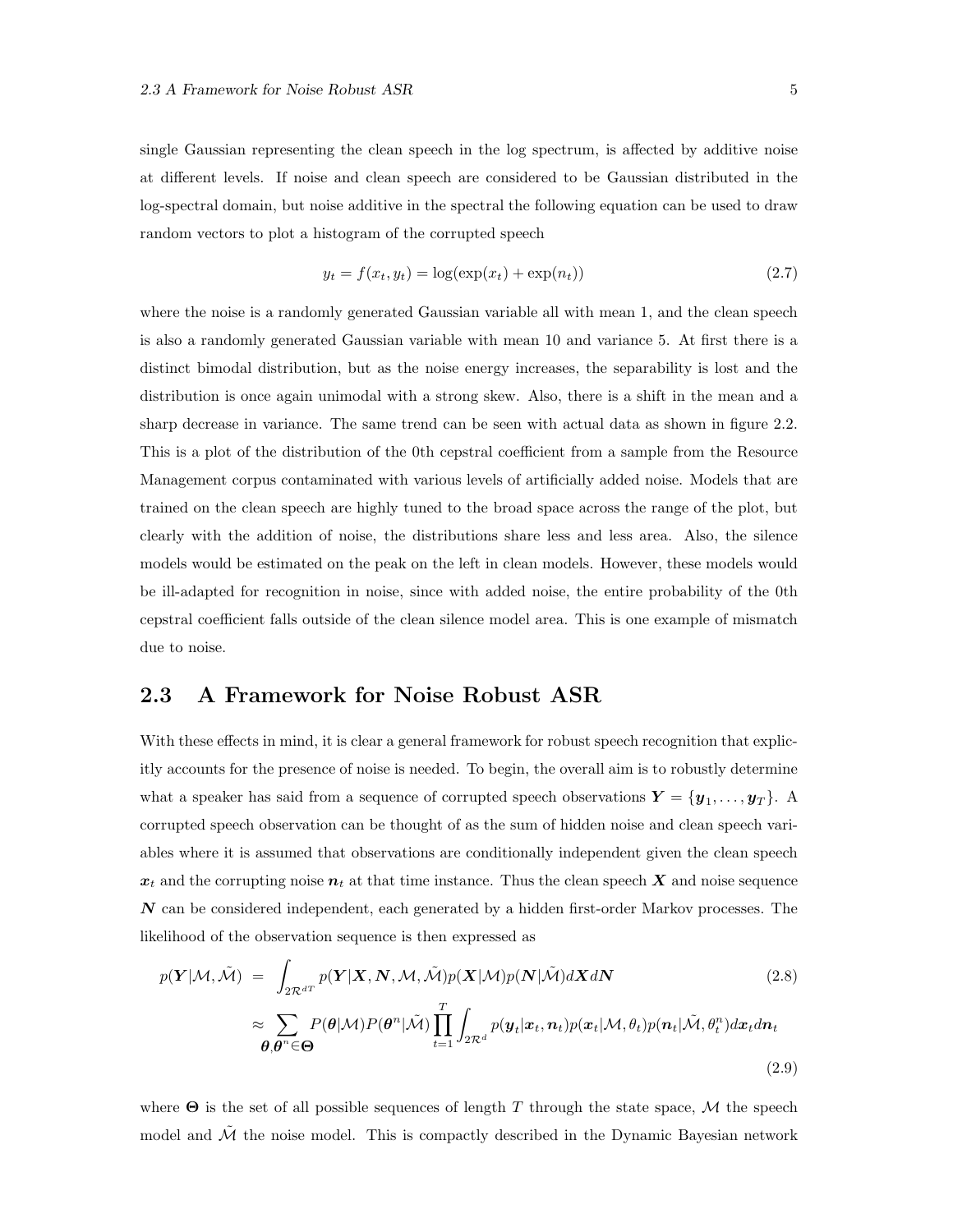

Figure 2.1: Corrupted speech distribution with clean speech of mean 10, variance 5, and ML estimate of Gaussian distribution.

shown in Figure 2.3. The circles indicate continuous variables and squares discrete with the arrows marking dependencies.

This framework is an extension of the typical application of hidden Markov models (HMMs) in speech recognition. Since HMMs have shown to be the best means of representing the time varying characteristics of speech, it makes sense to continue to leverage this representation. However, some of the assumptions in using HMMs that are tolerable with clean speech, may result in increased fragility to noise, such as the conditional independence of observations and the lack of explicit duration modeling in state transitions. Hermansky contends that the frailty of current ASR in realistic situations is due to broad across frequency processing, excessive attention to spectral structure, and poor modeling of the temporal structure of speech signals [31]. A frequent comparison is made to the robustness of human perception to speech that has the features of limited spectral resolution, broad temporal memory of larger acoustic segments, and the ability to mask unreliable features in the signal. The assumption that the clean speech is independent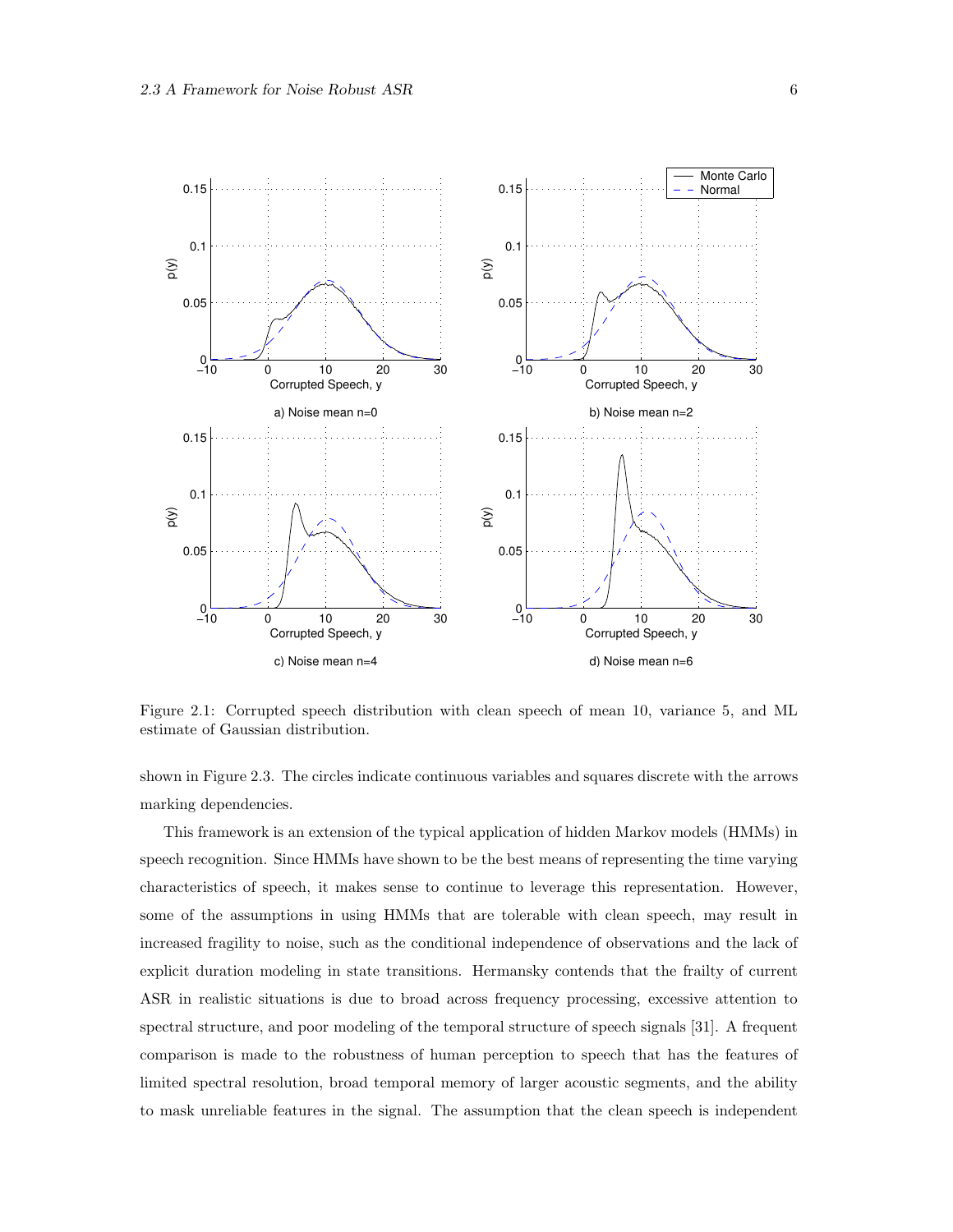

#### **Distribution Shift as SNR increases**

Figure 2.2: Corrupted speech distribution as SNR decreases.



Figure 2.3: Dynamic Bayesian network for robust speech recognition. Emitting states are shaded, non-emitting hidden variables are unshaded.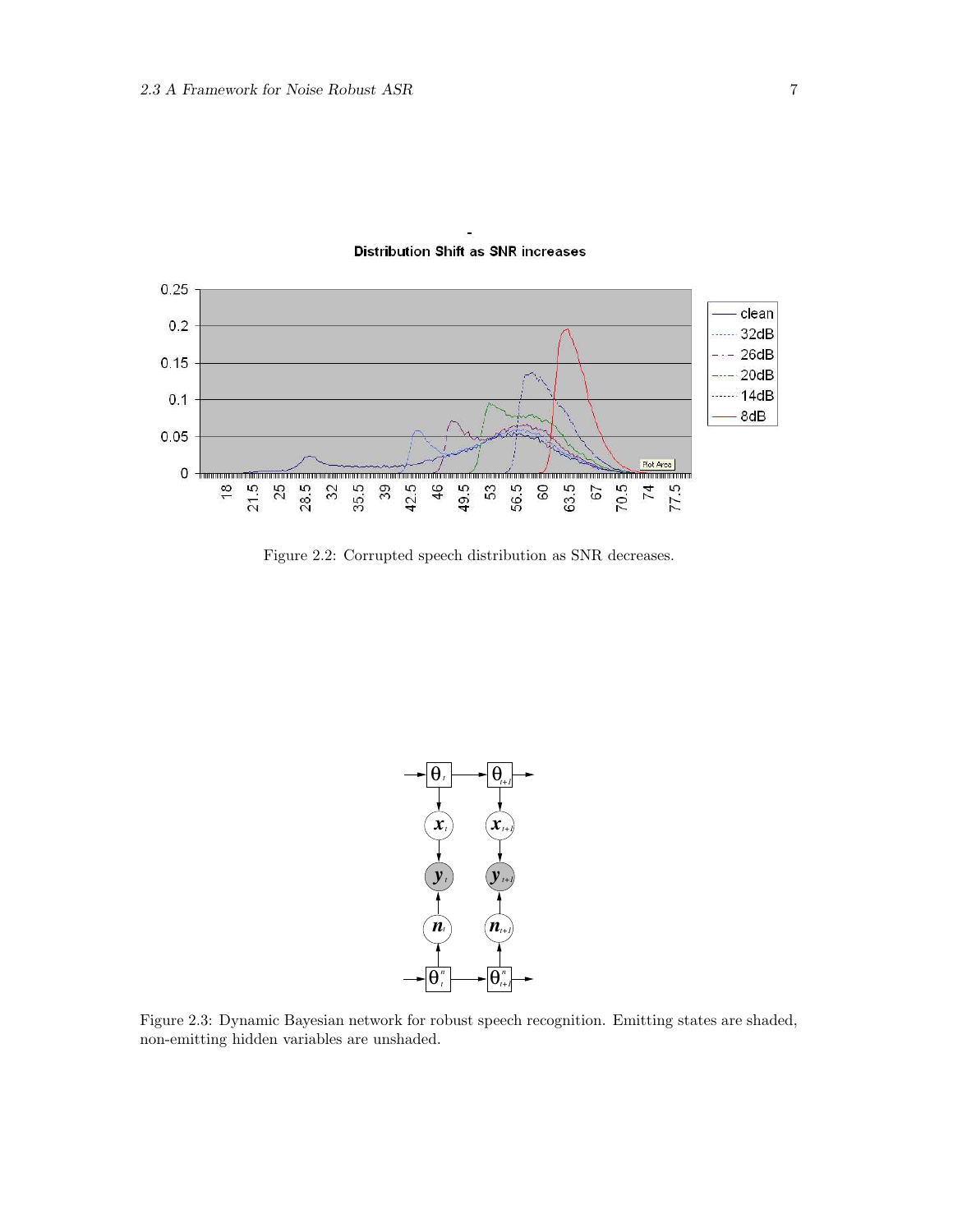of the noise is not true as demonstrated by the Lombard effect; however, it is assumed because of the lack of an accurate and efficient means to model this effect. Speech signal production has strong constraints that could be exploited for more robust recognition that are not exploited by the 1st order Markov assumption. For example recent work has looked into using a switching linear dynamic model to take advantage of the smooth time varying qualities of speech [14] for speech enhancement.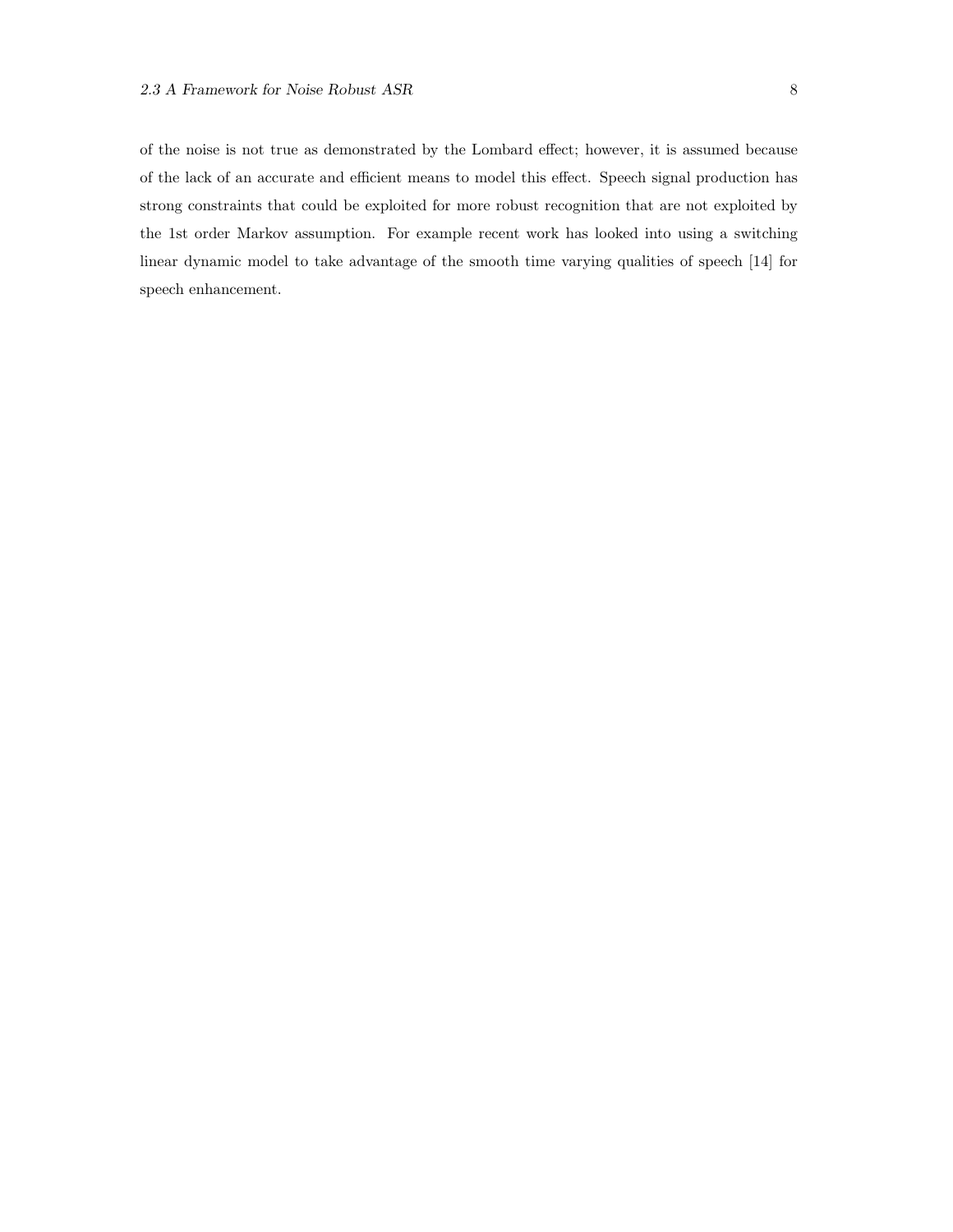# Chapter 3 Techniques for Noise Robust ASR

There are many approaches to robustly recognising noise corrupted speech. Ideally, a robust noise immune parameterisation could be found such that the recogniser would inherently be unaffected by noise. So far this has not been possible, hence techniques focus on reducing the mismatch between the training and usage conditions. These can be grouped into two distinct paradigms as shown in figure 3.1. The front-end in speech recognition systems is responsible for capturing and process the speech signal into a lower-dimensional feature vector for recognition. The acoustic models represent the speech itself and is used by the decoding to make a hypothesis of what is said. Front-end compensation seeks to correct the corrupted observation into an estimate that more closely resembles clean speech. These estimates can then be decoded using the clean acoustic models. Acoustic model compensation aims to adapt or transform the clean acoustic models to a corrupted set that better matches the noise corrupted observations. These are further discussed in detail.



Figure 3.1: Methods of reducing the acoustic mismatch.

#### 3.1 Inherently Robust Front-Ends

A straightforward response to the problem of environmental noise is to build a system that is not susceptible to it. The move from using log-spectral features to MFCCs could be considered one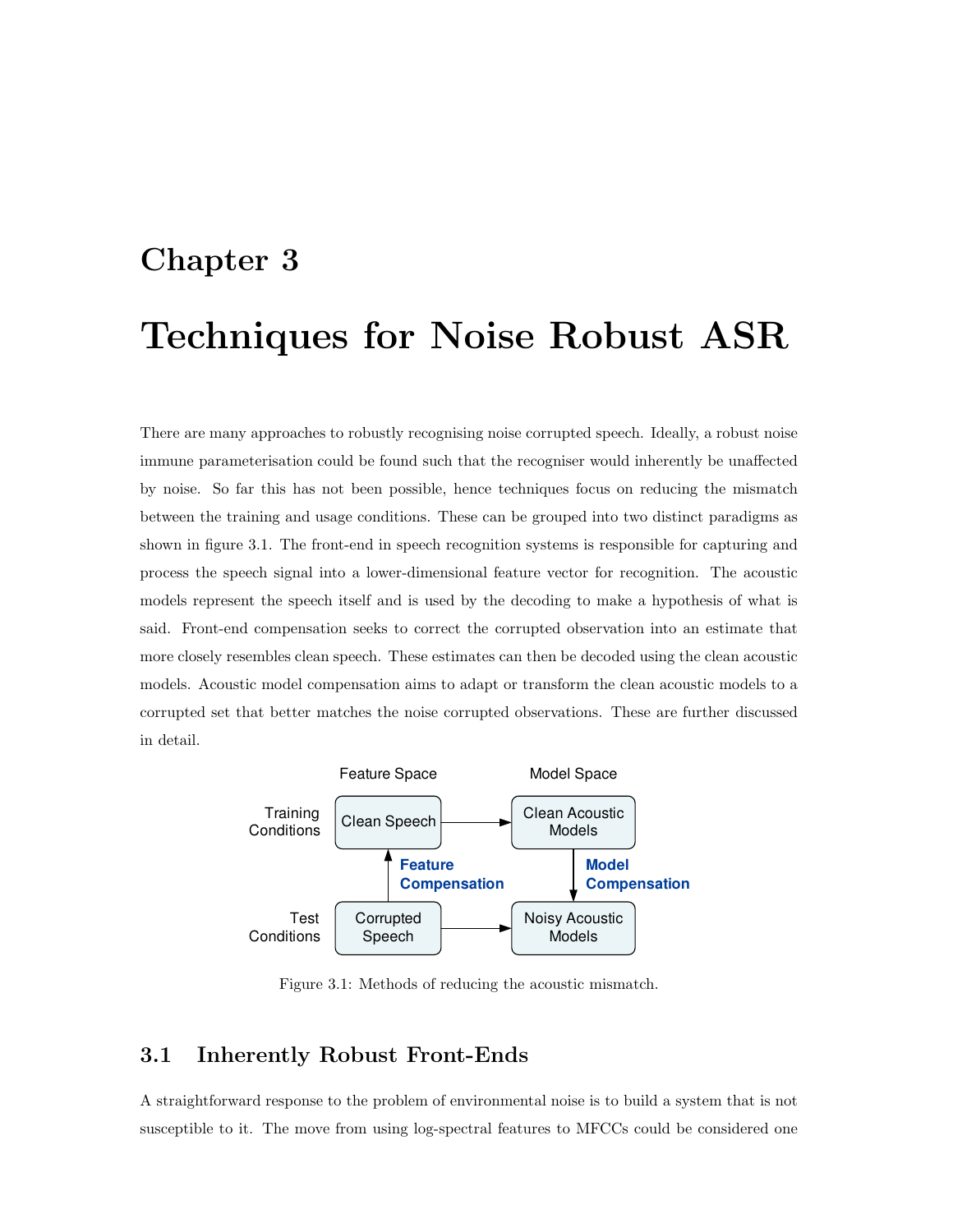of moving towards a more robust parameterisation. Still, widely used MFCC[11] and PLP[30] parameters on their own are not immune to the affects of noise. In this framework for noise robust speech recognition, this would be the equivalent of completely ignoring the noise process and following the standard approach for HMM decoding using the corrupted observations directly

$$
p(\boldsymbol{Y}|\mathcal{M}) = \sum_{\boldsymbol{\theta} \in \boldsymbol{\Theta}} P(\boldsymbol{\theta}|\mathcal{M}) \prod_{t=1}^{T} p(\boldsymbol{y}_t | \mathcal{M}, \theta_t)
$$
(3.1)

#### 3.1.1 RASTA-PLP and J-RASTA-PLP

Perceptual linear predictor co-efficients have been studied for the use speech recognition and then extended with relative spectral (RASTA) processing to yield RASTA-PLP coefficients that are perceptually motivated [33, 37]. The bandpass filtering in RASTA is motivated by the fact that modulations in the spectrum below 1 Hz and above 12 Hz are usually noise and best removed. The integration over several frames of speech yielding smoothing over 150-170 ms simulates the human feature of incorporating information over time. The net effect is enhancement of dynamic features and the suppression of static or slowly changing ones. The addition of a parameterised log-J function gives rise to J-RASTA that can handle both additive and convolutional noise.

It has been shown how RASTA processing effectively mitigates convolutional noise and the handles additive noise with the use of J-RASTA [37]. However the J parameter effectively is a compromising value between the degree of convolutional and additive noise removal. Even with the variance of this parameter on different noise conditions, the compromise results in degradation of clean speech recognition with convolution noise to incorporate the ability to handle additive noise. Still, it is a promising development, and other groups such as [53] have used RASTA-PLP parameterisations with neural network observation modeling to achieve phone accuracy similar to levels using MFCC and Gaussian mixture models with the assumed (but unmeasured) benefit of improved robustness. Also, PLP brings recognition accuracy of child speech closer to that of adults as example of its robustness [31].

#### 3.1.2 Cepstral Normalisation

An extremely effective method to address channel mismatch is cepstral mean normalisation (CMN); the removal of the cepstral bias that results from slowly changing convolutional noise sources. One issue with this is the estimation of the bias. Using the entire utterance yields significant improvements; but for real-time use, there is an issue of initial estimate of the bias, and limiting the estimation to a certain time window so that the delay introduced is tolerable. The merit of this algorithm is demonstrated in its widespread application in the majority of papers surveyed. Reports [43, 59] clearly show the gains from incorporating CMN to handle channel mismatch noise.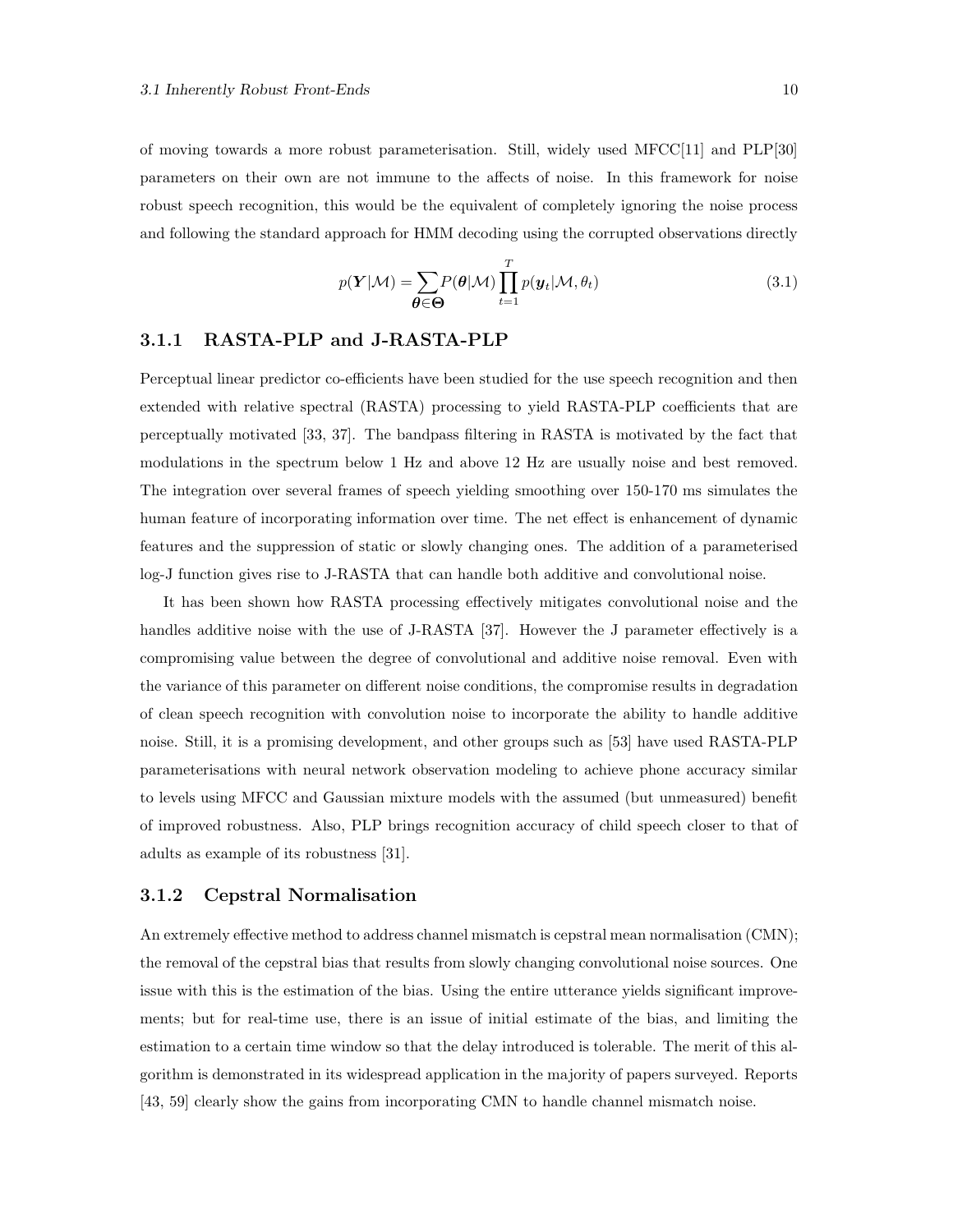A natural extension is cepstral variance normalisation (CVN). Along with CMN, this represents linear shifts in the mean and variance to address the effects of noise. However, the effects of additive noise are non-linear and so these techniques are not entirely successful. Another step is to warp the feature vector in a non-linear fashion to "Gaussianise it" or histogram equalisation[58] or normalisation[47]. The warping of the feature space is through a transform based on the cumulative histograms of the noisy and clean speech. The reduction in error rate in using histogram equalisation over CMN and CVN is similar to the gains CMN and CVN provide over baseline clean results.

#### 3.2 Feature Compensation

From figure 3.1, one approach is to process the incoming observations  $\boldsymbol{Y}$  to better resemble the features the original clean speech acoustic model was trained on

$$
\hat{\mathbf{X}} = \mathcal{F}(\mathbf{Y}, \mathcal{M}, \tilde{\mathcal{M}}) \tag{3.2}
$$

where  $\hat{X} = \{\hat{x}_1, \ldots, \hat{x}_T\}$  and represents the set of estimated clean speech observations computed from the noise corrupted observations  $Y$  and the clean and noise models. For enhancement, it is often the case that the corrupted speech is mapped deterministically to a clean speech estimate, given some estimate of the noise

$$
\int_{\mathcal{R}^{dT}} p(\boldsymbol{y}_t | \boldsymbol{x}_t, \boldsymbol{n}_t) p\big(\boldsymbol{n}_t | \tilde{\mathcal{M}}, \theta_t^n\big) d\boldsymbol{n}_t = p(\boldsymbol{y}_t | \boldsymbol{x}_t, \tilde{\mathcal{M}}) = \alpha_t \delta(\hat{\boldsymbol{x}}_t - \boldsymbol{x}_t)
$$
\n(3.3)

Here the marginalisation over the unknown noise state using noise models  $\tilde{\mathcal{M}}$  is replaced by a probabilistic distribution conditioned on parameters  $\tilde{\mathcal{M}}$  assuming a certain noise condition; for deterministic enhancement algorithms this probability distribution is a Dirac delta function. This substituted into equation 2.9 yields the front-end compensation framework where the estimate of the clean speech is directly used for decoding

$$
p(\boldsymbol{Y}|\mathcal{M}, \tilde{\mathcal{M}}) = \sum_{\boldsymbol{\theta} \in \boldsymbol{\Theta}} P(\boldsymbol{\theta}|\mathcal{M}) \prod_{t=1}^{T} \alpha_t p(\hat{\boldsymbol{x}}_t | \mathcal{M}, \theta_t)
$$
(3.4)

There are various methods to compute  $\hat{x}$ ; these can be broadly classified into those that enhance the spectral domain, and those that compensate the cepstral parameters. Figure 3.2 outlines the standard feature compensation process.

#### 3.2.1 Spectral Subtraction

This technique [8] is often quoted as a baseline algorithm for comparisons and is widely used to successfully mitigate additive noise. The noise power spectrum can be estimated from frames that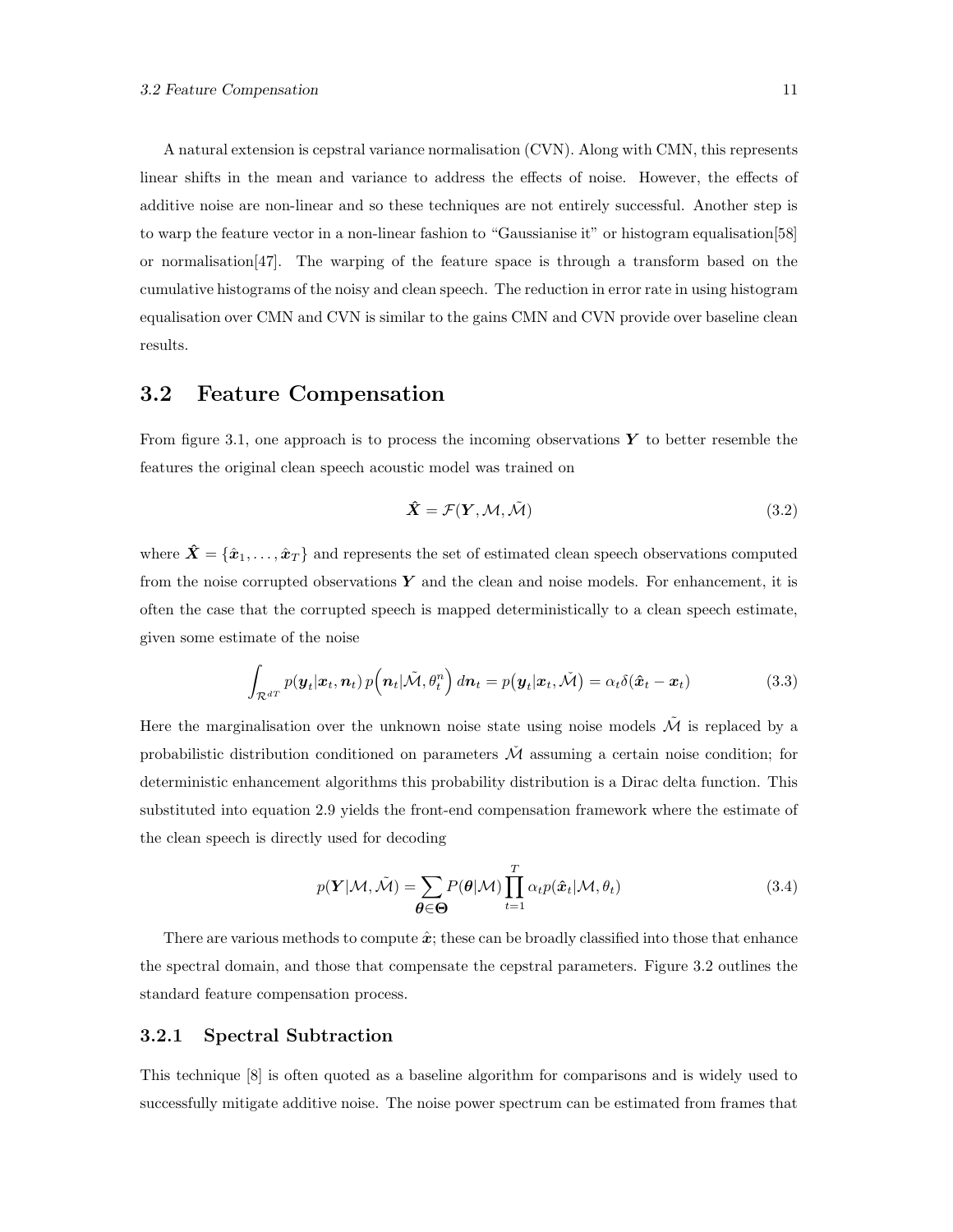

Figure 3.2: The standard feature compensation process

are classified as not having speech. This estimate of the noise can then be subtracted from the corrupted signal to yield an enhanced feature vector

$$
\hat{X}(f_k) = \sqrt{|Y(f_k)|^2 - |N(f_k)|^2} \tag{3.5}
$$

This assumes the noise is additive in the time domain, is uncorrelated with the speech, and varies slowly in time. Practically, this technique has shown good results even with these simple assumptions on the noise and the need for a VAD to provide a background estimate. Later algorithmic improvements [57] can remove the need for VAD by using estimated background noise through histograms of the energy of the observed signal in several frequency bands; the distribution will tend to be bimodal, and the noise spectrum can be estimated by using the appropriate quantile over time.

#### 3.2.2 State-Based Speech Enhancement

The original spectral subtraction technique assumes stationary noise. Promising results can be attained by aligning a simple front-end HMM to the corrupted speech and using the state statistics to more informatively enhance the speech using Weiner filters. The corrupted speech models of the front-end HMM can be recursively estimated from a combination of the clean and noise models using an EM algorithm as suggested in [18]. Since the corrupted state sequence should map to the clean in a one-to-one fashion, the clean speech state sequence can be obtained. This allows for better estimates of the clean and noise speech statistics which can be used in the enhancement process. Enhancement with auto-regressive, hidden Markov models of speech are studied in [17, 40, 44] and cepstral domain HMMs in [55].

#### 3.2.3 Codeword Dependent Cepstral Normalisation

CDCN attempts to learn a mapping from the corrupted speech domain to the clean speech [1]. The estimate of the clean speech is a weighted sum of the bias vectors for each VQ region in the code-book

$$
\hat{\boldsymbol{x}}_t = \boldsymbol{y}_t - \hat{\boldsymbol{h}} - \sum_{i=1}^I \boldsymbol{f}(i) \boldsymbol{b}(i)
$$
\n(3.6)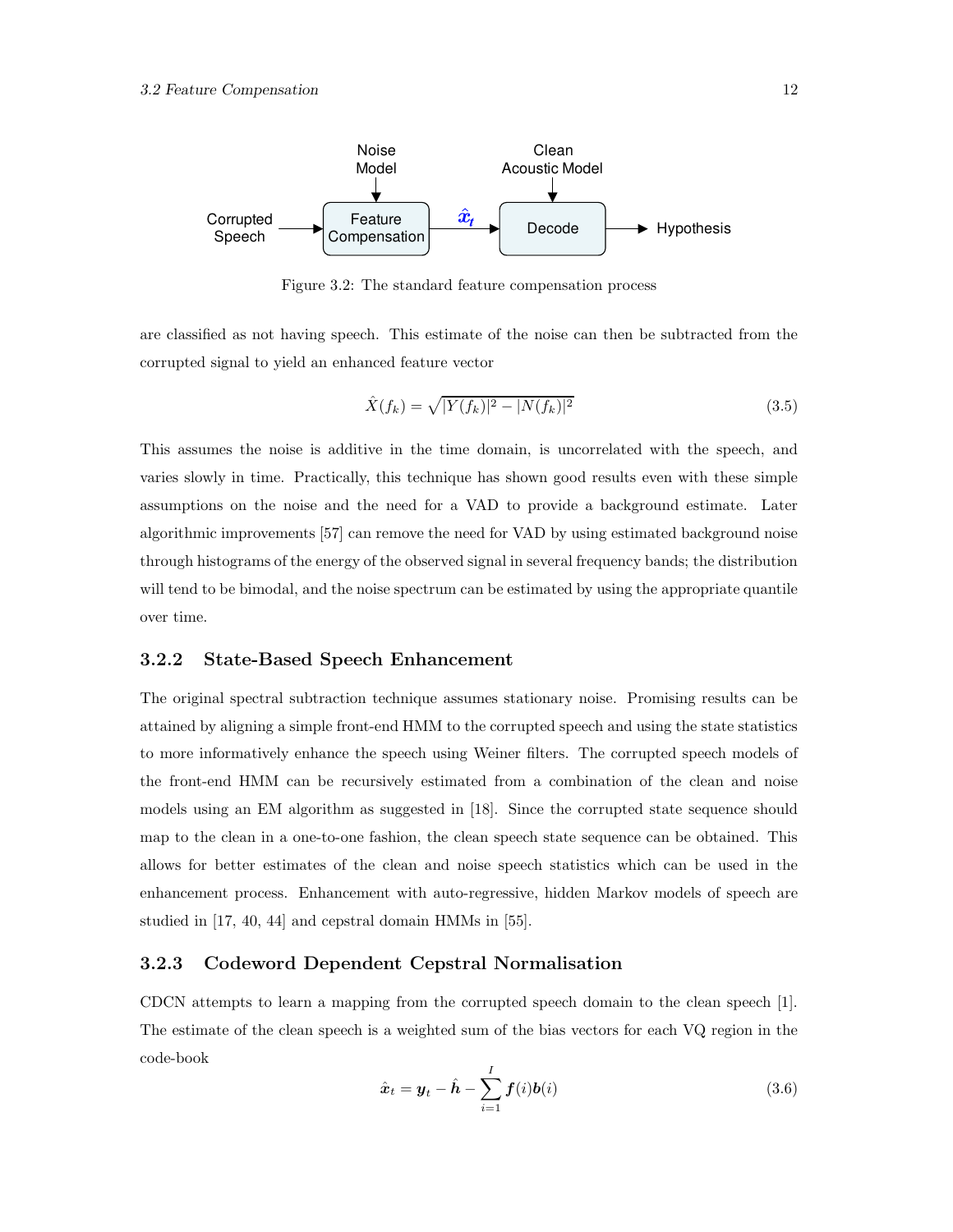where  $\hat{h}$  is an estimate of the constant channel noise,  $f(i)$  is interpreted as the a posteriori probability of region i given the observed corrupted speech and the environmental parameters and  $\mathbf{b}(i)$  the correction vector for the associated region. CDCN depends on the online estimation of the channel and additive noise through an iterative EM approach. Since this can be somewhat intensive to compute, an environment specific form was introduced called SNR-dependent cepstral normalisation or SCDN [3, 4]. Here, the correction is dependent on the SNR and trained using stereo data

$$
\hat{\boldsymbol{x}}_t = \boldsymbol{y}_t - f(SNR) \tag{3.7}
$$

These forms can be considered as a more sophisticated cepstral normalisation, where the cepstral bias is based on regions of space or the SNR. These appear to be the first instances of algorithms to partition the acoustic space and apply different MMSE correction factors to separate regions.

#### 3.2.4 Probabilistic Optimal Filtering

Probabilistic optimal filtering (POF) can be considered a generic piece-wise minimum squared error approach to enhancement [49]. It is similar to CDCN in that it specifies linear transforms learnt in a MMSE fashion for regions of the acoustic space. Each VQ region is partitioned by a Gaussian mixture model where each component has a corresponding transform. Succinctly, the estimate of the clean speech vector from [49] is

$$
\hat{\boldsymbol{x}}_n = \sum_{i=1}^I \left\{ \boldsymbol{W}_i^{\mathsf{T}} P(g_i | \boldsymbol{z}_n) \right\} \boldsymbol{Y}_n \tag{3.8}
$$

$$
\boldsymbol{W}_i^{\mathsf{T}} = \begin{bmatrix} \boldsymbol{A}_{i,-p} \dots \boldsymbol{A}_{i,-1} & \boldsymbol{A}_{i,0} & \boldsymbol{A}_{i,1} & \dots & \boldsymbol{A}_{i,p} & \boldsymbol{b}_i \end{bmatrix}
$$
(3.9)

$$
\boldsymbol{Y}_n^{\mathsf{T}} = \left[ \boldsymbol{y}_{n-p}^{\mathsf{T}} \dots \boldsymbol{y}_{n-1}^{\mathsf{T}} \boldsymbol{y}_n^{\mathsf{T}} \boldsymbol{y}_{n+1}^{\mathsf{T}} \dots \boldsymbol{y}_{n+p}^{\mathsf{T}} \boldsymbol{1} \right]
$$
(3.10)

where i is the VQ region index, n the frame, p the filter delay, and  $z_n$  the conditioning vector. The conditioning vector, which selects the appropriate transform to apply, can span multiple frames, contain extra parameters such as local SNR, and thus is not necessarily the feature vector.

#### 3.2.5 SPLICE

SPLICE [12], descendant from FCDCN[4], has shown extremely good results in AURORA testing and can be considered as a special case of POF. SPLICE uses a probabilistic approach where the corrupted observations and the clean speech given the noisy are both modeled by Gaussian mixture models. With a GMM partitioning the acoustic into  $N$  regions, each region has an associated linear compensation bias to map the observed corrupted speech vector to an estimated clean. Thus, the corrupted space is modeled by a GMM

$$
p(\boldsymbol{y}_t|\tilde{\mathcal{M}}) = \sum_{n=1}^N \check{c}_n \mathcal{N}\left(\boldsymbol{y}_t; \boldsymbol{\mu}_y^{(n)}, \boldsymbol{\Sigma}_y^{(n)}\right)
$$
(3.11)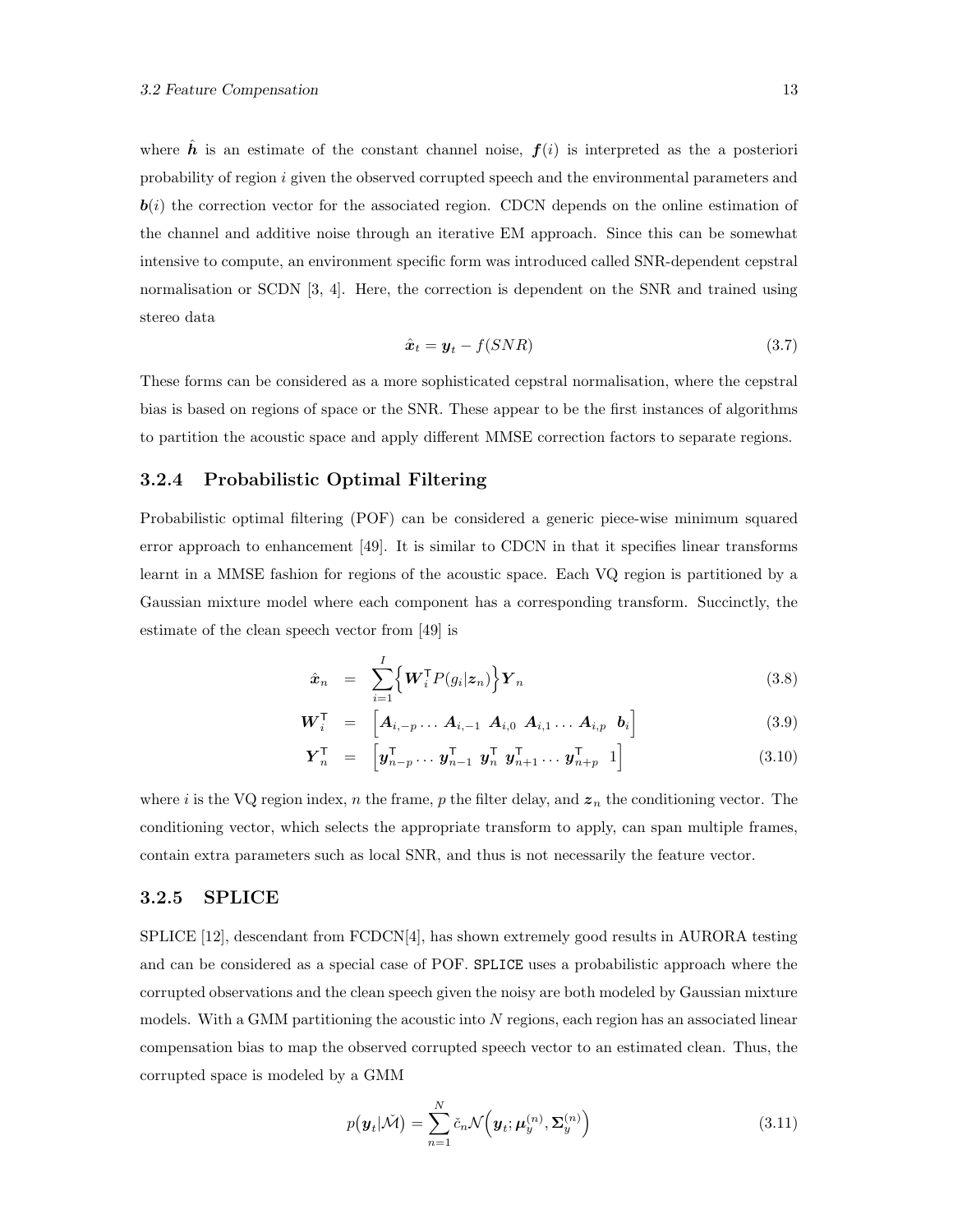The a posteriori probability of the clean speech, for a component  $\check{s}_n$ , is given by

$$
p(\boldsymbol{x}_t|\boldsymbol{y}_t, \check{s}_n) = \mathcal{N}(\boldsymbol{x}_t; \boldsymbol{y}_t + \check{\boldsymbol{\mu}}^{(n)}, \check{\boldsymbol{\Sigma}}^{(n)})
$$
\n(3.12)

The correction vectors are estimated using stereo data in the following manner

$$
\tilde{\boldsymbol{\mu}}^{(n)} = \mathcal{E}\left\{\boldsymbol{x}_t - \boldsymbol{y}_t | \check{\boldsymbol{s}}_n\right\} \tag{3.13}
$$

$$
\check{\Sigma}^{(n)} = \mathcal{E}\left\{(\boldsymbol{x}_t - \boldsymbol{y}_t)(\boldsymbol{x}_t - \boldsymbol{y}_t)^{\mathsf{T}} | \check{s}_n\right\} - \check{\boldsymbol{\mu}}^{(n)} \check{\boldsymbol{\mu}}^{(n)\mathsf{T}}
$$
(3.14)

The term  $\check{\Sigma}^{(n)}$  can be interpreted as the expected square error of the estimation. Thus, the MMSE estimate of the clean speech is

$$
\hat{\boldsymbol{x}}_t = \int_{\mathcal{R}^d} \boldsymbol{x}_t p(\boldsymbol{x}_t | \boldsymbol{y}_t, \check{s}_n) d\boldsymbol{x}_t = \sum_{n=1}^N P(\check{s}_n | \boldsymbol{y}_t, \check{\mathcal{M}}) \left( \boldsymbol{y}_t + \check{\boldsymbol{\mu}}^{(n)} \right)
$$
(3.15)

where the posterior of component  $\check{s}_n$  is given by

$$
P(\check{s}_n|\mathbf{y}_t, \check{\mathcal{M}}) = \frac{\check{c}_n p(\mathbf{y}_t|\check{s}_n)}{\sum_{i=1}^N \check{c}_i p(\mathbf{y}_t|\check{s}_i)}
$$
(3.16)

This involves computing a weighted clean speech estimate for each region and then summing them for the the final estimate which is referred to soft SPLICE enhancement. Alternatively, the most probable component  $\check{s}_n^*$  can be used in place of the soft weighted estimate

$$
\check{s}_{n^*} = \arg \max_{\check{s}_n} \left[ \check{c}_n P(\boldsymbol{y}_t | \check{s}_n, \check{\mathcal{M}}) \right] \tag{3.17}
$$

This hard estimate yields a more efficient version of SPLICE enhancement

$$
\hat{\boldsymbol{x}}_t = \boldsymbol{y}_t + \check{\boldsymbol{\mu}}^{(n)^*} \tag{3.18}
$$

Similar in form to POF, SPLICE is an efficient front-end noise robustness scheme where the corrupted speech vector is compensated by a linear bias  $\check{\mu}^{(n)}$  varying on the region of the acoustic space the observation resides in. Figure 3.3 depicts this operation for a four component front-end GMM.

#### 3.2.6 Feature Domain Vector Taylor Series

The environmental model, presented in section 2.1, can be used to compensate the corrupted cepstral feature vectors by providing an estimate of the unobserved clean speech vector [48] in the log spectral domain. Later a cepstral form of the environment was derived [35]. This can also be used to form a cepstral domain MMSE estimate of the clean speech.

Based on the 0th-order VTS approximation of the corrupted speech, as in equation 2.6

$$
\boldsymbol{x}_t = \boldsymbol{y}_t - g(\boldsymbol{n}_t - \boldsymbol{x}_t - \boldsymbol{h}_t) \tag{3.19}
$$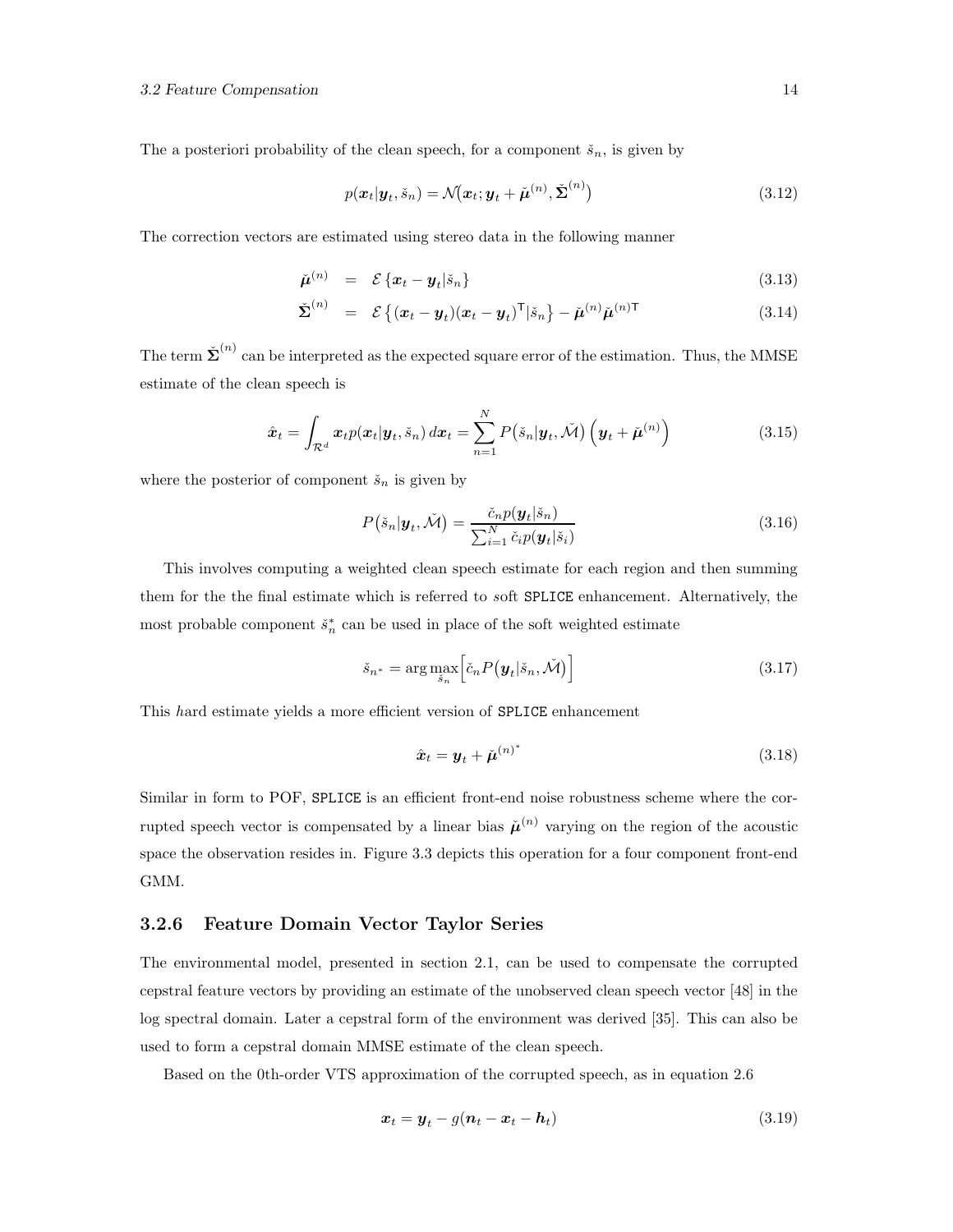

Figure 3.3: SPLICE feature enhancement

a MMSE estimate of the clean speech can be derived

$$
\hat{\boldsymbol{x}}_t = \int_{\mathcal{R}^d} \boldsymbol{x}_t p(\boldsymbol{x}_t | \boldsymbol{y}_t) d\boldsymbol{x}_t \tag{3.20}
$$

$$
= y_t - \int_{\mathcal{R}^d} g(\boldsymbol{n}_t - \boldsymbol{x}_t - \boldsymbol{h}_t) p(\boldsymbol{x}_t | \boldsymbol{y}_t) d\boldsymbol{x}_t \qquad (3.21)
$$

If a front-end GMM is used to partition the acoustic the space such that a set of compensation parameters is estimated for each partition, a constant channel noise  $\mu_h$  determined, and a deterministic mapping between  $y_t$  and  $x_t$  is used then

$$
\hat{\boldsymbol{x}}_t = \boldsymbol{y}_t - \int_{\mathcal{R}^d} \sum_{n=1}^N g(\boldsymbol{n}_t - \boldsymbol{\mu}_x^{(n)} - \boldsymbol{\mu}_h) p(\boldsymbol{x}_t | s_n, \boldsymbol{y}_t) d\boldsymbol{x}_t \qquad (3.22)
$$

$$
= y_t - \sum_{n=1}^{N} P(s_n | y_t) g(n_t - \mu_x^{(n)} - \mu_h)
$$
\n(3.23)

The statistics of the varying additive noise and constant channel noise are often estimated online through an iterative EM framework.

#### 3.2.7 Uncertain Observations

Arrowood in [6] discusses an intuitive method of decoding with uncertain observations due to noise. A probability density function is produced by the front-end instead of just a point observation to the decoding process as shown in figure 4.2 and in contrast to figure 3.2. This is to reflect the uncertainty in the removal of noise from the feature vector. The bias and variance of the observation distribution are third-order polynomial functions of the estimated SNR based on the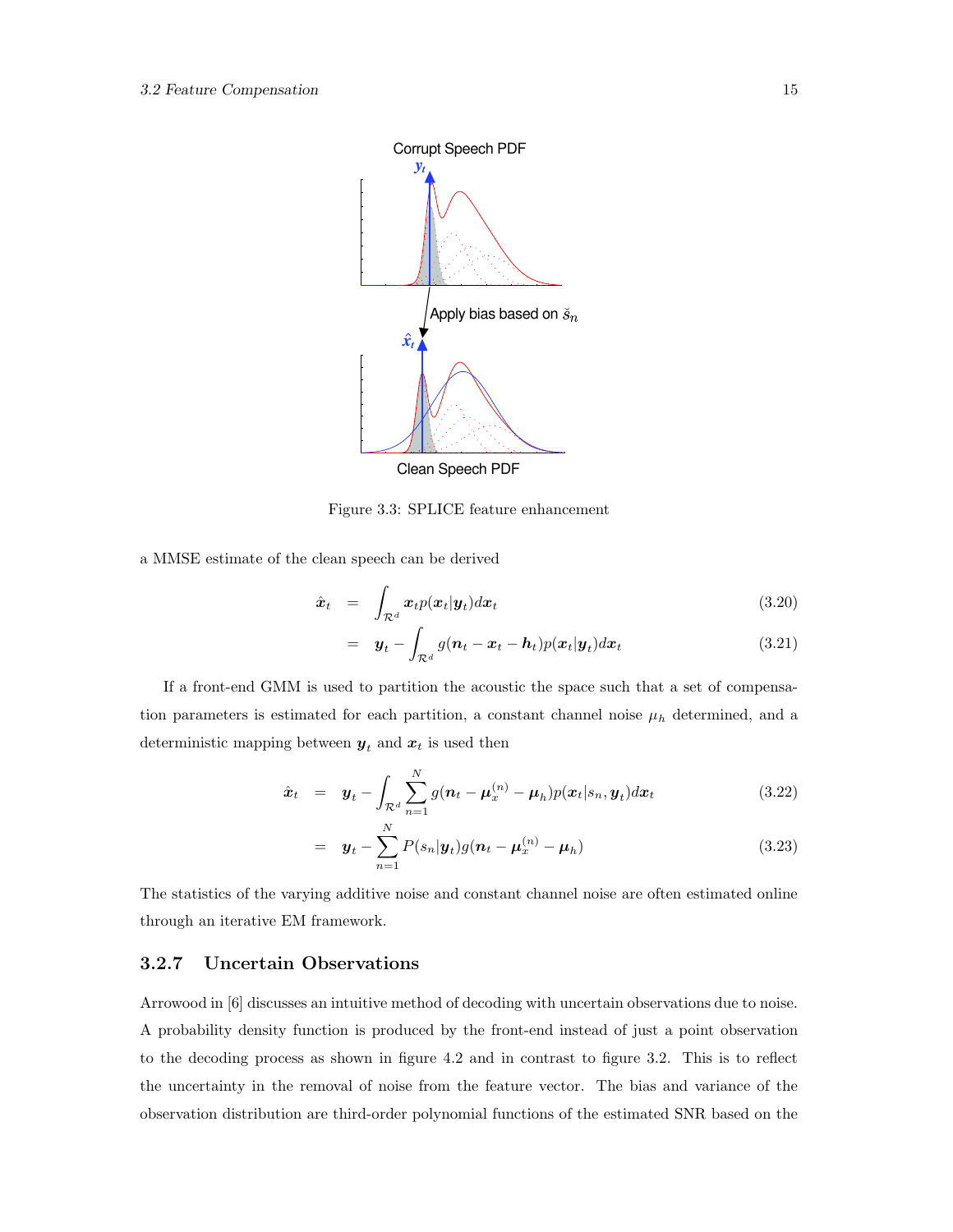filterbank parameters

$$
\hat{\boldsymbol{\mu}}_t(f_k) = a_0(f_k) + a_1(f_k)\boldsymbol{w}_t(f_k) + a_2(f_k)\boldsymbol{w}_t(f_k)^2 + a_3(f_k)\boldsymbol{w}_t(f_k)^3 \tag{3.24}
$$

$$
\hat{\sigma}_t(f_k) = b_0(f_k) + b_1(f_k) \mathbf{w}_t(f_k) + b_2(f_k) \mathbf{w}_t(f_k)^2 + b_3(f_k) \mathbf{w}_t(f_k)^3 \tag{3.25}
$$

and

$$
\boldsymbol{w}_t(f_k) = \boldsymbol{y}_t(f_k) - \hat{\boldsymbol{x}}_t(f_k) \tag{3.26}
$$

at frame t. This observation uncertainty, interpreted as a single multivariate, clean speech posterior Gaussian distribution, can then be propagated to the decoder as biases to the corrupted speech and the acoustic model variance. For cepstral coefficients, these filterbank parameters can be liftered. Results comparable to PMC using the log-add approximation are reported in [7] in white Gaussian additive and channel varying noise.



Figure 3.4: Feature compensation with uncertain observations

#### 3.2.8 Missing Feature Theory

Another approach, inspired from vision[5], has been to treat certain elements of the feature vector as unreliable or missing[10]. It has been noted that listeners naturally handle missing data in everyday communications. Detecting unreliable areas of speech is done at a spectral level using local SNR as a measure. Once parameters have been partitioned into reliable and unreliable, unreliable ones can be marginalised over $[10, 16]$  or restored $[51, 42]$ . Marginalisation requires changes to the recogniser whereas restoration, or data imputation, can be used as a general frontend enhancement system.

#### 3.3 Model Compensation

As figure 3.1 also indicates, the acoustic models can be updated for the noise condition such that they better match the incoming corrupted speech observations

$$
p(\boldsymbol{Y}|\hat{\mathcal{M}}) = \sum_{\boldsymbol{\theta} \in \boldsymbol{\Theta}} P(\boldsymbol{\theta}|\hat{\mathcal{M}}) \prod_{t=1}^{T} p(\boldsymbol{y}_t | \hat{\mathcal{M}}, \theta_t)
$$
(3.27)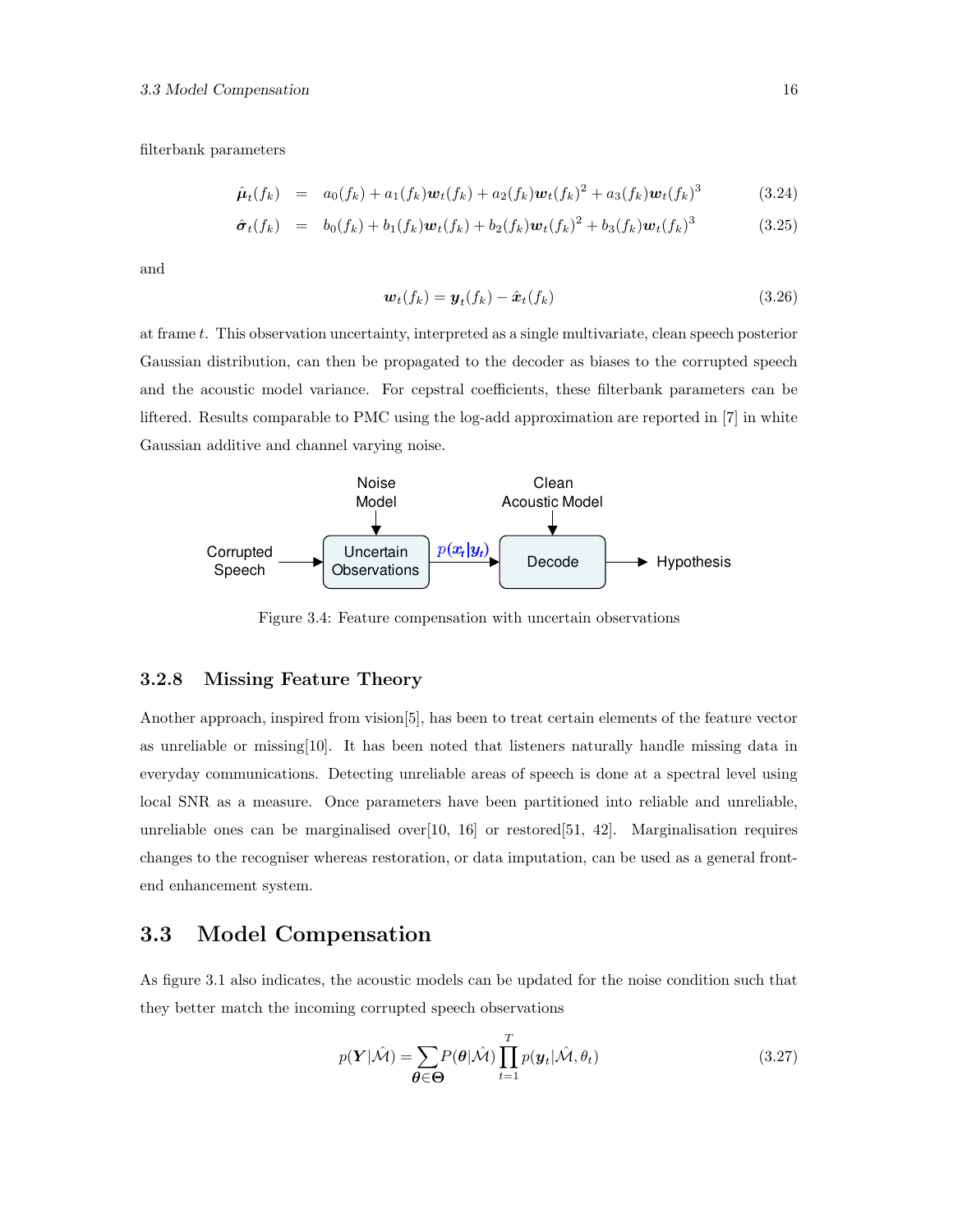where  $\hat{\mathcal{M}}$  are the compensated noisy acoustic models. The noisy acoustic models can be derived from the observed corrupted speech, the clean acoustic models, and perhaps noise models

$$
\hat{\mathcal{M}} = \mathcal{G}(\mathbf{Y}, \mathcal{M}, \tilde{\mathcal{M}}) \tag{3.28}
$$

There are two general approaches to compensating acoustic models: *adaptive*, where sufficient corrupted data is available to update the acoustic models directly to match the noisy speech observations; and predictive, where a noise model is combined with the clean speech models to provide a corrupted speech acoustic model. Retraining of the models, MAP, and MLLR-style transforms can be considered adaptive forms, whilst PMC and VTS are predictive techniques.

#### 3.3.1 Training on Corrupted Speech

The most obvious approach to handling mismatched training and test conditions is to retrain the acoustic models in the new environment. While this usually yields the best results in a variety of papers surveyed [28, 23, 59], it is not very practical, as collecting large quantities of speech data at varying noise conditions is time-consuming. Artificial methods of corrupting the training data have been explored which also yield good results. Samples, such as those from NOISEX-92 can be added to the clean training data utterances to provide corrupted training data. This provides good results for levels of noise down to 6-10dB, but with varying SNR or increased levels, the mismatch problem arises and degradation occurs [28]. Adding a variety of noise samples to clean training data is known as multi-style training [52, 12] and is generally assumed to be the theoretical upper limit for speech recognisers, although humans tend to still do better than this [34].

The artificial addition of noise does not account for changes in speech production that occur in such conditions. Training on speech transformed to artificially add stress improves isolated word recognition rates[9]. Such a technique in concert with artificially added background noise or spectral subtraction could achieve even better results than independently, however the end result is still a system highly tuned towards a certain noise characteristic.

#### 3.3.2 Single Pass Retraining

Re-training acoustic models directly on the corrupted speech data typically trains state-level alignments from the noisy speech. This reduces the performance of the system since the state posteriors become more unreliable as noise increases. Thus model estimation using well-trained clean state posteriors such as with Single Pass Retraining (SPR)[20] represents an ideal model-based compensation scheme. With SPR though, the corrupted speech distributions are still badly modeled. The corrupted output distributions can be retrained by further BW iterations, with the state level posteriors fixed to the clean using two-model re-estimation[60]. This assumes the state posteriors in clean and corrupted speech are constant, which is accurate for artificially corrupted data, but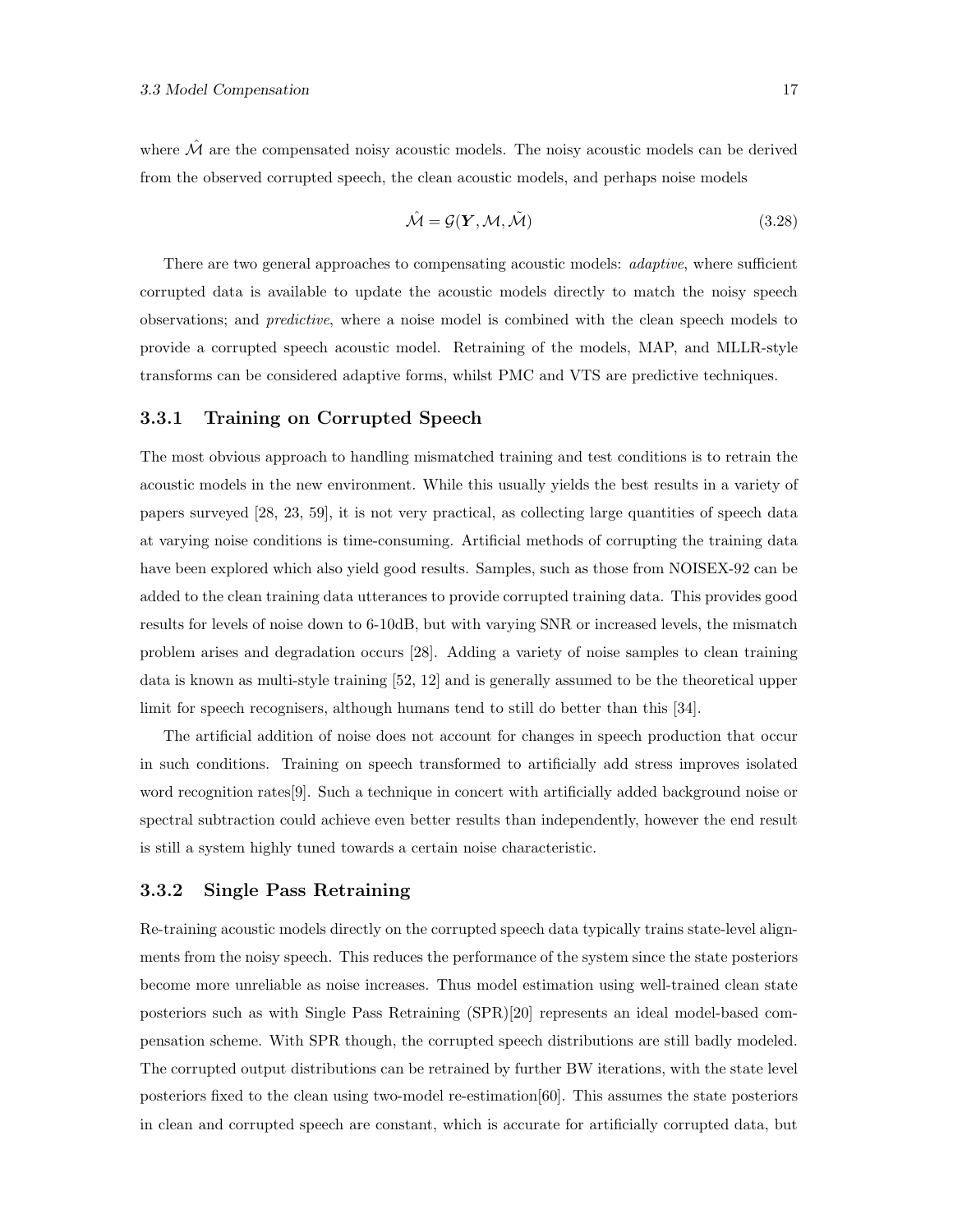not for natural situations as it well known speech production changes in high noise – the Lombard effect. As well, each Gaussian component is updated to fit the corrupted speech. From table 2.1, it is clear that the dashed maximum likelihood estimate fails to accurately represent the corrupted distribution. This is a general problem for most model compensation techniques that use the clean speech posteriors and update on a component by component basis.

Moreover, SPR and two-model estimation are offline compensation techniques not suitable for varying acoustic environments. There are other methods of dynamically updated the state distributions of the recogniser in an online system. Typically speech recognition use GMMs to model output distributions. The non-linear combination of  $x,h$ , and  $n$  makes it difficult to derive a closed form solution for modeling the distribution of the corrupted speech vector  $y$  in equation 2.6. Moreno [48] solves this in the log-spectral domain by using a vector Taylor series approximation of the non-linearity. Alternatively with PMC [24], Gales applies various approximations in the log-spectral domain to combine models of clean speech and noise to yield transformed to the cepstral domain to yield corrupted models of speech. These techniques still do not ideally model the corrupted speech distribution since each Gaussian component in the original clean speech model is still represented with only one Gaussian component in the corrupt model, when it has been shown that with the introduction of noise, the distribution because distinctly bi-modal and non-Gaussian [23].

#### 3.3.3 Adaptation of Acoustic Models

So far, there has been little discussion on dealing with previously described speech production changes in the presence of noise known as the Lombard effect. One method to mitigate such effects is to adapt the durational parameters of the phone models on observed Lombard speech data[56]. Results showed this could improve recognition accuracy, however this fails to address the environmental noise in the signal, and large amounts of data are required to approach the MLE of the corrupted speech.

Adaptation techniques like MAP and MLLR can be used to fully adapt acoustic models to both speech production changes due to the Lombard effect and stress, and to stationary additive or convolutional noise. These approaches can bring performance close to the matched condition. However the amount of data MAP requires to adapt makes it impractical for online adaptation; the need for transcription versus unsupervised adaptation a concern in noise; and the storage and propagation of adapted models in real-world server-based telephony applications a problem. The adapted models also suffer from being specific to the new adaptation data, and any change in noise will require further adaptation.

The use of linear model-space transformations has been explored in depth [41, 22] although mostly in the context of speaker adaptation. In noise robustness, MLLR transforms have been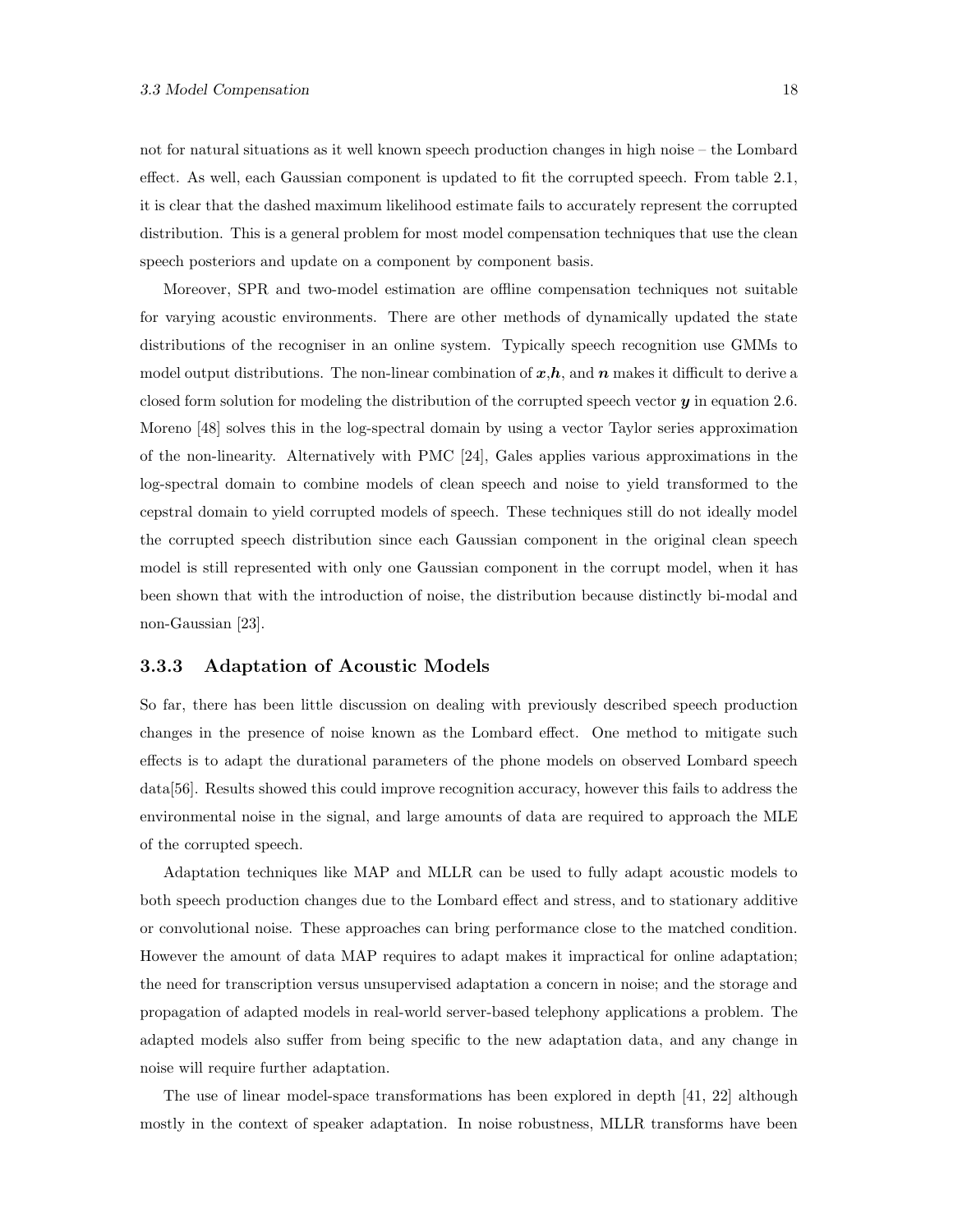successfully applied to adapt models to noise within a session on the AURORA 2.0 digits corpus [43], but in general many transforms are necessary to model the non-linear affects of noise [34]. These transforms can be classified as either unconstrained, where the compensated mean and variance are given by

$$
\hat{\boldsymbol{\mu}}^{(m)} = A\boldsymbol{\mu}^{(m)} + \boldsymbol{b} \tag{3.29}
$$

$$
\hat{\boldsymbol{\Sigma}}^{(m)} = \boldsymbol{H} \boldsymbol{\Sigma}^{(m)} \boldsymbol{H}^{\mathsf{T}}
$$
\n(3.30)

or constrained

$$
\hat{\boldsymbol{\mu}}^{(m)} = A\boldsymbol{\mu}^{(m)} + \boldsymbol{b} \tag{3.31}
$$

$$
\hat{\boldsymbol{\Sigma}}^{(m)} = A \boldsymbol{\Sigma}^{(m)} A^{\mathsf{T}} \tag{3.32}
$$

where the transformation matrix of the mean and variance parameters is the same. Often, the mean vector update is written as

$$
\hat{\boldsymbol{\mu}}^{(m)} = \boldsymbol{W}\boldsymbol{\xi}^{(m)} \tag{3.33}
$$

where  $\boldsymbol{\xi}^{(m)}$  is the extended mean vector  $\begin{bmatrix} 1 & \hat{\boldsymbol{\mu}}^{(m)\mathsf{T}} \end{bmatrix}^{\mathsf{T}}$  and  $\boldsymbol{W}$  the extended transform  $\begin{bmatrix} \boldsymbol{b}^{\mathsf{T}} & \boldsymbol{A}^{\mathsf{T}} \end{bmatrix}^{\mathsf{T}}$ . A benefit of the constrained transform, or CMLLR, is that with some matrix algebra, the transformation can be efficiently applied in feature space

$$
\hat{\boldsymbol{x}}_t = \boldsymbol{A}' \boldsymbol{x}_t + \boldsymbol{b}' \tag{3.34}
$$

where  $A' = A^{-1}$  and  $b' = A^{-1}b$ . A normalisation term of  $\log(|A'|)$  is required during the likelihood calculation [22]. The form of the transformation has also been studied where it has been reported that a block transform of the mean vector is more effective than the diagonal [22], but for the variance transform the diagonal form just as effective as the block [25] with less computational cost.

Linear transforms mapping the output distributions of the clean speech models to the corrupted environment can be robustly estimated on less data than MAP and similar models can be grouped together into classes using a regression tree, sharing the transform and adaptation data [21]. Regression class trees group models either by decision trees using phonetic knowledge, or by comparing how close models are in the acoustic space. Each leaf of the tree has a transform trained for it unless there is insufficient data for a robust estimation. In this case, it can regress to the parent node's transform estimated from aggregating the data of it's leaves. This gives an elegant means to scale the number of transforms to the available adaptation data.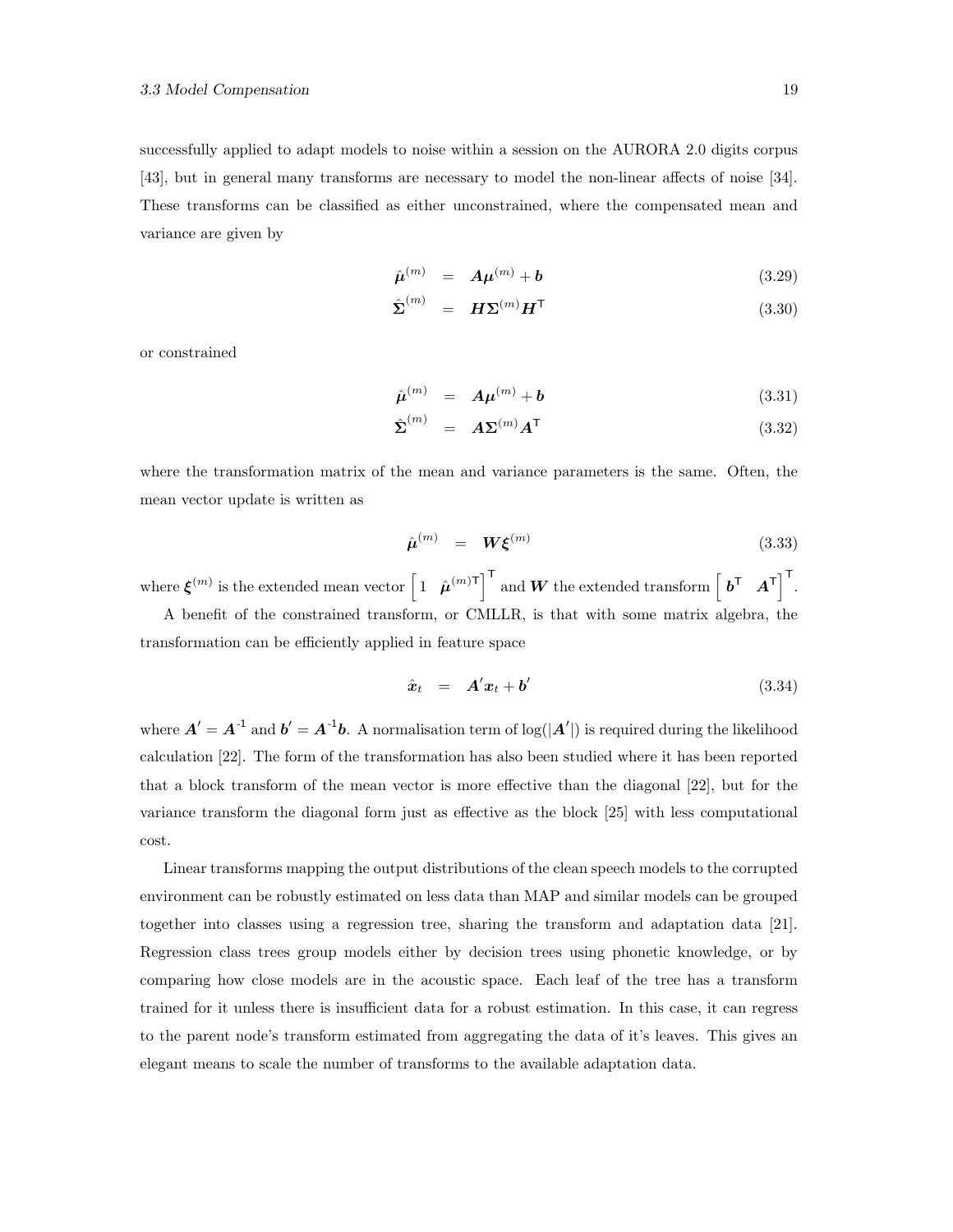#### 3.3.4 Parallel Model Combination

PMC combines separate noise and speech models to form a corrupted speech model directly for use in the recognition process [26]. The composition of the noise and speech is done through a mismatch function describing how the noise and speech are combined to form the corrupted signal. Specific additive, convolutional, additive and convolutional, and bandwidth limited channel mismatch functions can be found in [23]. The log-normal approximation is a popular and efficient choice that assumes the sum of two log-normal distributions is approximately log-normal, however cannot be applied with delta and delta-delta parameters due to the resulting complexity of the forms [27]. PMC can restore performance in a 10 dB SNR environment to a level comparable to training models with actual noisy speech [24].

The transform of the parameters of each Gaussian component in the clean model to reflect the noise does not model the overall corrupted speech distribution well as seen in figure 2.1. Iterative PMC (IPMC) and data-driven PMC (DPMC) aim to resolve this problem [20]. Iterative PMC (IPMC) addresses this issue by representing each component with multiple components, iteratively re-estimating the GMM modeling the corrupted speech, still based on alignments from the clean speech posteriors. This increases the number of components in the overall system. Alternatively, data-driven PMC directly estimates the corrupted speech distribution by drawing sample corrupted speech vectors from combinations of the clean and noise models to re-estimate the GMM on a per state basis. The efficient log-add approximation can be used to combine the model and the overall number of components can remain unchanged, however anywhere from 25- 1000 observations need to be generated per Gaussian in the system [23]. These approaches should match a SPR with two-model re-estimation system discussed earlier and represent ideal forms of model-based compensation. However, they came at a high cost, with the iterative re-estimation of each state distribution extremely computationally expensive.

As in the use of PMC for speech enhancement, these model-based schemes depend on the quality of the noise models used [23] and the model accuracy of the interaction of the noisy environment with speech. Single state noise models are fast and efficient, but can only handle slowly changing noise statistics. The assumption of independence between noise and speech production is not a good one as speech changes with volume of noise. To handle rapidly changing noise, more states are required in the noise model, significantly increasing computational complexity in the decoding to find the optimal combination of speech and noise. Also the training of the noise models is not trivial. For additive noises a variety of sources are available like the NOISEX-92 database, but convolutional noise samples are more difficult to obtain. The performance of PMC depends on having appropriate noise models, but as Bishnu Atal is purported to have said, "We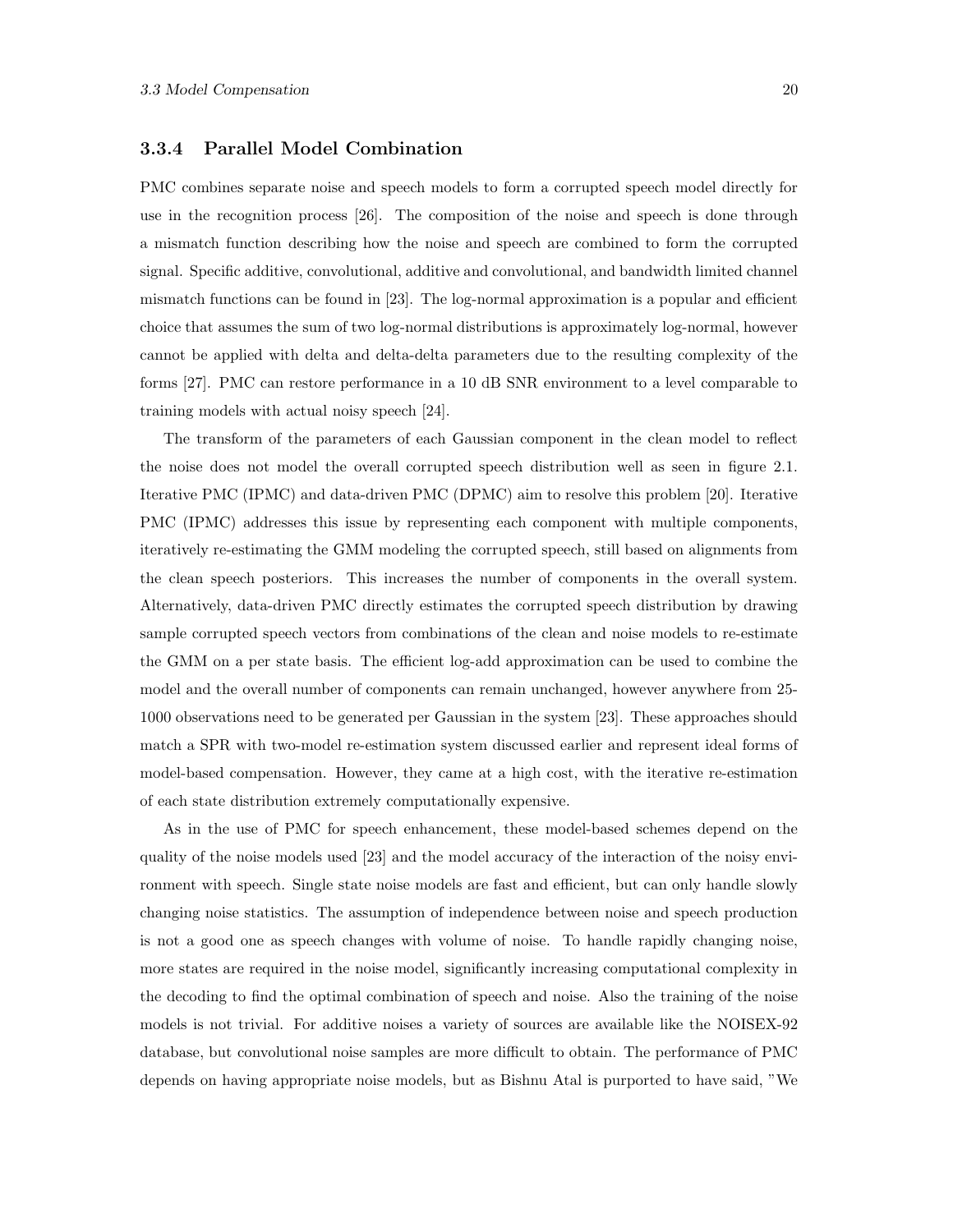call it noise because we know nothing about it!" - unknown sources of noise arise. Despite these drawbacks, PMC has shown to work fairly well.

#### 3.3.5 Model Domain Vector Taylor Series

Typically speech recognition uses GMMs to model the output distributions. However the nonlinear combination of  $x$ ,  $h$ , and  $n$  make it intractable to calculate a closed form solution for modeling the distribution of the corrupted speech vector  $y$  in equation 2.6. Moreno [48] solves this by using a vector Taylor series approximation of the non-linearity in the log spectral domain. This has also been applied in the cepstral domain [2, 36] with results close to the matched system. To do so, a first-order approximation of the environment is made, assuming independence of  $x, h$ and  $n$ , evaluated about  $\mu = \mu_n - \mu_x - \mu_h$ 

$$
y = \mu_x + \mu_h + g(\mu) + A(x - \mu_x) + A(h - \mu_h) + (I - A)(n - \mu_n)
$$
 (3.35)

with

$$
A = CFC^{-1} \tag{3.36}
$$

and **F** a diagonal matrix with the following elements from vector  $f(\mu)$ 

$$
f(\mu) = \frac{1}{1 + e^{C^{-1}\mu}}\tag{3.37}
$$

giving the following estimates of the mean and variance of the corrupted speech

$$
\mu_y \approx \mu_x + \mu_h + g(\mu_n - \mu_x - \mu_h)
$$
  
\n
$$
\Sigma_y \approx A\Sigma_x A^{\mathsf{T}} + A\Sigma_h A^{\mathsf{T}} + (I - A)\Sigma_n (I - A)^{\mathsf{T}}
$$
\n(3.38)

assuming diagonal covariance matrices.

The results in equation 3.38 show how the mean is shifted non-linearly by the noise. The matrix A varies proportionally with the level of noise [48], increasing in magnitude towards identity with greater noise. When the noise is dominant, the variances of the model take on the variance of the noise. A 0th-order VTS approximation is sufficient to represent the affect of the environment on the mean, but a 1st order VTS approximation is needed to reflect the reduced variance. It has been observed in Monto Carlo simulations in the log-spectrum that 1st-order VTS provides a better approximation to the mean and variance of the corrupted distribution than log-normal PMC [2].

#### 3.3.6 Algonquin

Uncertainty decoding, as described in [38], attempts to directly compute state conditional likelihoods using variational methods. Gaussian mixture models are used to model both the clean speech, noise and channel distributions. The posterior of the joint distribution of the clean speech,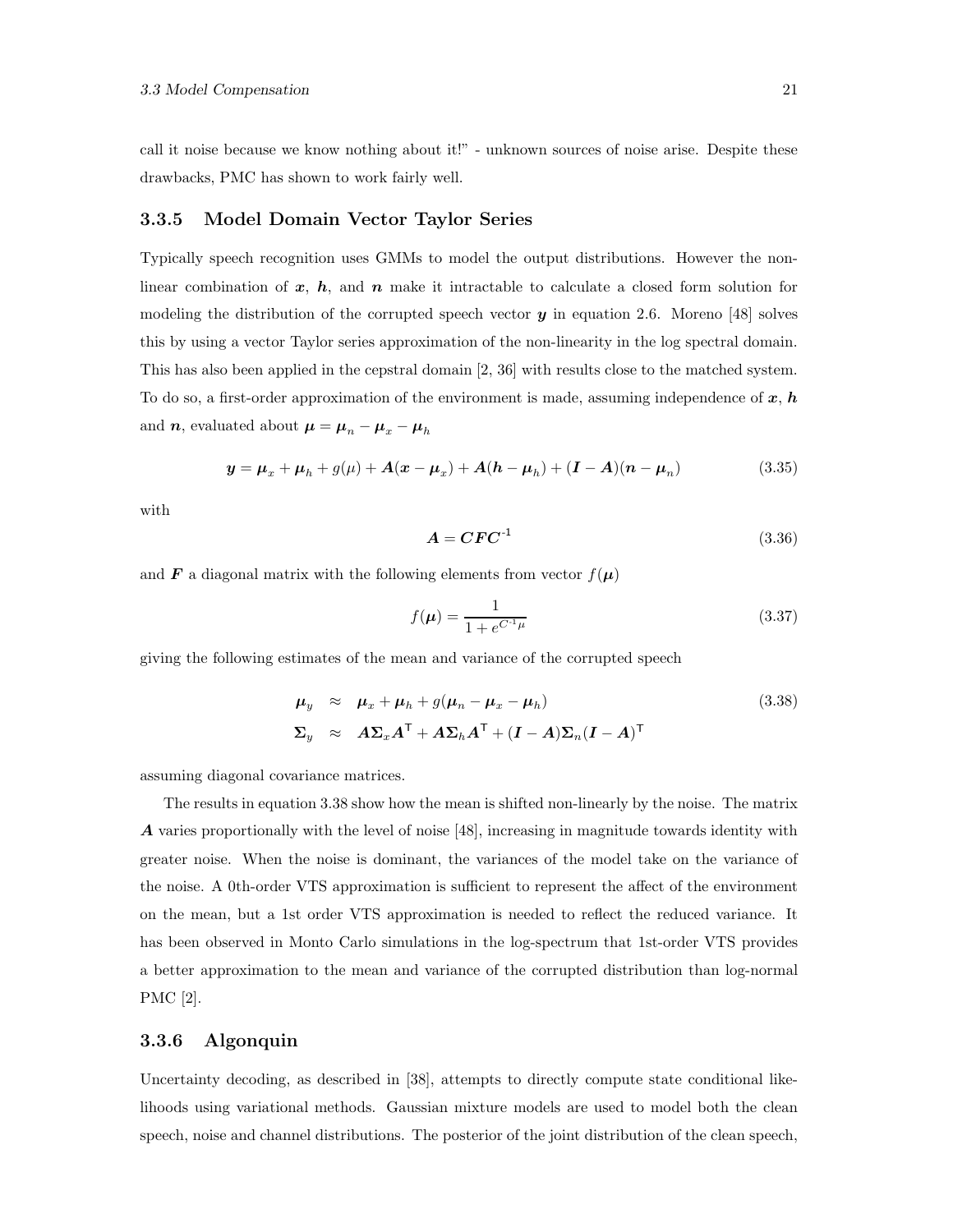noise, channel and state variables are approximated by a simpler parameterised distribution, which is also a GMM. The variational parameters of this simpler distribution are optimised per frame in an iterative EM fashion. While the results are promising, Algonquin requires the update of every component of every state in the acoustic model using computationally expensive forms, iteratively obtaining linear Gaussian approximations of the posterior. This makes it as computationally expensive as other model compensation schemes. A different from of Algonquin has also been derived as a MMSE feature enhancement scheme.

#### 3.4 Summary

There has been much research to solve the problem of ASR in noise. Front-end techniques tend to be computationally efficient, and responsive to changing conditions, but fail after moderate amounts of noise. Model compensation is more powerful, but requires numerous mean and variance parameter updates in the acoustic models at a significant computational cost. Many techniques require a priori knowledge of noise such as stereo-databases, MMSE techniques, and forms of PMC. For general noise robustness, such assumptions seem counter-intuitive since noise is inherently unknown. For unseen conditions, these schemes are not applicable and degrade.

Thus techniques that can either adequately adapt or predict and compensate for noise conditions or systems that are inherently immune to noise, such as robust parameterisations or models are of great interest. While some inherently robust front-ends have shown promise, they typically degrade under medium levels of noise. Unsupervised techniques to precisely estimate the noise and associated schemes to accurately compensate for it show promise in viably operating ASR in unknown, adverse environments.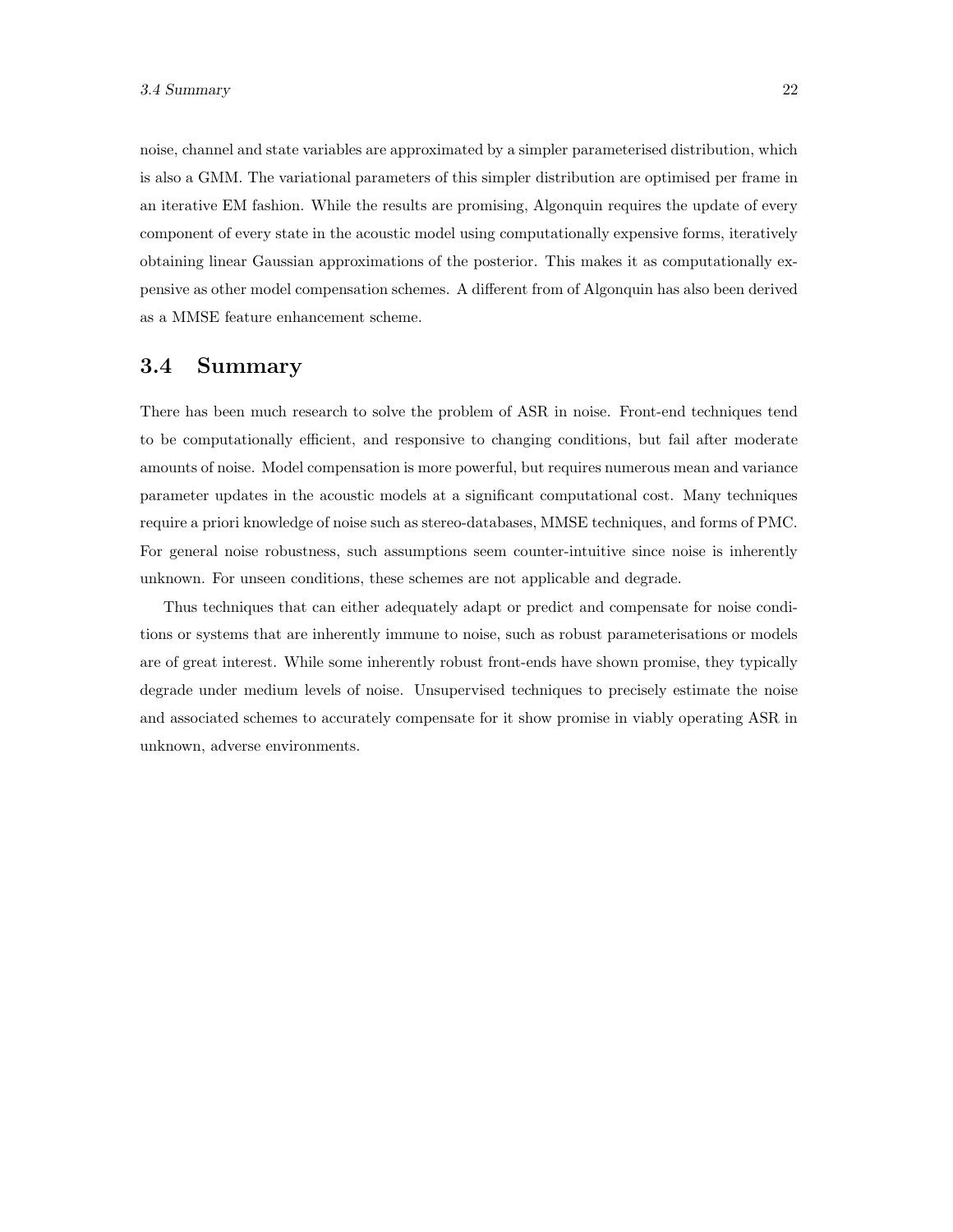## Chapter 4

## Uncertainty Decoding

The term "uncertainty" has been loosely applied in a variety of contexts to various robustness techniques for ASR. In this work, the concept of uncertainty decoding is distinct from the softinformation paradigm presented in the Algonquin framework [38, 39], uncertain observation decoding [6, 7] and the notion of uncertainty in missing feature theory [5, 10].

The goal of uncertainty decoding is to achieve a fast compensation scheme under the assumption that estimates of clean speech are not exact in noise. Intuitively, the presence of noise in the environment results in uncertainty of the true value of the clean speech, thus the variance of the model increases with the noise. This implies model compensation, however ways of decoupling the front-end processing from the acoustic model to increase efficiency are explored. In this chapter, uncertainty decoding is presented in a rigorous framework with key approximations noted and contrasted with previous work. Once the theoretical basis has been presented, various modeling aspects are discussed and two forms of uncertainty decoding advanced.

#### 4.1 Theoretical Framework

Formally, uncertainty decoding begins from the Bayesian inference of the optimal state sequence given the graph in figure 2.3. This requires marginalising out the latent hidden clean speech and noise variables. Recall equation 2.9 where the likelihood of the corrupted observation sequence is dependent on models of the clean speech and noise

$$
p(\boldsymbol{Y}|\mathcal{M},\tilde{\mathcal{M}}) \approx \sum_{\boldsymbol{\theta},\boldsymbol{\theta}^n \in \boldsymbol{\Theta}} P(\boldsymbol{\theta}|\mathcal{M}) P(\boldsymbol{\theta}^n|\tilde{\mathcal{M}}) \prod_{t=1}^T \int_{2\mathcal{R}^d} p(\boldsymbol{y}_t|\boldsymbol{x}_t,\boldsymbol{n}_t) p(\boldsymbol{x}_t|\mathcal{M},\theta_t) p(\boldsymbol{n}_t|\tilde{\mathcal{M}},\theta_t^n) d\boldsymbol{x}_t d\boldsymbol{n}_t
$$

The double integration can be simplified by assuming a certain noise condition captured in a front-end model  $\dot{M}$ . That is

$$
\int_{\mathcal{R}^d} p(\boldsymbol{y}_t | \boldsymbol{x}_t, \boldsymbol{n}_t) p(\boldsymbol{n}_t | \tilde{\mathcal{M}}, \theta_t^n) d\boldsymbol{n}_t \approx p(\boldsymbol{y}_t | \boldsymbol{x}_t, \tilde{\mathcal{M}})
$$
\n(4.1)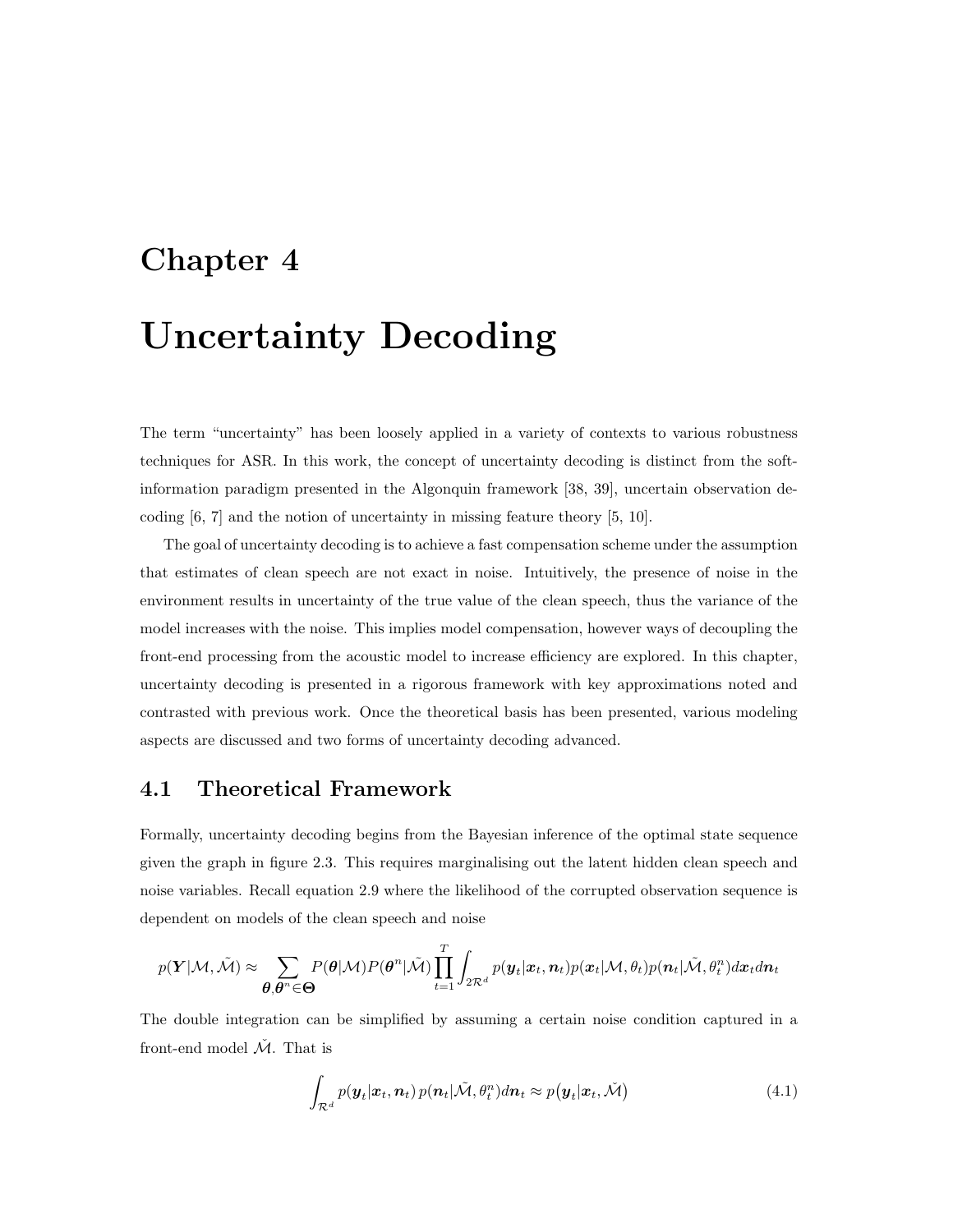This allows the likelihood calculation of this conditional to depend on a simple front-end noise model, which may also be made independent of the acoustic model complexity. Since the conditional is computed in the front-end, this minimises the computational load the compensation process has on search. Contrast this with computationally three-dimensional decoding using models of different noises  $\tilde{\mathcal{M}}$  and clean speech. Given this, the final decoding likelihood is approximated by

$$
p(\boldsymbol{Y}|\mathcal{M},\tilde{\mathcal{M}}) \approx \sum_{\boldsymbol{\theta} \in \boldsymbol{\Theta}} P(\boldsymbol{\theta}|\mathcal{M}) \prod_{t=1}^{T} \int_{\mathcal{R}^d} p(\boldsymbol{y}_t|\boldsymbol{x}_t,\tilde{\mathcal{M}}) p(\boldsymbol{x}_t|\mathcal{M},\theta_t) d\boldsymbol{x}_t
$$
(4.2)

The solution to the integral is of course highly dependent on the form of the two parts of the integrand. If the corrupted speech conditional, which is dependent on the noise, is deterministic, then the integral resolves to the clean speech model prior. However, if the conditional takes a Gaussian distributed form, then the integral is also a Gaussian distribution with a variance that is the sum of the variances of the two parts of the integrand. Algonquin approximates the integral for each component of each model using expensive iterative variational estimation. Scaling this approach to LVCSR is not straightforward. In contrast, the focus of this work is to find practical forms of  $p(\mathbf{y}_t|\mathbf{x}_t, \check{M})$  such that tractable solutions are available. In this framework, uncertainty decoding can be interpreted as passing the corrupted condition density function to the decoder as shown in figure 4.1. The form of the conditional distribution should be efficient to compute like feature enhancement schemes, yet minimise the cost of updating the acoustic model parameters.



Figure 4.1: Feature compensation with uncertainty decoding

#### 4.2 The Conditional Corrupted Speech Distribution

Given that the clean speech prior in equation 4.2 is usually a GMM in most recognisers, the focus of uncertainty decoding is to find an efficient and accurate representation of the conditional corrupted speech distribution. The main difficulty is that  $p(\mathbf{y}_t|\mathbf{x}_t, \check{M})$  is highly complex as seen through a numerical simulation of the joint clean and corrupted speech distribution in figure 4.2 using the same equation from section 2.2

$$
y = \log(\exp(n) + \exp(x))
$$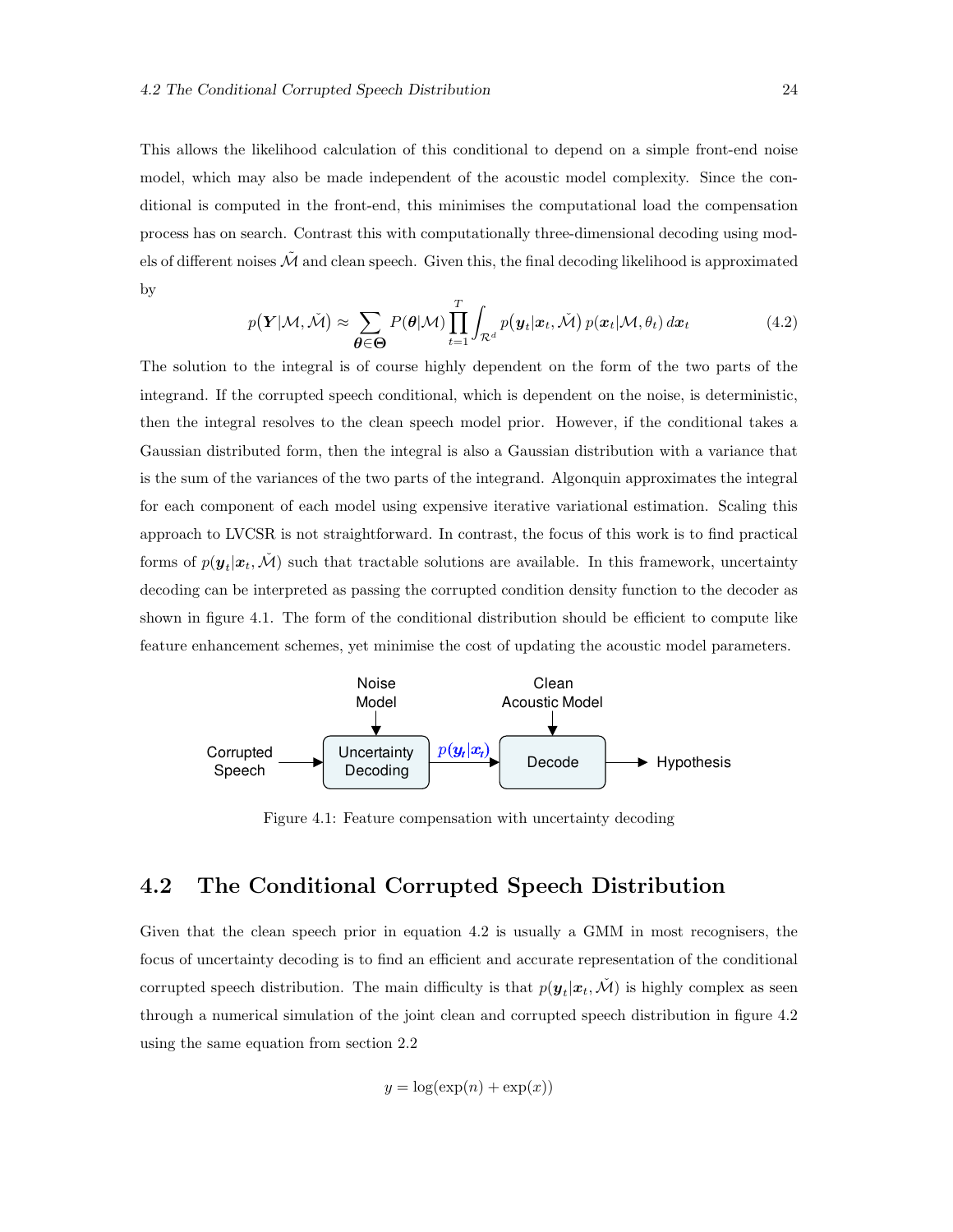but now with x as a point input variable and the noise again generated from a Gaussian distribution with a mean 1 on the left, and 4 on the right and the variance constant at 1. The joint distribution is highly non-linear and difficult to characterise parametrically.



Figure 4.2: Joint clean and corrupted speech distribution with a noise source of mean 1 (left) and mean 4 (right), both with a variance of 1

It is useful to examine how the conditional distribution shifts and skews as a function of the clean speech through the same simulation. Normalised histograms in figure 4.3 show the distribution varying from a relatively Gaussian distribution, matching the noise source, when the noise mean is comparable to the clean speech mean, to a strongly deterministic one, as the difference between the speech and noise means increases.

Observe that at a high SNR, where the corrupted speech is approximately equal to the clean, the conditional distribution of the corrupted speech is relatively deterministic, whereas for a low SNR it is roughly Gaussian approaching the distribution of the noise. Thus the effective local form of the conditional corrupted speech varies significantly depending on the clean speech prior. From figures 4.2 and 4.3 it is clear that approximating the conditional with a constant density function independent of the clean speech would be poor.

#### 4.3 Gaussian Mixture Model Approximations

A standard approach to modeling complex distributions is to use a mixture model

$$
p(\boldsymbol{y}_t|\boldsymbol{x}_t, \check{\mathcal{M}}) = \sum_{n=1}^N P(\check{s}_n|\boldsymbol{x}_t, \check{\mathcal{M}}) p(\boldsymbol{y}_t|\boldsymbol{x}_t, \check{\mathcal{M}}, \check{s}_n)
$$
(4.3)

The final decoding likelihood, equation 4.2, involves a marginalisation of two distributions – the conditional corrupted speech and the clean speech model. As the clean speech model is typically a Gaussian mixture model, if the conditional corrupted speech distribution is also Gaussian then deriving an analytical form is trivial since the integration becomes the convolution of two Gaussians. Therefore represent the conditional as a Gaussian distribution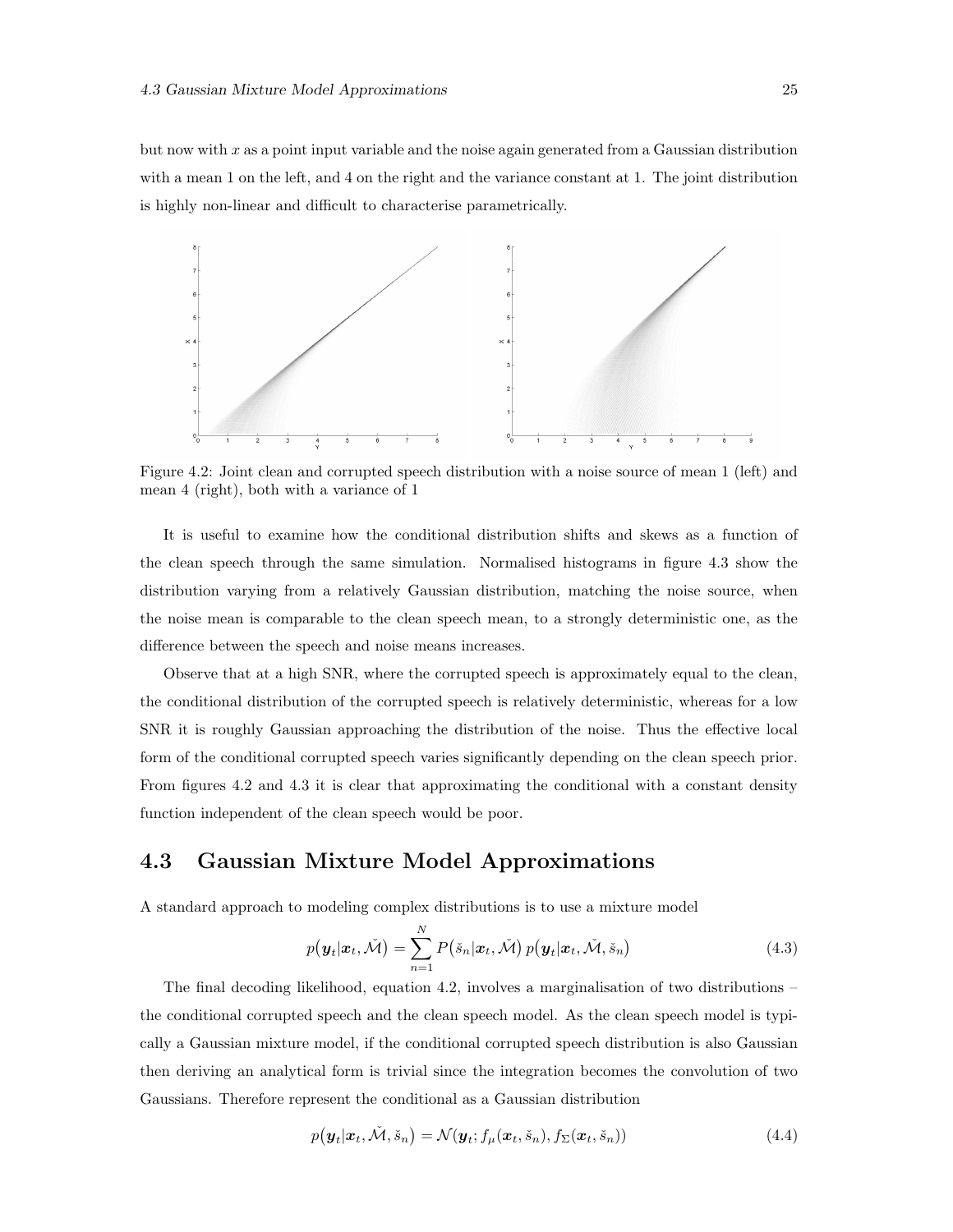

Figure 4.3: Conditional corrupted speech distribution with a noise source of mean 4, variance 1

With this form of the conditional distribution of the corrupted speech there are several issues:

- the component posterior  $P(\check{s}_n|\boldsymbol{x}_t,\check{\mathcal{M}})$  is conditional on the clean speech;
- the number of component in the front-end affects the total number of effective components evaluated;
- and determining the form of the component conditional distribution  $p(\mathbf{y}_t|\mathbf{x}_t, \check{\mathcal{M}}, \check{s}_n)$ .

The component posterior is conditional on the hidden "clean speech" variable which depends entirely on the state of the clean speech model. Ideally the front-end compensation should be as independent of the acoustic models as possible. Directly using a GMM requires the marginalisation of each Gaussian in the front-end with each in the acoustic model. Effectively, this multiplies the number of components in the system by the number in the GMM which greatly increases the computational cost. These issues can be overcome by some approximations as discussed in the sub-sections where two different forms of the conditional corrupted speech distribution are presented.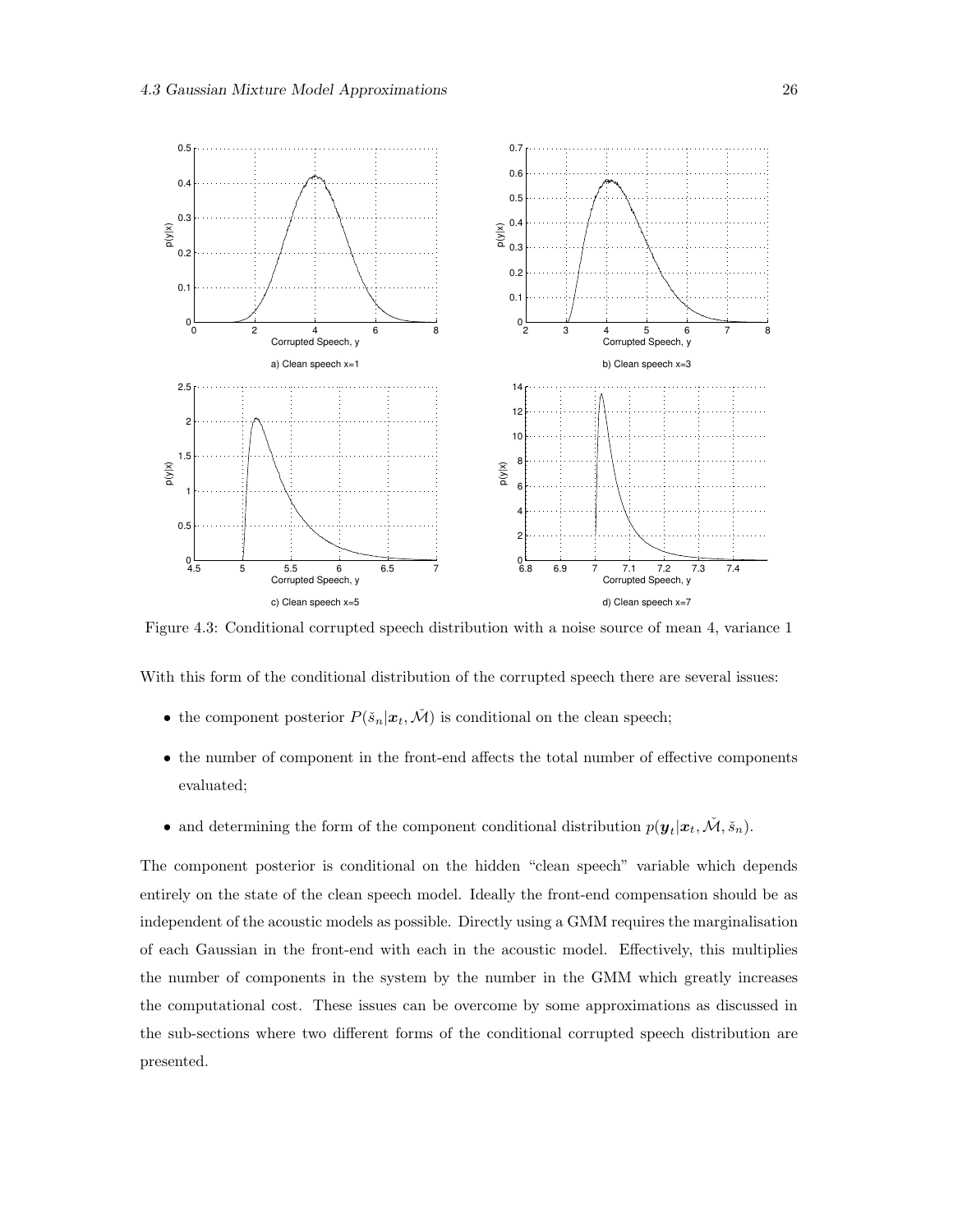#### 4.3.1 SPLICE Form

The conditional corrupted speech distribution can be transformed to the clean speech posterior, through the application of Bayes' rule as suggested in [38]. This yields the following form of the conditional corrupted speech posterior

$$
p(\boldsymbol{y}_t|\boldsymbol{x}_t, \check{\mathcal{M}}) = \frac{\sum_{n=1}^N p(\boldsymbol{x}_t|\boldsymbol{y}_t, \check{s}_n, \check{\mathcal{M}}) p(\boldsymbol{y}_t|\check{s}_n, \check{\mathcal{M}}) \check{c}_n}{p(\boldsymbol{x}_t|\check{\mathcal{M}})}
$$
(4.5)

where the clean speech posterior and corrupted speech model are Gaussian mixture models of n components, and weighted by  $\check{c}_n$ . Many different forms of the clean speech posterior using a GMM have been investigated such as CDCN, POF, and VTS. Here, the SPLICE MMSE estimate is examined [15] as reviewed in section 3.2.5.

Modeling the denominator with a GMM would make marginalisation complex, thus a simple, single Gaussian approximation can be used instead. This is a rather crude assumption as a single Gaussian does not represent the clean speech distribution well, hence the common use of multiple Gaussian distributions in current speech recognisers. Nevertheless, a single clean speech Gaussian is used

$$
p(\mathbf{x}_t|\tilde{\mathcal{M}}) \approx \mathcal{N}(\mathbf{x}_t; \boldsymbol{\mu}_x, \boldsymbol{\Sigma}_x)
$$
\n(4.6)

where the parameters are estimated from the corrupted speech GMM, compensated using the SPLICE parameters, and the individual components combined

$$
\mu_x = \sum_{n=1}^N \check{c}_n \left( \mu_y^{(n)} + \check{\mu}^{(n)} \right)
$$
\n(4.7)

$$
\Sigma_x = \sum_{n=1}^N \check{c}_n \left( \mu_y^{(n)} \mu_y^{(n)T} + \check{\mu}^{(n)} \check{\mu}^{(n)T} + \Sigma_y^{(n)} + \check{\Sigma}^{(n)} \right) - \mu_x \mu_x^T
$$
(4.8)

Given the SPLICE form of the clean speech posterior, a front-end GMM modeling the corrupted speech and the simplified denominator, and diagonal covariance matrices as in [15], the conditional takes the form

$$
p(\boldsymbol{y}_t|\boldsymbol{x}_t, \check{\mathcal{M}}) = \frac{\sum_{n=1}^N p(\boldsymbol{x}_t|\boldsymbol{y}_t, \check{s}_n, \check{\mathcal{M}}) p(\boldsymbol{y}_t|\check{s}_n, \check{\mathcal{M}}) \check{c}_n}{p(\boldsymbol{x}_t|\check{\mathcal{M}})}
$$
(4.9)

$$
\approx \frac{\sum_{n=1}^{N} \mathcal{N}\left(\boldsymbol{x}_{t}; \boldsymbol{y}_{t} + \check{\boldsymbol{\mu}}^{(n)}, \check{\boldsymbol{\Sigma}}^{(n)}\right) p\left(\boldsymbol{y}_{t} | \check{s}_{n}, \check{\mathcal{M}}\right) \check{c}_{n}}{\mathcal{N}(\boldsymbol{x}_{t}; \boldsymbol{\mu}_{x}, \boldsymbol{\Sigma}_{x})}
$$
(4.10)

$$
= \sum_{n=1}^{N} p(\boldsymbol{y}_t | \check{s}_n, \check{\mathcal{M}}) \check{c}_n \alpha^{(n)} \mathcal{N} \left( \boldsymbol{A}^{(n)} \boldsymbol{y}_t + \boldsymbol{b}^{(n)}; \boldsymbol{x}_t, \hat{\boldsymbol{\Sigma}}_x^{(n)} \right) \tag{4.11}
$$

The following are the elements of the diagonal matrix  $A^{(n)}$  and vector  $b^{(n)}$  and the associated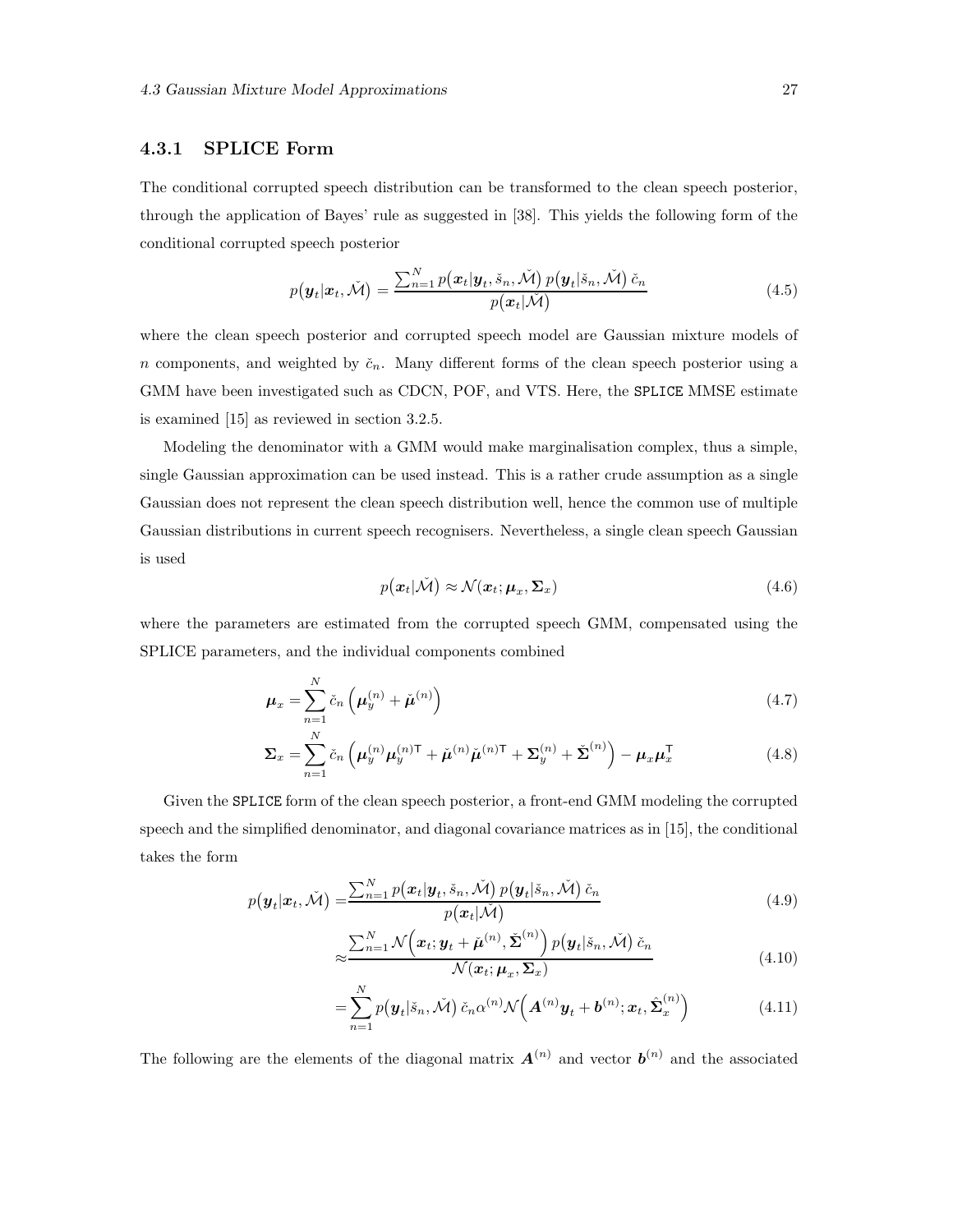uncertainty variance  $\hat{\Sigma}_x^{(n)}$ x

$$
a_{ii}^{(n)} = \frac{\sigma_{xi}^2}{\sigma_{xi}^2 - \check{\sigma}_i^{(n)2}}
$$
  
\n
$$
b_i^{(n)} = a_{ii}^{(n)} \left( \check{\mu}_i^{(n)} - \frac{\check{\sigma}_i^{(n)2}}{\sigma_{xi}^{(n)2}} \mu_{xi} \right)
$$
  
\n
$$
\hat{\Sigma}_x^{(n)} = A^{(n)} \check{\Sigma}^{(n)}
$$
\n(4.12)

and  $\mu_i^{(n)}$  and  $\sigma_i^{(n)}$ ? the compensation parameters from standard SPLICE enhancement. See appendix A for a more detailed derivation and definition of  $\alpha^{(n)}$ . The denominator of the  $a_{ii}^{(n)}$  term in equation 4.12 should be forced to remain positive. As in [15], this can be done by constraining the simplified clean speech variance to be greater than the uncertainty of the estimation by some factor

$$
\sigma_{xi}^2 \ge \check{\sigma}_i^{(n)2} + \epsilon \tag{4.13}
$$

The system was found to be fairly insensitive to the value of  $\epsilon$  however a value of ten percent of the global clean speech variance was used. In the limit, when  $\epsilon$  is very large, the uncertainty aspect is ignored, returning processing to the standard SPLICE enhancement scheme.

With this form of the conditional, the integral from equation 4.2 becomes

$$
p(\mathbf{y}_t | \mathcal{M}, \tilde{\mathcal{M}}, \theta_t) = \int_{\mathcal{R}^d} p(\mathbf{y}_t | \mathbf{x}_t, \tilde{\mathcal{M}}) p(\mathbf{x}_t | \mathcal{M}, \theta_t) d\mathbf{x}_t
$$
\n
$$
\approx \int_{\mathcal{R}^d} \sum_{n=1}^N \tilde{c}_n p(\mathbf{y}_t | \tilde{s}_n, \tilde{\mathcal{M}}) \alpha^{(n)} \mathcal{N}(\mathbf{A}^{(n)} \mathbf{y}_t + \mathbf{b}^{(n)}; \mathbf{x}_t, \hat{\Sigma}_x^{(n)}) \times \sum_{m \in \theta_t} c_m \mathcal{N}(\mathbf{x}_t; \boldsymbol{\mu}^{(m)}, \boldsymbol{\Sigma}^{(m)}) d\mathbf{x}_t
$$
\n(4.15)

$$
= \sum_{n=1}^{N} \sum_{m \in \theta_t} \check{c}_n c_m p(\boldsymbol{y}_t | \check{s}_n, \check{\mathcal{M}}) \alpha^{(n)} \times \int_{\mathcal{R}^d} \mathcal{N}\left(\boldsymbol{A}^{(n)} \boldsymbol{y}_t + \boldsymbol{b}^{(n)}; \boldsymbol{x}_t, \hat{\boldsymbol{\Sigma}}_x^{(n)}\right) \mathcal{N}\left(\boldsymbol{x}_t; \boldsymbol{\mu}^{(m)}, \boldsymbol{\Sigma}^{(m)}\right) d\boldsymbol{x}_t \tag{4.16}
$$

$$
=\sum_{n=1}^{N}\sum_{m\in\theta_t}\check{c}_nc_m p(\boldsymbol{y}_t|\check{s}_n,\check{\mathcal{M}})\alpha^{(n)}\mathcal{N}\Big(\boldsymbol{A}^{(n)}\boldsymbol{y}_t+\boldsymbol{b}^{(n)};\boldsymbol{\mu}^{(m)},\boldsymbol{\Sigma}^{(m)}+\hat{\boldsymbol{\Sigma}}_x^{(n)}\Big) \qquad(4.17)
$$

With the two parts of the integrand being Gaussian distributions, the integral simplifies into a single Gaussian distribution<sup>1</sup>. It is clear from this form, that the number of components in the front-end GMM directly multiplies the number of effective components in the acoustic model. As suggested in [15] and with standard **SPLICE** enhancement, this can be avoided by using the hard approximation in using only the most probable component  $\check{s}_n*$ 's compensation parameters

$$
\check{s}_{n^*} = \arg\max_{\check{s}_n} \left[ \check{c}_n p(\boldsymbol{y}_t | \check{s}_n, \check{\mathcal{M}}) \right]
$$

<sup>&</sup>lt;sup>1</sup>See appendix B for derivation.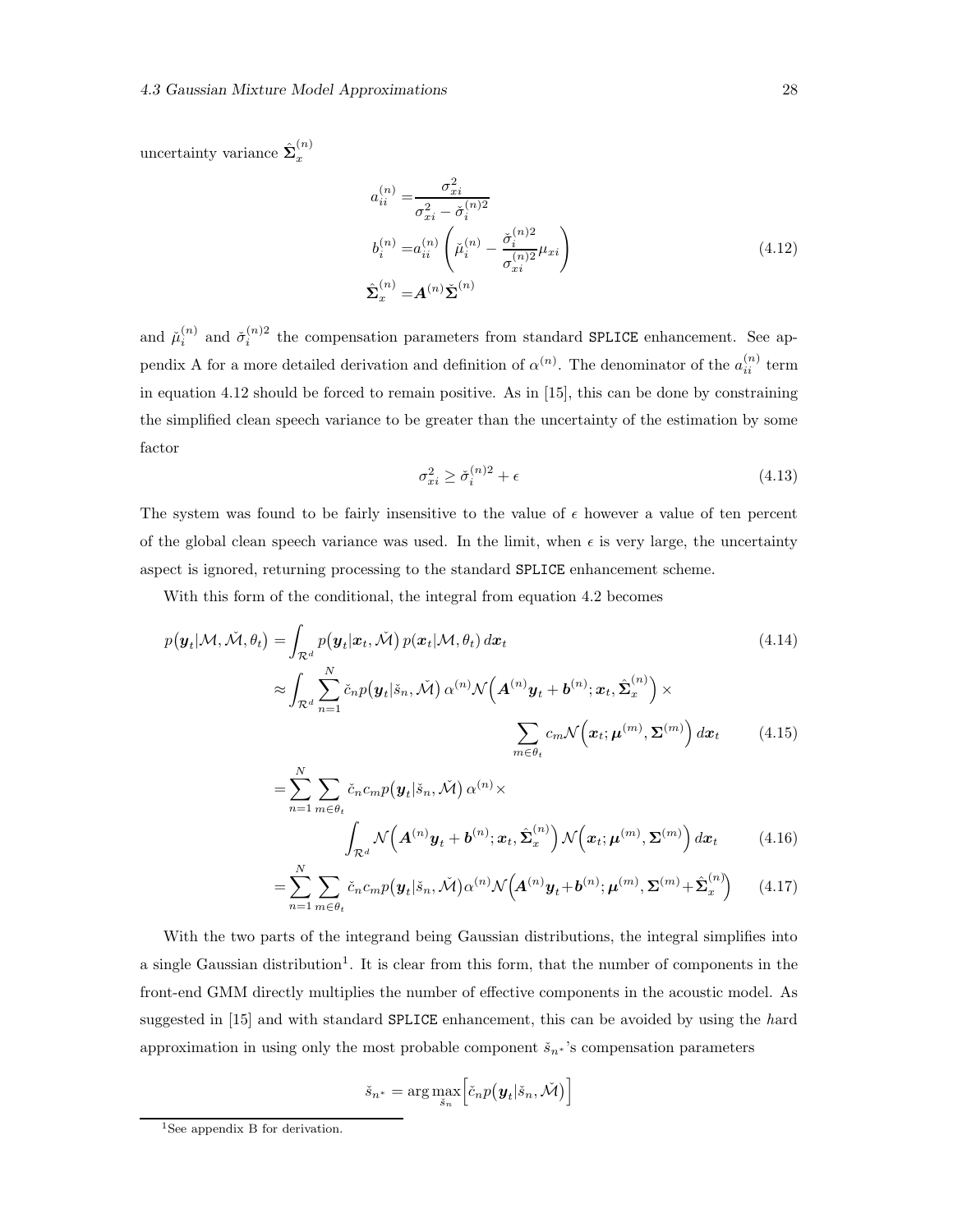where  $n^*$  is the index of the most probable component. This allows the effective number of components per state in the acoustic model to remain unchanged, resulting in a more computationally efficient form

$$
p(\mathbf{y}_t|\mathcal{M}, \tilde{\mathcal{M}}, \theta_t) \approx \sum_{m \in \theta_t} c_m \mathcal{N}\left(\hat{\boldsymbol{\mu}}_x^{(n^*)}; \boldsymbol{\mu}^{(m)}, \boldsymbol{\Sigma}^{(m)} + \hat{\boldsymbol{\Sigma}}_x^{(n^*)}\right)
$$
(4.18)

As a result, the complexity of the front-end processing is independent of the model; the number of Gaussian evaluations in the decoder is not affected by the number of components in the front-end GMM. The terms  $\check{c}_n$ ,  $p(\mathbf{y}_t | \check{s}_n, \check{\mathcal{M}})$  and  $\alpha^{(n)}$  do not actually need to be included in the Gaussian evaluations during decoding since these are the same for every model and evaluation during a frame.

#### 4.3.2 Joint Distribution Form

Another approach to modeling the corrupted speech component conditional distribution is to use a joint distribution of the clean and corrupted speech to derive the conditional for each region of the acoustic space. To resolve the issue of the component posterior, it can be approximated by making it conditional upon the corrupted speech

$$
P(\check{s}_n|\boldsymbol{x}_t, \check{\mathcal{M}}) \approx P(\check{s}_n|\boldsymbol{y}_t, \check{\mathcal{M}})
$$
\n(4.19)

This has a very coarse effect of passing the same component, and thus conditional distribution, to the decoder, regardless of the state in the clean model. As seen from 4.3, the conditional should have a smaller variance for some models, and larger variance for others more confusable by the noise.

Like POF and SPLICE, the acoustic space is partitioned by the front-end GMM as in equation 3.11, and a conditional distribution estimated for each component. Next the form of equation 4.4 can be derived using the joint distribution of the clean and corrupted speech, which can be readily estimated using stereo data

$$
\begin{bmatrix}\n\mathbf{y}_t \\
\mathbf{x}_t\n\end{bmatrix}\n\sim \mathcal{N}\left(\begin{bmatrix}\n\mu_y^{(n)} \\
\mu_x^{(n)}\n\end{bmatrix}, \begin{bmatrix}\n\Sigma_y^{(n)} & \Sigma_{yx}^{(n)} \\
\Sigma_{xy}^{(n)} & \Sigma_x^{(n)}\n\end{bmatrix}\right)
$$
\n(4.20)

the conditional distribution can be derived from the joint 1

$$
p(\mathbf{y}_t|\mathbf{x}_t, \check{\mathcal{M}}, \check{s}_n) \approx \mathcal{N}\left(\mathbf{y}_t; \boldsymbol{\mu}_y^{(n)} + \boldsymbol{\Sigma}_{yx}^{(n)} \boldsymbol{\Sigma}_x^{(n)-1} \left(\mathbf{x}_t - \boldsymbol{\mu}_x^{(n)}\right), \boldsymbol{\Sigma}_y^{(n)} - \boldsymbol{\Sigma}_{yx}^{(n)} \boldsymbol{\Sigma}_x^{(n)-1} \boldsymbol{\Sigma}_{xy}^{(n)}\right) \tag{4.21}
$$
\n
$$
= \alpha^{(n)} \mathcal{N}\left(\boldsymbol{\Sigma}_x^{(n)} \boldsymbol{\Sigma}_{yx}^{(n)-1} \left(\mathbf{y}_t - \boldsymbol{\mu}_y^{(n)}\right) + \boldsymbol{\mu}_x^{(n)}; \mathbf{x}_t, \boldsymbol{\Sigma}_x^{(n)} \boldsymbol{\Sigma}_{yx}^{(n)-1} \boldsymbol{\Sigma}_y^{(n)} \boldsymbol{\Sigma}_{yx}^{(n)-1} \boldsymbol{\Sigma}_x^{(n)}\right)
$$

$$
(4.22)
$$

$$
=\alpha^{(n)}\mathcal{N}\left(\mathbf{A}^{(n)}\mathbf{y}_t+\mathbf{b}^{(n)};\mathbf{x}_t,\hat{\boldsymbol{\Sigma}}_x^{(n)}\right)
$$
(4.23)

<sup>&</sup>lt;sup>1</sup>See appendix C for more details.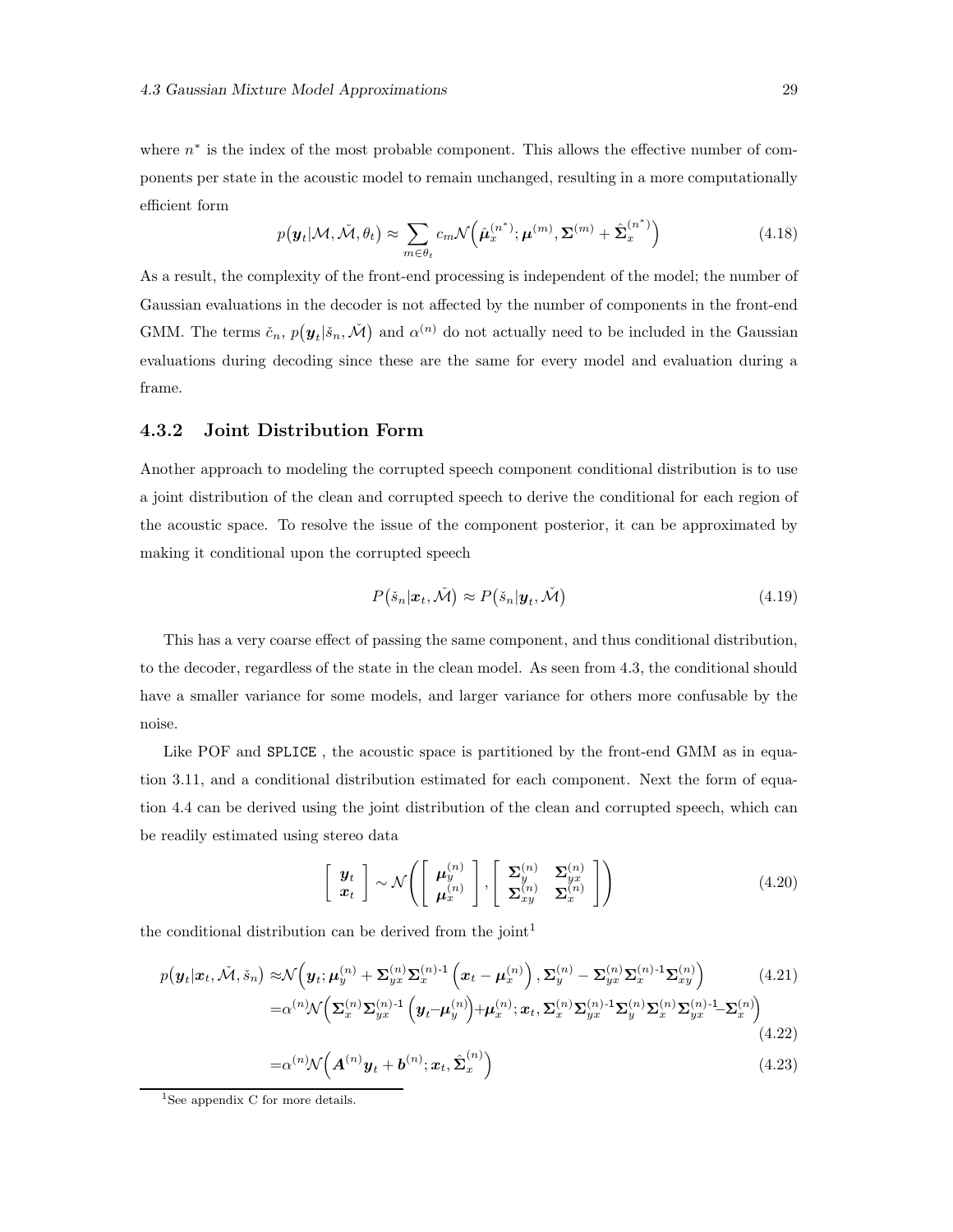where  $\alpha^{(n)} =$  $A^{(n)}$ . Thus the transform of feature vector and the uncertainty are

$$
A^{(n)} = \Sigma_x^{(n)} \Sigma_{yx}^{(n)-1}
$$
  
\n
$$
b^{(n)} = \mu_x^{(n)} - A^{(n)} \mu_y^{(n)}
$$
  
\n
$$
\hat{\Sigma}_x^{(n)} = A^{(n)} \Sigma_y^{(n)} A^{(n)T} - \Sigma_x^{(n)}
$$
\n(4.24)

These can be compared to the forms of equation 4.12 where explicit flooring of the variances is required and diagonalised covariance matrices necessary.

With the approximations for the component posterior and Gaussian form of the component conditional corrupted speech distribution, the decoding likelihood from equation 4.2 becomes

$$
p(\mathbf{y}_t | \mathcal{M}, \check{\mathcal{M}}, \theta_t) = \int_{\mathcal{R}^d} p(\mathbf{y}_t | \mathbf{x}_t, \check{\mathcal{M}}) p(\mathbf{x}_t | \mathcal{M}, \theta_t) d\mathbf{x}_t
$$
\n
$$
\approx \int_{\mathcal{R}^d} \sum_{n=1}^N P(\check{s}_n | \mathbf{y}_t, \check{\mathcal{M}}) \alpha^{(n)} \mathcal{N}\Big(\mathbf{A}^{(n)} \mathbf{y}_t + \mathbf{b}^{(n)}; \mathbf{x}_t, \hat{\boldsymbol{\Sigma}}_x^{(n)}\Big) \times
$$
\n
$$
\sum_{n=1}^N \mathcal{N}\Big(\mathbf{x}_t | \mathbf{x}_t | \mathbf{y}_t \Big) d\mathbf{x}_n
$$
\n(4.26)

$$
\sum_{m \in \theta_t} c_m \mathcal{N}\Big(\mathbf{x}_t; \boldsymbol{\mu}^{(m)}, \boldsymbol{\Sigma}^{(m)}\Big) \, d\mathbf{x}_t \tag{4.26}
$$

$$
=\sum_{n=1}^{N} \sum_{m \in \theta_t} c_m P(\check{s}_n | \mathbf{y}_t, \check{\mathcal{M}}) \alpha^{(n)} \mathcal{N}\Big(\mathbf{A}^{(n)} \mathbf{y}_t + \mathbf{b}^{(n)}; \boldsymbol{\mu}^{(m)}, \boldsymbol{\Sigma}^{(m)} + \hat{\boldsymbol{\Sigma}}_x^{(n)}\Big) \qquad (4.27)
$$

Again, the marginalisation of two Gaussian distributions yields a single distribution<sup>1</sup>. Note the similarity to the SPLICE with uncertainty decoding equation 4.17. Using a similar approximation in the SPLICE formulation, a most probable component can be used in place of the weighted sum

$$
\check{s}_{n^*} = \arg \max_{\check{s}_n} \left[ P(\check{s}_n | \boldsymbol{y}_t, \check{\mathcal{M}}) \right]
$$
(4.28)

The component posterior can be computed as in equation 3.16. This yields the same form of likelihood calculation as derived in the SPLICE form that is equation 4.18, but with forms of the transforms in equation 4.24. Figure 4.4 demonstrates the operation of the SPLICE and Joint forms of uncertainty decoding. It shows how the compensation parameters are computed in the front-end and how they are used during decoding.

# 4.4 Model-Space Uncertainty Transforms

One crude approximation made was to use the corrupted speech component posterior rather than the clean as stated in equation 4.19. A way to explore the impact of this is to contrast this with a model-based approach where the form of the component conditional corrupted speech distribution is dependent on the clean speech model component, instead of the observed corrupted speech. One method of doing so, is to cluster the model components with a GMM. Instead of passing a single Gaussian chosen by the front-end, a GMM is embedded in the acoustic model which groups

<sup>&</sup>lt;sup>1</sup>See appendix B for derivation.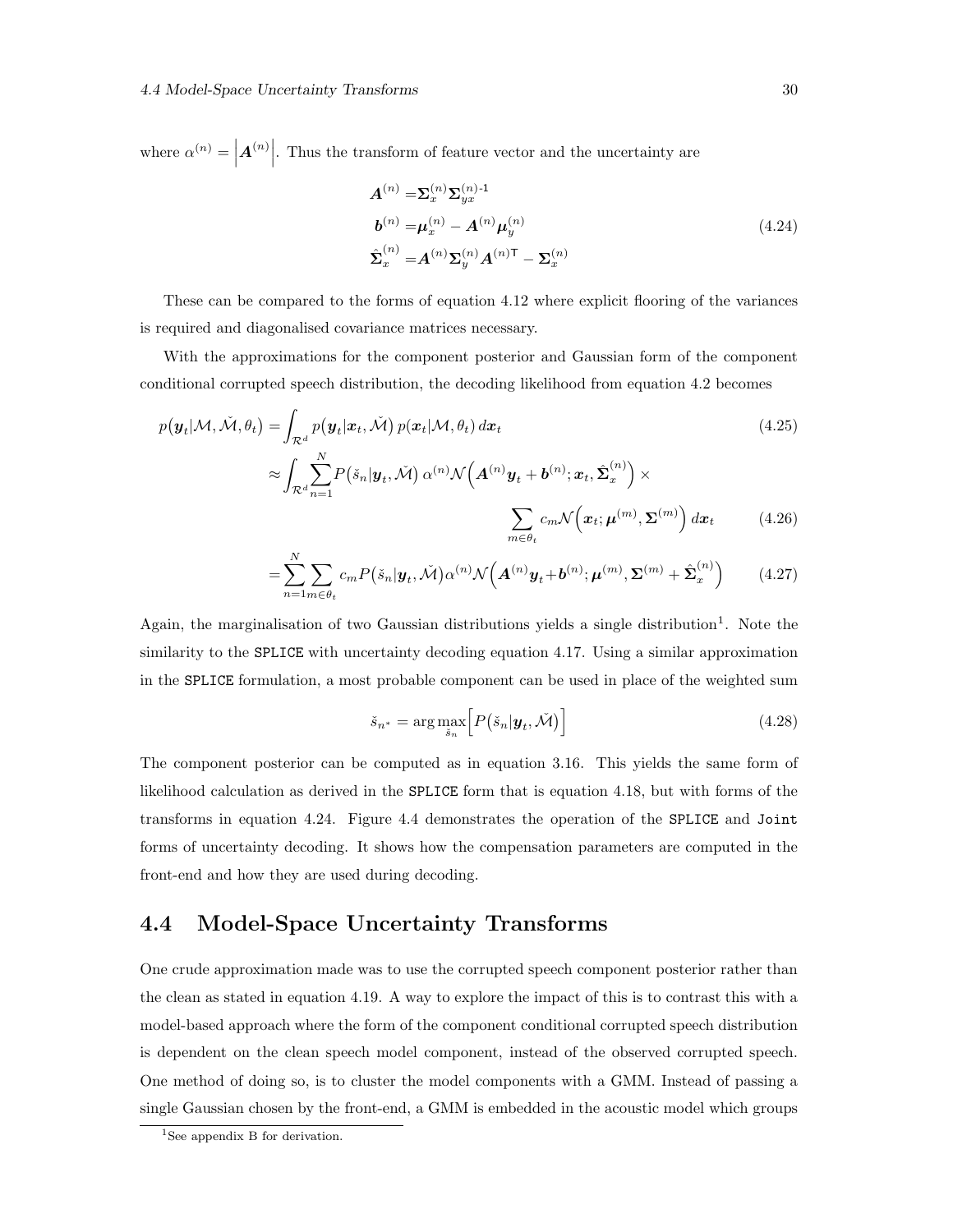

Figure 4.4: Uncertainty decoding processing

the model components. For each region a conditional distribution is estimated based on the joint distribution of clean and corrupted speech and the approximation in equation 4.19 is not required. Specifically, represent the clean acoustic space by a GMM

$$
p(\boldsymbol{x}_t|\tilde{\mathcal{M}}) \approx \sum_{n=1}^N P(\check{s}_n|\boldsymbol{x}_t, \tilde{\mathcal{M}}) \mathcal{N}(\boldsymbol{x}_t; \boldsymbol{\mu}_x^{(n)}, \boldsymbol{\Sigma}_x^{(n)})
$$
(4.29)

where the conditional corrupted speech distribution is still based on the joint distribution of the clean and corrupted speech, again possibly trained on stereo data, but with the clean speech posterior partitioning the acoustic space. The observation likelihood of a given state with a "hard" approximation is then

$$
p(\boldsymbol{y}_t | \mathcal{M}, \check{\mathcal{M}}, \theta_t) = \sum_{m \in \theta_t} c_m P\left(\check{s}_{n^*} | \boldsymbol{\mu}^{(m)}, \check{\mathcal{M}}\right) \alpha^{(n^*)} \mathcal{N}\left(\boldsymbol{A}^{(n^*)} \boldsymbol{y}_t + \boldsymbol{b}^{(n^*)}; \boldsymbol{\mu}^{(m)}, \boldsymbol{\Sigma}^{(m)} + \hat{\boldsymbol{\Sigma}}_x^{(n^*)}\right)
$$
\n(4.30)

During decoding,  $p(\mathbf{y}_t|\mathbf{x}_t, \tilde{\mathcal{M}}, \check{s}_{n^*})$  and therefore parameters  $\alpha^{(n^*)}$ ,  $\mathbf{A}^{(n^*)}$ ,  $\mathbf{b}^{(n^*)}$  and  $\hat{\boldsymbol{\Sigma}}_x^{(n^*)}$  vary by the model component mean  $\mu^{(m)}$  and are chosen in the following manner

$$
\check{s}_{n^*} = \arg \max_{\check{s}_n} \left[ P\left(\check{s}_n | \boldsymbol{\mu}^{(m)}, \check{\mathcal{M}}\right) \right] \tag{4.31}
$$

Partitioning the model-space with a GMM requires N evaluations of the posterior per component in the acoustic model. This is a form of model-compensation since  $n^*$  is not a function of the acoustic signal. The conditional distribution does not change for a component in the acoustic model with time; it varies only with the noise model  $\check{\mathcal{M}}$  and each component in the model is individually compensated. This gives an upper bound on the performance obtainable by using a GMM approximation to the conditional corrupted speech distribution.

An alternate way of examining this is to group the components using a regression tree as applied with MLLR transforms and described in section 3.3.3. Model components are grouped into classes according to acoustic similarity. For each class, a joint distribution of the clean and corrupted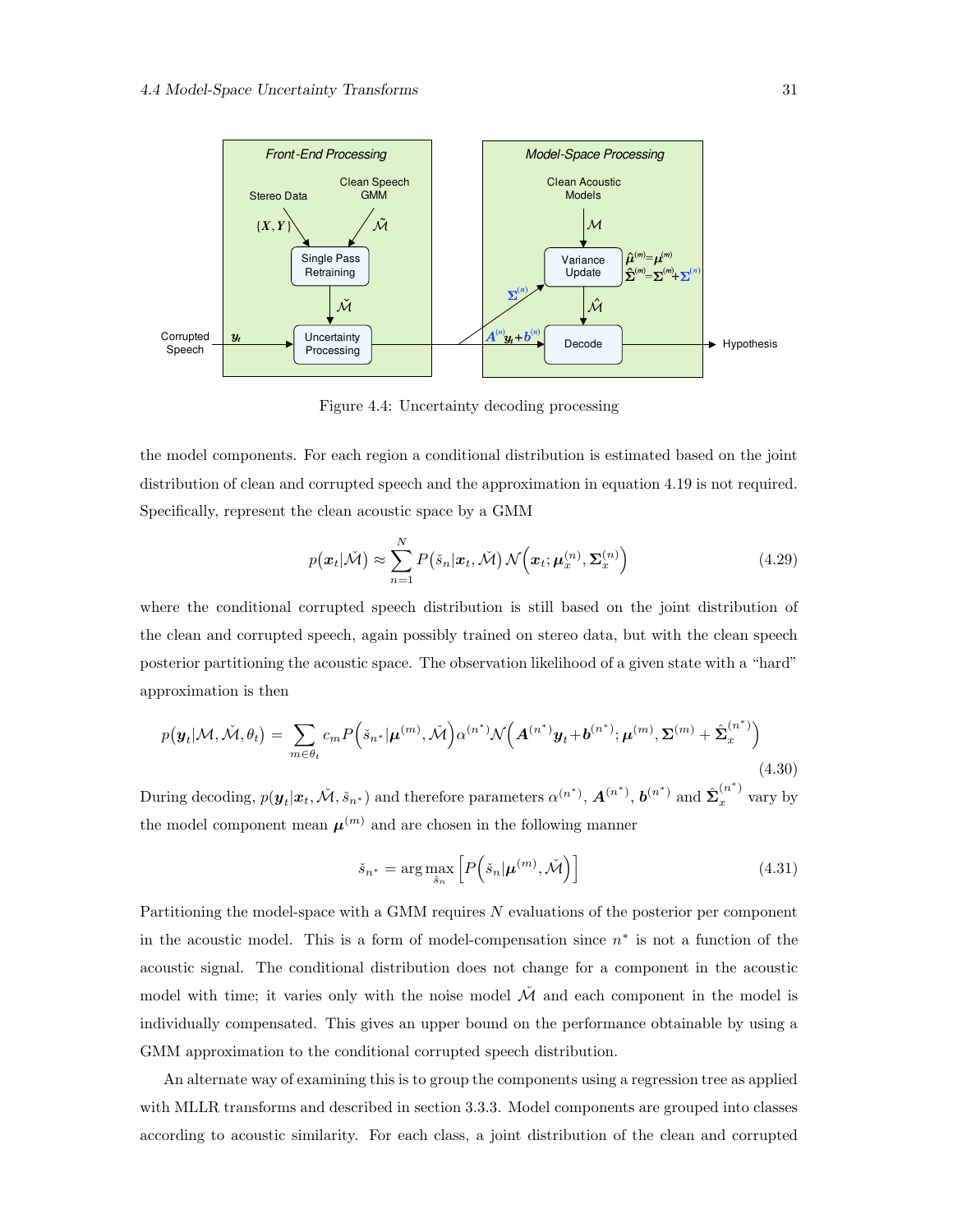speech can be estimated, and thus a conditional corrupted speech distribution determined. In this form, the marginalisation of the conditional corrupted speech with the clean speech prior could be considered a transform. For example, with the Joint form applied to different model classes

$$
p(\boldsymbol{y}_t|\boldsymbol{\theta}_t, \check{\mathcal{M}}) = \sum_{m \in \theta_t} c_m \left| \boldsymbol{A}^{(r_m)} \right| \mathcal{N} \left( \boldsymbol{A}^{(r_m)} \boldsymbol{y}_t + \boldsymbol{b}^{(r_m)}; \boldsymbol{\mu}^{(m)}, \boldsymbol{\Sigma}^{(m)} + \boldsymbol{\Sigma}_x^{(r_m)} \right) \tag{4.32}
$$

where  $\check{\mathcal{M}} = \left\{ \mathbf{A}^{(1)}, \mathbf{b}^{(1)}, \boldsymbol{\Sigma}_x^{(1)}, \ldots, \mathbf{A}^{(R)}, \mathbf{b}^{(R)}, \boldsymbol{\Sigma}_x^{(R)} \right\}$ ,  $r_m$  denotes the model class, and R the total number of classes. Contrast this with constrained MLLR

$$
p(\boldsymbol{y}_t|\boldsymbol{\theta}_t, \check{\mathcal{M}}) = \sum_{m \in \theta_t} c_m \left| \boldsymbol{A}^{(r_m)} \right| \mathcal{N} \left( \boldsymbol{A}^{(r_m)} \boldsymbol{y}_t + \boldsymbol{b}^{(r_m)}; \boldsymbol{\mu}^{(m)}, \boldsymbol{\Sigma}^{(m)} \right) \tag{4.33}
$$

CMLLR is an efficient form of model adaptation. The Joint form is similar, but with a uncertainty offset to the model variances. Typically, the transforms in CMLLR are based on adaptation data, which can be limited. The noise models in the Joint form have been described as being estimated from a large amount of stereo data but need not be as discussed in the following chapter. Figure 4.5 shows the general method for estimating the compensation parameters for a regression class. With a model of the clean speech per class, a joint distribution can be estimated per class with only an estimate of the noise statistics and not actual corrupted speech data. Since the models are grouped according to acoustic similarity according to the mean, this also provides a method to see if making the conditional corrupted speech distribution dependent on the state in acoustic model would improve performance. Running parallel front-ends to compute the compensated feature vector and the associated uncertainty per model is far more efficient than grouping the model components using a GMM. However, the form in equation 4.30 is theoretically better as the Gaussian evaluation is weighted by the component posterior. This allows different acoustic regions or classes of models to be weighted as well as factoring in the likelihood of how well an acoustic model fits in the region partitioned by the GMM.



Figure 4.5: Model Joint uncertainty decoding

### 4.5 Non-Gaussian Distributions

As demonstrated in figures 4.2 and 4.3, when the speech energy is strong, the conditional corrupted speech distribution is deterministic, and when the energy is low relative to the noise, it is Gaussian.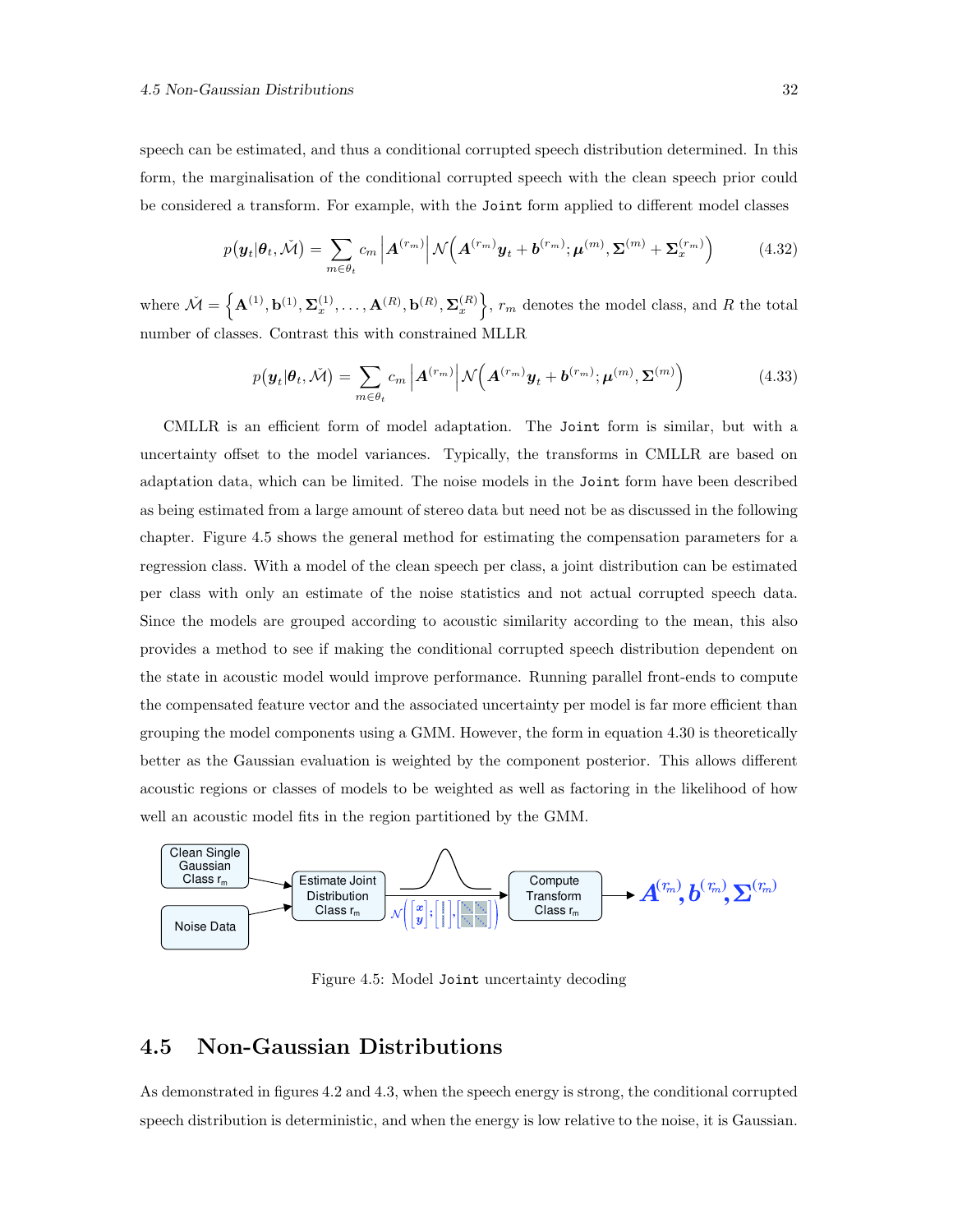Thus it may be questionable to use a mixture of Gaussians, as in equations 4.3 and 4.4, to represent the conditional corrupted speech distribution where a mixture of another form of distribution would be more appropriate. Alternate forms such as the Weibull or Gamma distribution are more representative than the normal distribution assumed as shown in figure 4.6; the mode is closer and the skewing eliminates the left tail of the distribution.



Figure 4.6: Conditional corrupted speech distribution with noise of mean 4, variance 1. Various distributions are fitted to the corrupted speech data.

The formula for the gamma distribution is

$$
p(y|x) = \frac{\left(\frac{y-x}{b}\right)^{(a-1)} e^{\left(-\frac{y-x}{b}\right)}}{b\Gamma(a)}
$$
\n(4.34)

where

$$
\Gamma(a) = \int_0^\infty t^{(a-1)} e^{-t} dt \tag{4.35}
$$

and a and b are parameters of the distribution.

The formula for the Weibull distribution is

$$
p(y|x) = ab(y - x)^{(b-1)}e^{(-a(y - x)^b)}
$$
\n(4.36)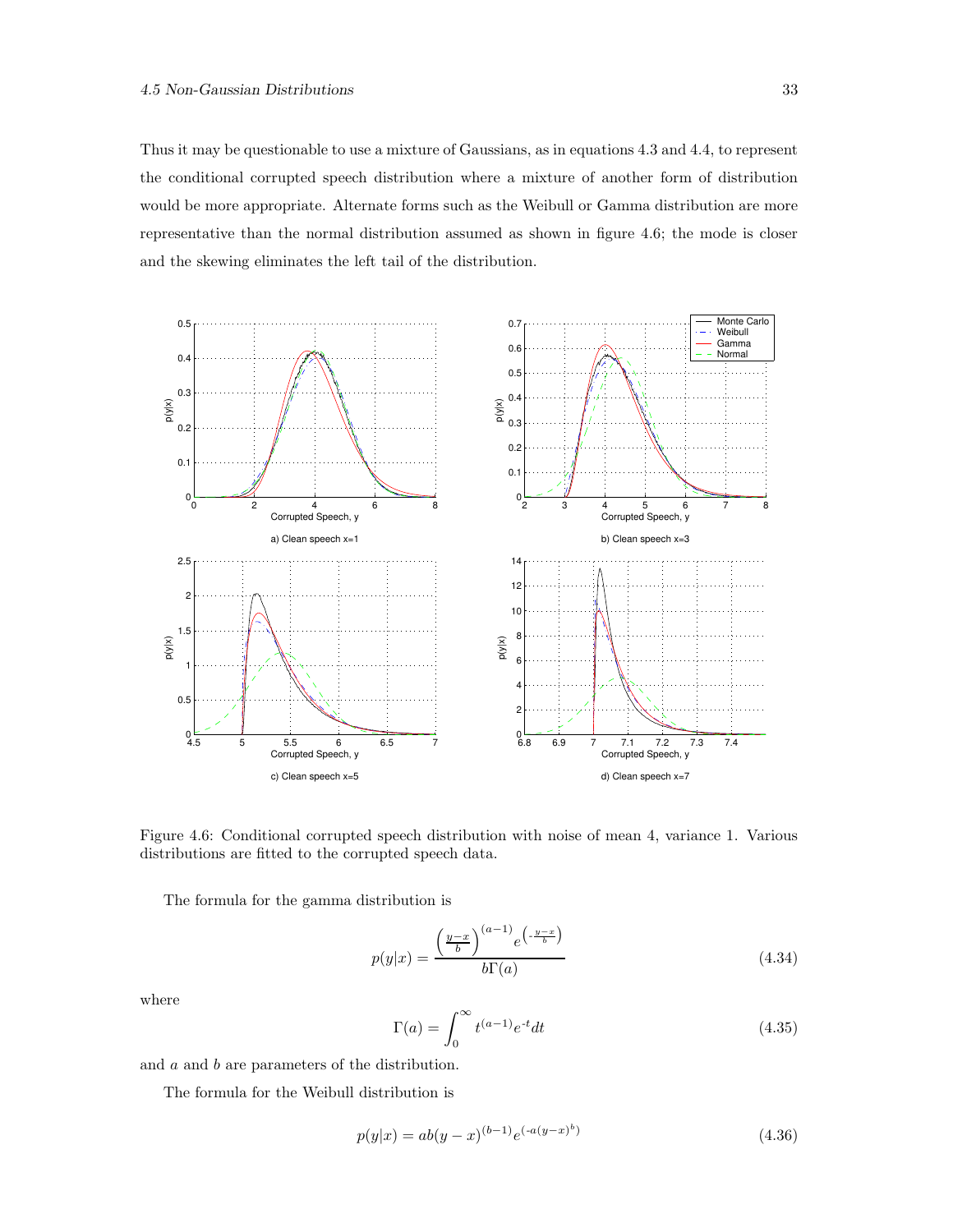where  $a$  and  $b$  are parameters of the distribution. Maximum likelihood estimates of the parameters of these skewed distributions can be obtained and mixtures of skewed distributions may be a more accurate representation of the conditional corrupted speech distribution. However analytic solutions of the integral in equation 4.2 are difficult to derive if the conditional takes these forms. This marginalisation is similar to what is required in Bayesian parameter estimation, where a variable has a distribution to be parameterised, and the parameter to be estimated also has a prior distribution. There are natural forms for these distributions that provide manageable solutions, together called conjugate distributions or pairs such as the Gaussian-Gaussian, or the gamma and exponential.

Using numerical integration on simulated data, as shown in figure 4.7 shows that even by using a Weibull distribution instead of a Gaussian, the end resulting distribution varies little. The histogram plots are of the corrupted speech distribution

$$
p(y|\theta) = \int_{\mathcal{R}} p(y|x)p(x|\theta)dx
$$
\n(4.37)

with  $p(y|x)$  as either a constant Weibull distribution or a Gaussian distribution, with optimal parameters given Gaussian distributed noise of mean 4 and variance 1 and Gaussian distributed clean speech  $p(x|\theta)$  with mean 5 and variance 1, as shown in graph c of figure 4.6. The mode is only very slightly shifted with the better fitting Weibull distribution. With the clean speech prior being of a Gaussian form in practically all LVCSR systems, and the minimal observable difference when using a skewed distribution, it makes sense to use a Gaussian representation of the conditional corrupted speech for tractable solutions. The use of a mixture of non-Gaussian distributions does not mitigate the larger problems of the conditional varying on the clean speech, and component selection with mixture models.



Figure 4.7: Resulting corrupt speech distribution using Weibull form of  $p(y|x)$ in dashed red, Gaussian form in solid blue.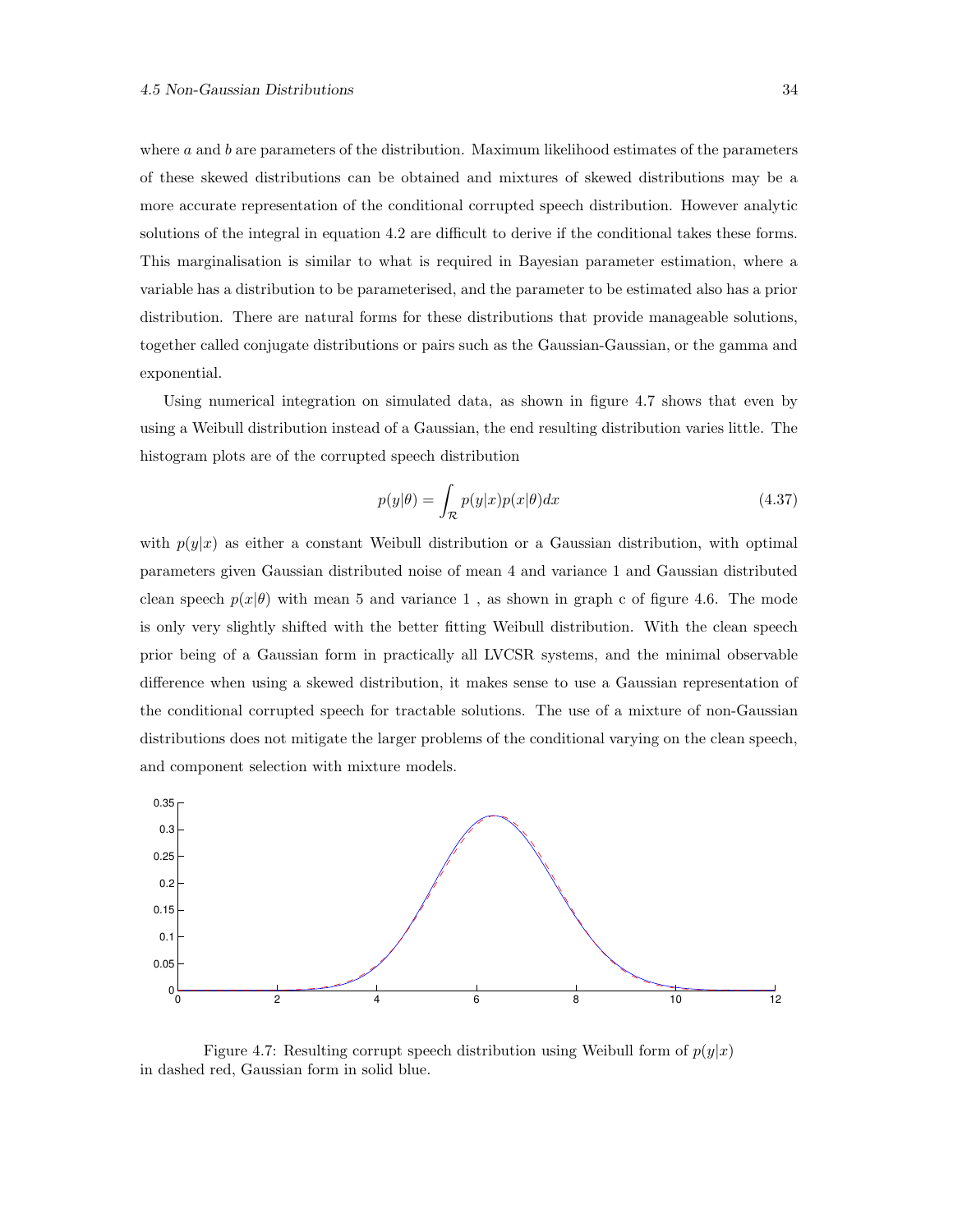# 4.6 Summary

In this section, uncertainty decoding is formally introduced in the context of the noise robust ASR framework described in section 2.3. Given that the form of the speech prior in recognition systems is typically Gaussian, the research focus of uncertainty decoding is to find tractable and accurate forms of the conditional corrupted speech distribution. While this posterior can be highly skewed, modeled it with a Gaussian form provides a Gaussian result when used with the Gaussian speech prior. Two forms of the conditional distribution of the corrupted speech are presented: SPLICE , a derivative of prior work, and a novel Joint distribution form. The various assumptions implicit in these two forms are discussed. The uncertainty decoding framework as described has the attributes of decoupling the front-end processing from the acoustic model complexity, yet provides a model variance offset — the uncertainty. This should allow fast feature compensation, with better performance boosted by a simple model variance update.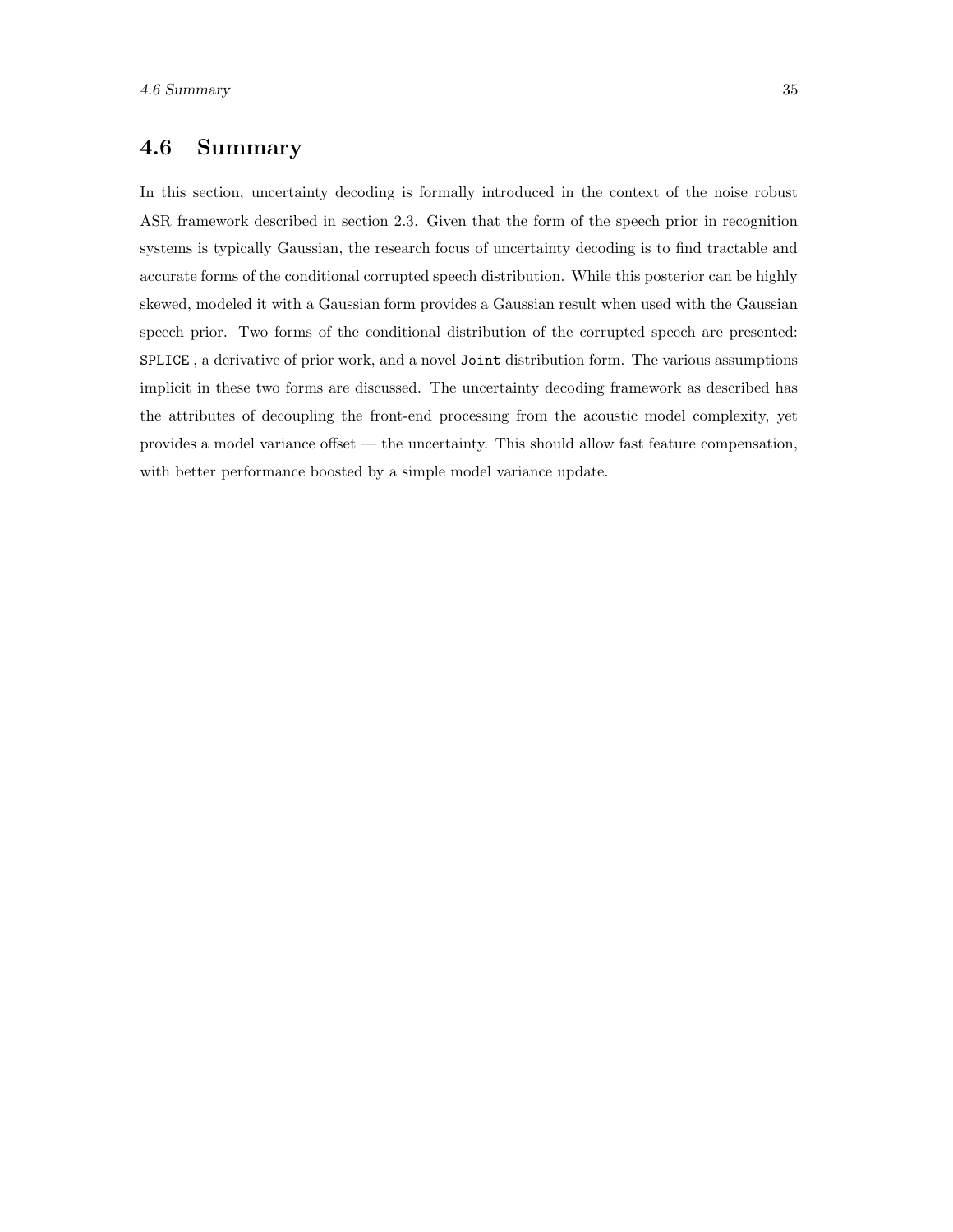# Chapter 5

# Implementation Issues

The investigative work described so far relies on front-end models trained offline using stereo data and SPR for specific conditions. However, a truly robust system flexibly responds to a changing acoustic environment in the same way CMN gracefully handles different channel mismatches. Standard model based techniques can be used to estimate the distributions required in a predictive fashion by combining a model of the noise with a well trained model of the clean speech. Two dominant approaches to do so are Parallel Model Combination (PMC) [24] and Vector Taylor Series (VTS) [48] as described in section 3.3. The effects of using these approximations to the compensation parameters should be investigated and compared to the performance of the ideal SPR baseline.

### 5.1 Environment Estimation

The first step for an online, adaptive system is to characterise the acoustic environment. Specifically this entails estimating the noise statistics. This is typically done in an iterative fashion using an EM framework as first proposed for this purpose in [48]. The general process is as follows:

- 1. Initialise estimates of  $\mu_n$ ,  $\Sigma_n$  and h
- 2. Expand the 1st order VTS model of the environment in equation 3.35 around initial estimates
- 3. Perform single step of EM to re-estimate  $\mu_n$ ,  $\Sigma_n$  and h
- 4. If the likelihood of the observation has not converged, iterate by going to step 2
- 5. Estimate the clean speech feature vector

Here  $\mu_n$  and  $\Sigma_n$  are the statistics of the additive noise and h the mean of the channel noise which assumed to be deterministic without variance. For the alignment stage of the EM step, a GMM could be used to model the clean speech [36]. This allows fast compensation and alignment in the EM step. The re-estimation can take place over a very small number of initial frames [36]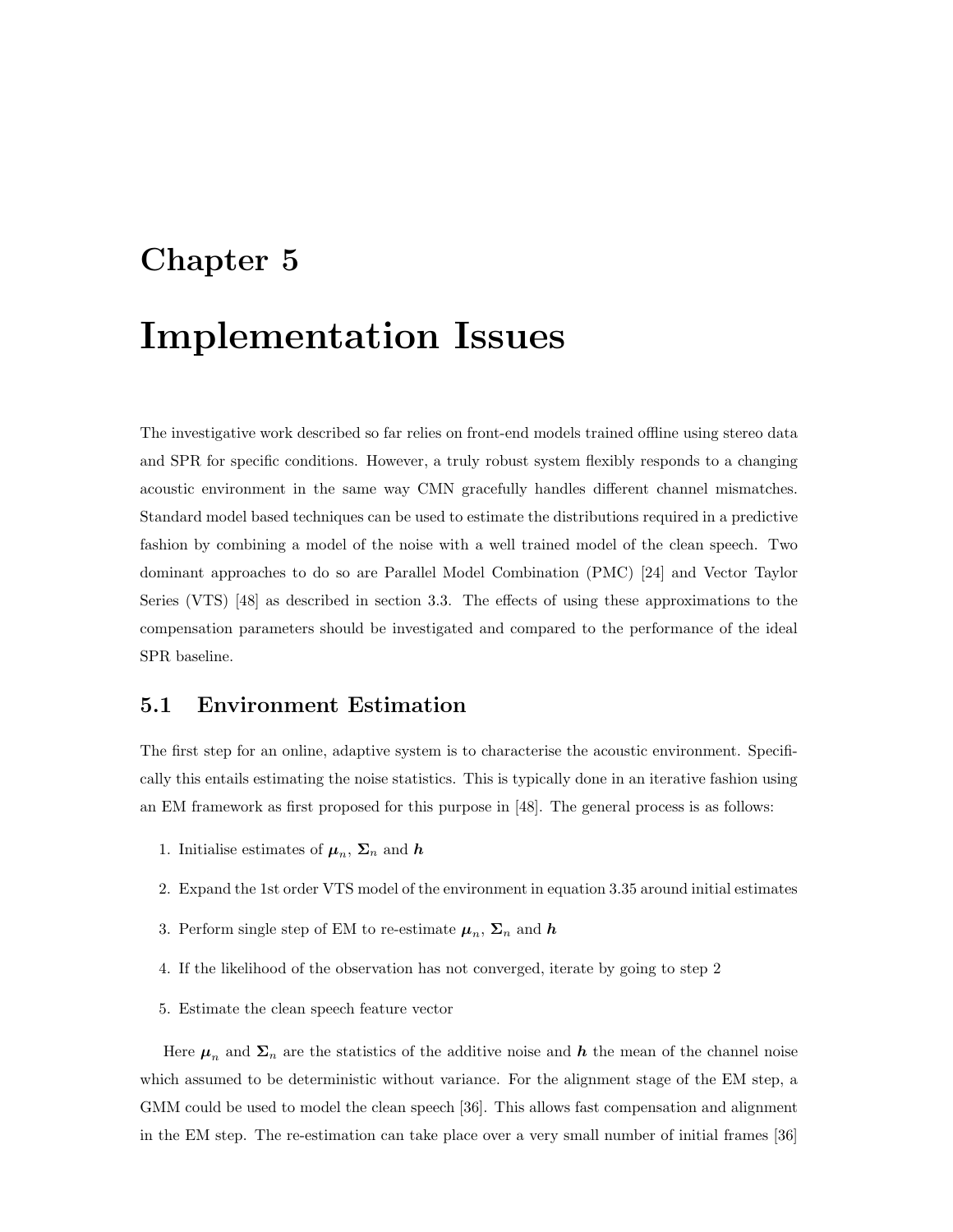or over one or more utterances [46]. Kim et al. achieved very good performance using such little data to estimate the noise statistics. This would indicate that using VTS to continually provide updated noise statistics even within an utterance is viable. Thus research has focused in this area recently with Algonquin using VTS to supply statistics for the variational estimation of the model distributions [19] and a noise-normalised version of SPLICE using VTS for the noise normalisation mean [13].

### 5.2 Parameter Estimation

In the model-based enhancement frameworks, discussed earlier, MMSE based Wiener enhancement is typically used once the clean and noise statistics are determined [17, 44]. For this work, in addition to the clean speech estimate, an uncertainty estimate is required for the front-end processing. Two different combination methods are available: PMC and VTS. In the next sections, estimates of the Joint parameters for uncertainty decoding are presented using these techniques.

#### 5.2.1 The Corrupted Speech Distribution

Given an estimate of the noise models and a well trained clean speech GMM, a corrupted speech GMM can be estimated using the 1st-order VTS approximation from equation 3.38. The mean and variance of each component  $n$  in the corrupted speech distribution are given by

$$
\boldsymbol{\mu}_y^{(n)} \quad \approx \quad \boldsymbol{\mu}_x^{(n)} + g(\boldsymbol{\mu}_n - \boldsymbol{\mu}_x^{(n)}) \tag{5.1}
$$

$$
\Sigma_y^{(n)} \approx A\Sigma_x^{(n)}A^{\mathsf{T}} + (I - A)\Sigma_n(I - A)^{\mathsf{T}}
$$
\n(5.2)

This ignores the effects of the channel. The corrupted speech distribution could also be obtained by using PMC.

#### 5.2.2 The Cross-Moment

Currently there is no analytic method to compute the covariance of the clean and corrupted speech given the noise statistics and a clean speech model. Thus, a data-driven approach can be take similar to DPMC. Given a log-add approximation using static MFCC parameters, the corrupted speech can be combined with this mismatch function

$$
\boldsymbol{y}_t = f(\boldsymbol{x}_t, \boldsymbol{n}_t) = \boldsymbol{C} \big[ \exp(\boldsymbol{C}^{-1} \boldsymbol{x}_t) + \exp(\boldsymbol{C}^{-1} \boldsymbol{n}_t) \big] \tag{5.3}
$$

where  $C$  is the discrete cosine transform matrix. Mismatch functions to compute the dynamic coefficients can be found in [20]. For Joint uncertainty decoding, in order to obtain the crossmoment of the clean and corrupted speech, it is necessary to estimate  $\check{\Sigma}_{yx}^{(n)}$  which can be computed as

$$
\mathcal{E}\left\{\boldsymbol{y}_t \boldsymbol{x}_t^{\mathsf{T}} | \check{\boldsymbol{s}}_n\right\} = \mathcal{E}\left\{\boldsymbol{C} \left[\exp(\boldsymbol{C}^{-1} \boldsymbol{x}_t) + \exp(\boldsymbol{C}^{-1} \boldsymbol{n}_t)\right] \boldsymbol{x}_t^{\mathsf{T}} | \check{\boldsymbol{s}}_n\right\} \tag{5.4}
$$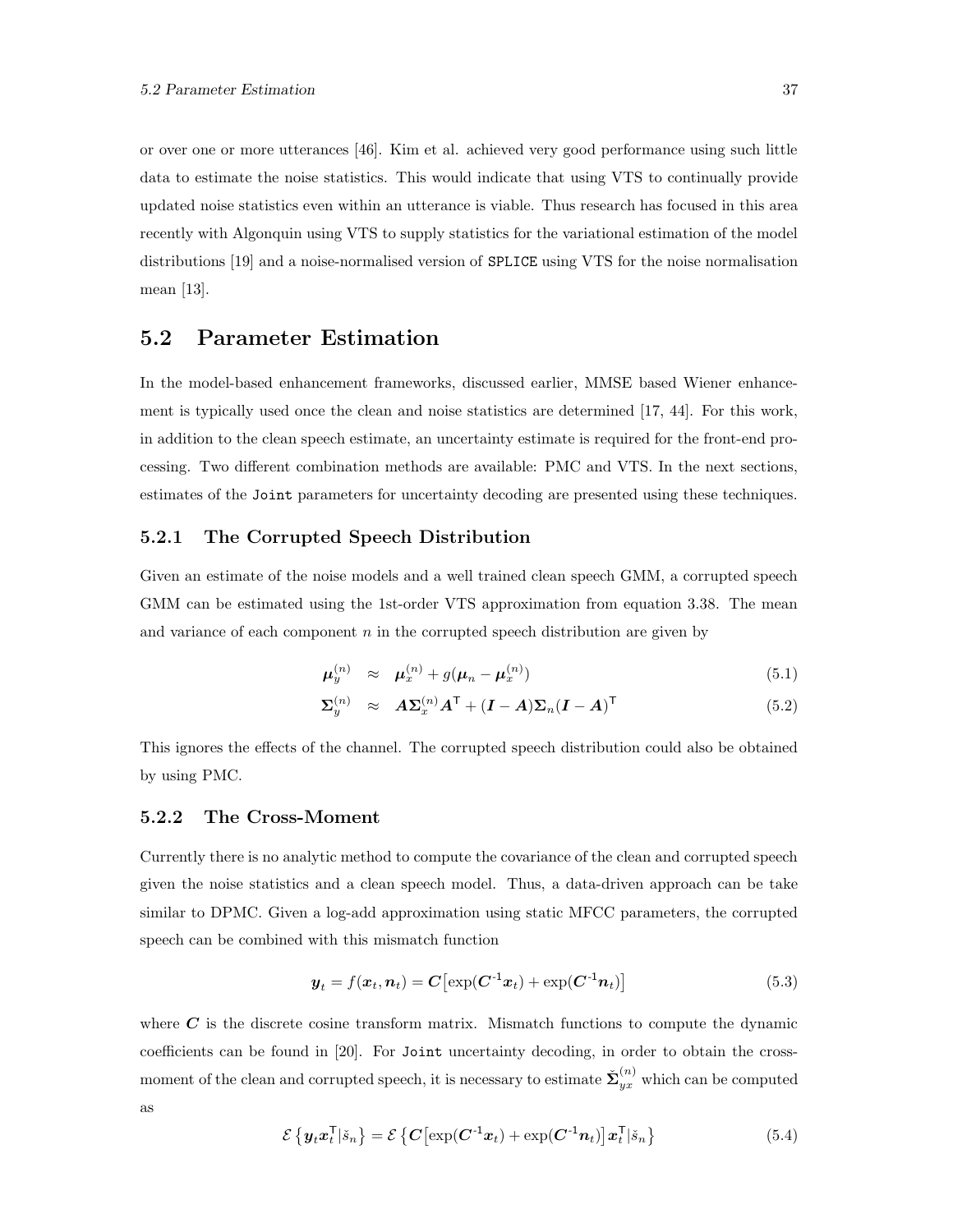Multiple corrupted speech observation can be generated using the mismatch function above, allowing statistics required for the cross covariance to accumulate for estimation in a data-driven PMC fashion. The log-add approximation itself is very efficient to compute, since the effects of the variances are ignored; however there is a cost in inverse liftering and applying the DCT again since the log-add operation takes place in the spectral domain. Also, estimation of the front-end noise model in this way would be computationally proportional to the number of components in the front-end model since more vectors would need to be drawn to accurately compute each component. The number of sample vectors that need to be computed to provide a good estimate of the cross-moment should be explored especially as it relates to performance.

The incorporation of dynamic estimation of the compensation parameters into the process in figure 4.4 is shown in figure 5.1.



Figure 5.1: Dynamic compensation parameter estimation in the front-end

### 5.3 Computational Load

The computational cost of any algorithm is always a concern especially in the field of speech recognition with its practical applications on servers where processing power is carefully provisioned or on hand-held devices with minimal capabilities. The aim of uncertainty decoding is to provide robustness at a minimal cost similar to other front-end techniques, rather than examine more extensive model compensation methods. From section 4.3 it was found that both the SPLICE and Joint forms modified the calculation of the output probability in the decoding in this way

$$
p(\boldsymbol{y}_t|\theta_t, \mathcal{M}, \tilde{\mathcal{M}}) \approx \sum_{m \in \theta_t} c_m \mathcal{N}\left(\hat{\boldsymbol{\mu}}_x^{(n^*)}; \boldsymbol{\mu}^{(m)}, \boldsymbol{\Sigma}^{(m)} + \hat{\boldsymbol{\Sigma}}_x^{(n^*)}\right)
$$
(5.5)

Typically the cost of the front-end processing to calculate  $\hat{\boldsymbol{\mu}}_x^{(n^*)}$  is negligible compared to the Gaussian evaluations in the actual recogniser. This would be the case in the forms of uncertainty decoding introduced here as the feature processing consists of a simple Gaussian calculation and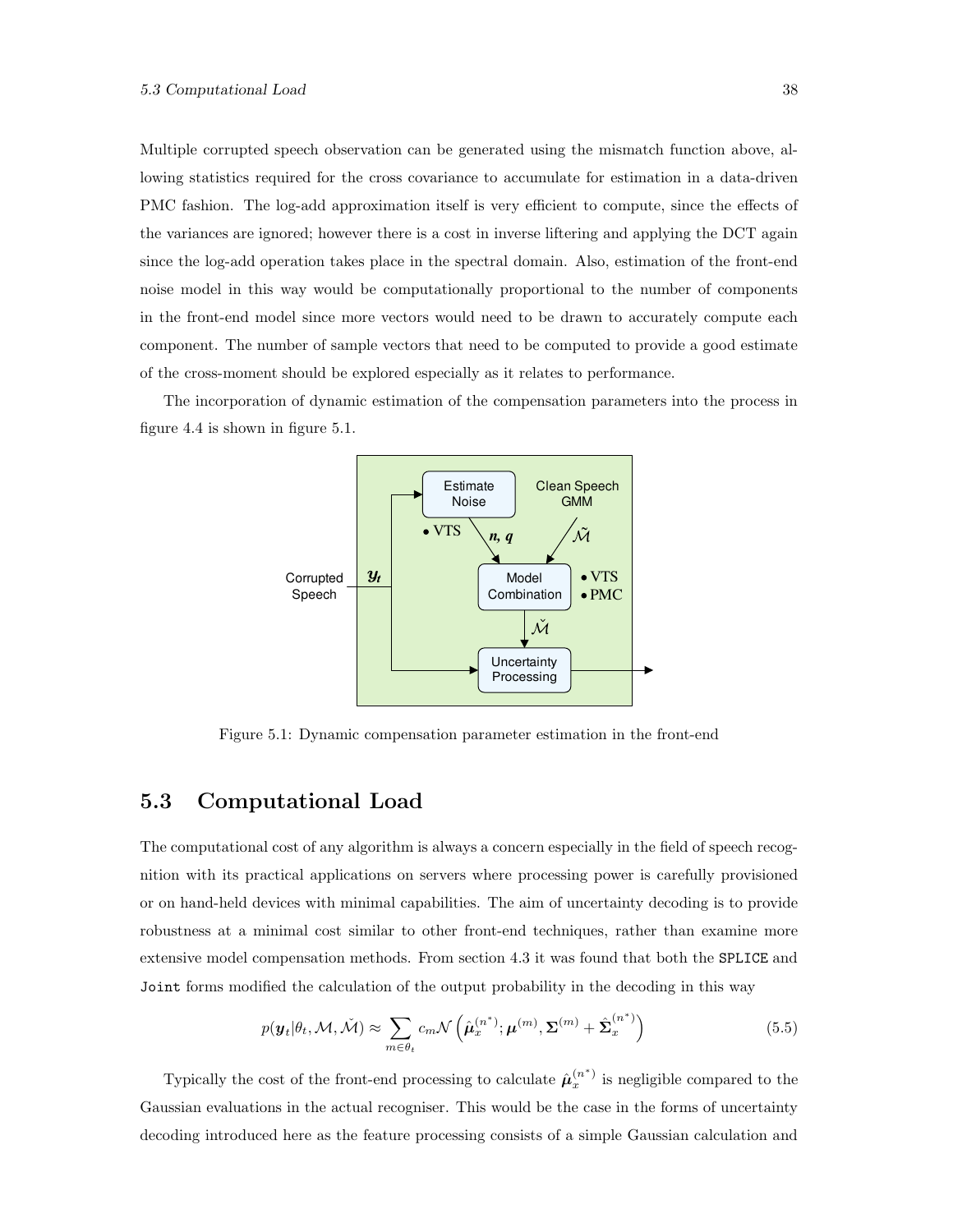some simple matrix operations. In contrast, the state-based enhancement schemes in section 3.2.2 require decoding of a simple HMM in the front-end.

Once the the feature vector is updated, this is used directly in the decoding process. Thus the main cost in uncertainty decoding is the addition of the uncertainty to the variances in the acoustic models. This involves a sum, division and re-computation of the GConst normalisation term in HTK for each Gaussian evaluation. The increase in the model variance should also increase the number of active models being evaluated since the competing acoustic are compressed; this is the equivalent of increasing the pruning threshold. In similar work, it was found that this form of processing increased the recognition time by about 33%.

It would be useful to explore optimisations or alternate forms that achieve the same goal of propagating uncertainty to the recogniser, but with less impact on performance. For example, scaling the variances instead of adding a bias would be more efficient since the **GConst** is then easily computed. It may be possible to compute an optimal variance scale factor given the bias for each front-end component. Since the models are constantly being updated, it would be useful to permanently update the models with the most frequently added bias, and normalise the rest of the values; this would be more effective for low numbers of components in the front-end GMM.

This section discussed techniques to actively estimate the environment and predictively update the front-end model when parallel corpora are not available. Since the estimation is usually iterative, this can be a substantial computational cost and depending on the number of frames required for accurate estimate, introduce a lag for real-time systems. The cost is a function of the form of the front-end model, particularly the number of components  $N$  and the number if iterations required for the estimate to converge.

#### 5.4 Summary

The previous chapter introduced uncertainty decoding, and in this chapter, methods to dynamically estimate the front-end model in an unsupervised manner were presented. This is important for practical systems since stereo data is not always readily available and increases the robustness of uncertainty decoding in unknown environments. Environmental estimation usually requires an iterative process to accurately provide the parameters of the noise. Once the noise model is estimated, PMC or VTS can be used to predictively compute the front-end model. Also, the computational cost of uncertainty decoding was discussed. The main overhead in propagating the uncertainty to the recogniser is the variance update and recalculation of the Gaussian normalisation term.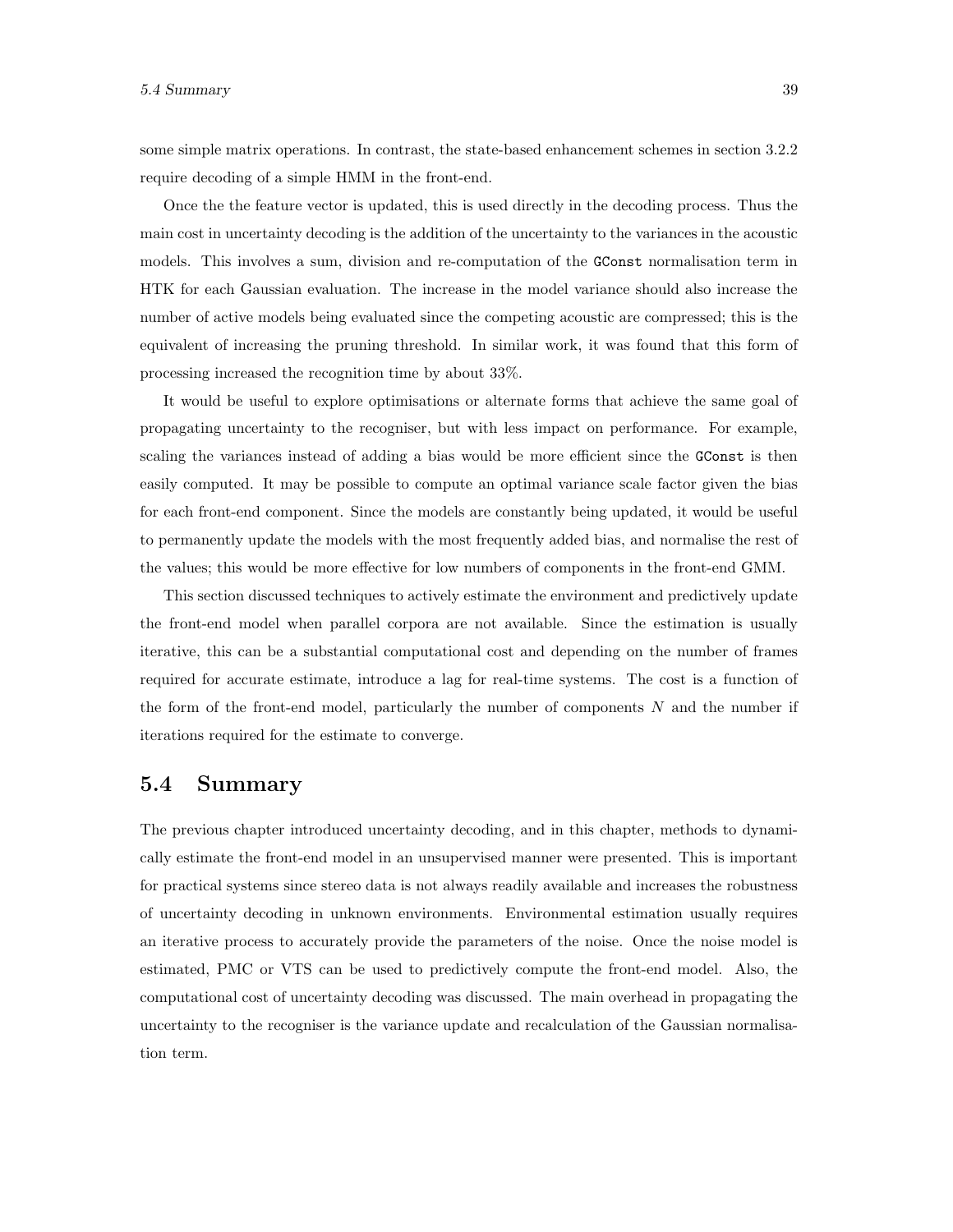# Chapter 6 Preliminary Experimental Results

This chapter presents preliminary results from experiments designed to explore the effectiveness of uncertainty decoding in noisy conditions. The evaluation is based on the medium vocabulary Resource Management (RM) task with artificially added noise. Various baseline and existing noise robustness algorithms are evaluated to provide a contrast with uncertainty decoding. Two forms of uncertainty coding are presented: SPLICE with uncertainty and Joint distribution uncertainty decoding. The Joint uncertainty decoding is examined as an entirely feature-based form or operating with a different for each class of acoustic models. These can be compared to a fast stateof-the-art feature compensation system SPLICE and an efficient and powerful model adaptation scheme in CMLLR.

### 6.1 Resource Management Task

These results are based on the 1000 word naval ARPA Resource Management (RM) database [50] with noise artificially added at the waveform level from the NOISEX-92 database. The clean RM data was recorded in a sound-isolated room using a head mounted Sennheiser HMD414 noisecanceling microphone yielding a high signal-to-noise ratio of  $49 \text{ dB}^1$ . The speech was recorded with 16 bit resolution at 20 kHz and down-sampled subsequently to 16kHz. The speaker independent training data for this task consists of 109 speakers reading 3990 sentences of prompted script. The utterances vary in length from about 3 to 5 seconds totaling 3.8 hours of data.

The NATO NOISEX-92 database provides recording samples of various artificial, pedestrian and military noise environments recorded at 20 kHz with 16 bit resolution. The Destroyer Operations Room noise was sampled at random intervals and added to the clean speech data at the waveform level prior to parameterisation. A range of environments were simulated from 32 dB to 8dB SNR. Figure 6.1 shows the affect of the noise on one of the RM sentences "Clear all

<sup>&</sup>lt;sup>1</sup>The wavmd tool from the NIST Speech Quality Assurance Package v2.3 was used to determine the SNR.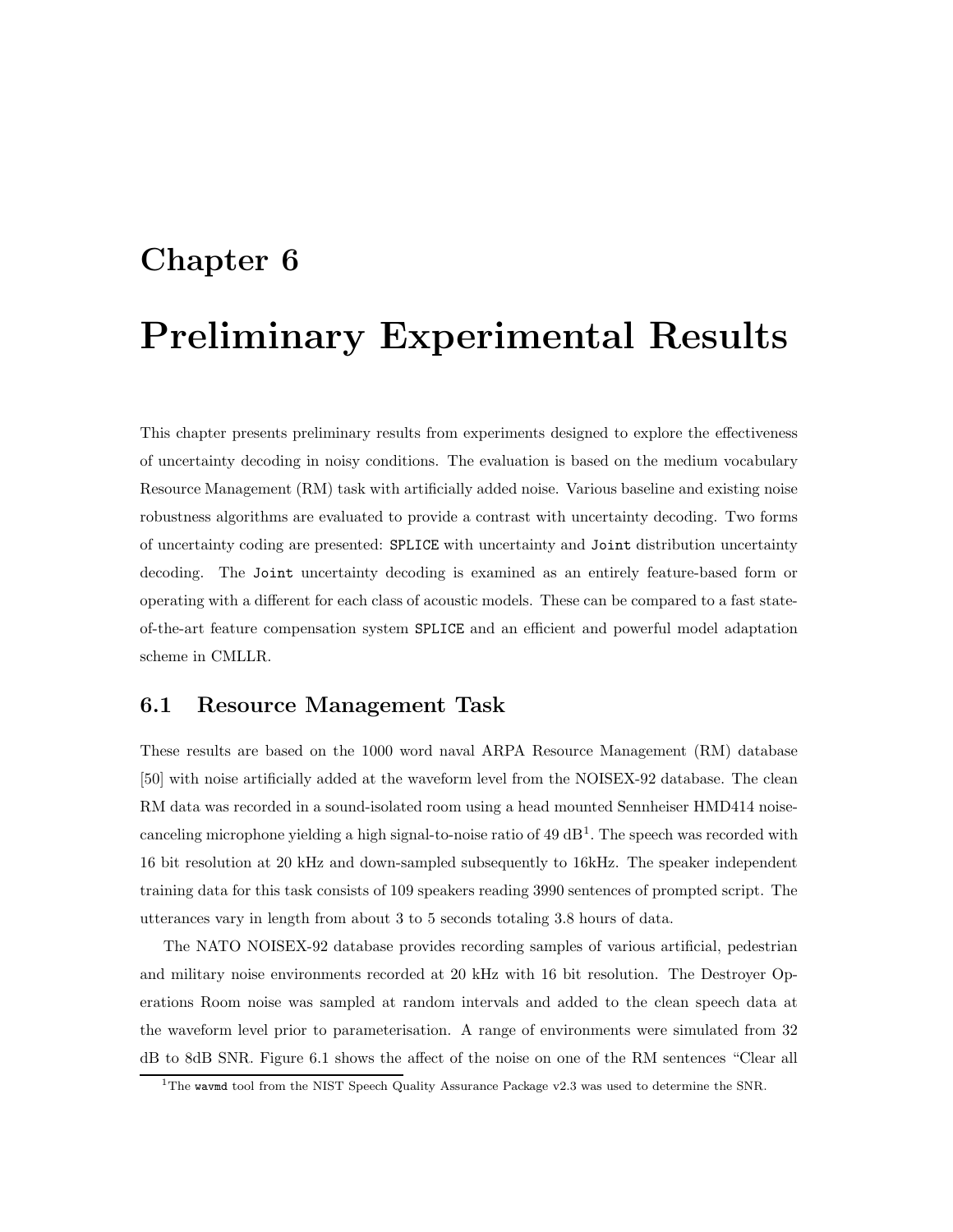windows". The noise itself has a dominant low frequency background hum, an unknown repetitive 6 Hz broadband noise of a machine, and intermittent speech.



Figure 6.1: Clean spectrum (left) compared to with Operating Room noise at 8 dB SNR (right) "Clear all windows"

The baseline recogniser was built using the RM recipe distributed with HTK [60]. The 39 dimensional feature vector consists of 12 MFCCs appended with the log energy and delta and delta-delta coefficients. The cross-word, state-clustered triphone system with six components per continuous output distribution was used along with a word pair grammar. All results are quoted as an average of three of the four available test sets, Feb'89, Oct'89 and Feb'91, unless otherwise stated; the Sep'92 test data was not used. This gave a total of 30 test speakers and 900 utterances. All decoding experiments were run using this system as the standard RM configuration unless otherwise stated.

The parameters of the front-end GMMs required for some forms of decoding were trained using iterative mixture splitting on either the clean data or artificially corrupted data. At each step the number of components was doubled and then four iterations of Baum-Welch estimation performed. The corresponding corrupted or clean GMM was then trained using SPR with stereo data.

Modifications to the HTK front-end in HParm.c were required to support the update of the feature vectors and compute the uncertainty values. In HModel.c, the output probability methods were updated to support the variance offset and dynamic recalculation of the GConst normalisation term. The BW re-estimation was updated to support the training of the various models and transforms in HERest.c and HFB.c.

## 6.2 Baseline Systems Performance

A variety of baselines are presented. First the clean system is evaluated on the clean data, and across a range of SNRs. These results along with simple cepstral normalisation represent a lower baseline compared to the upper bound that a matched system provides.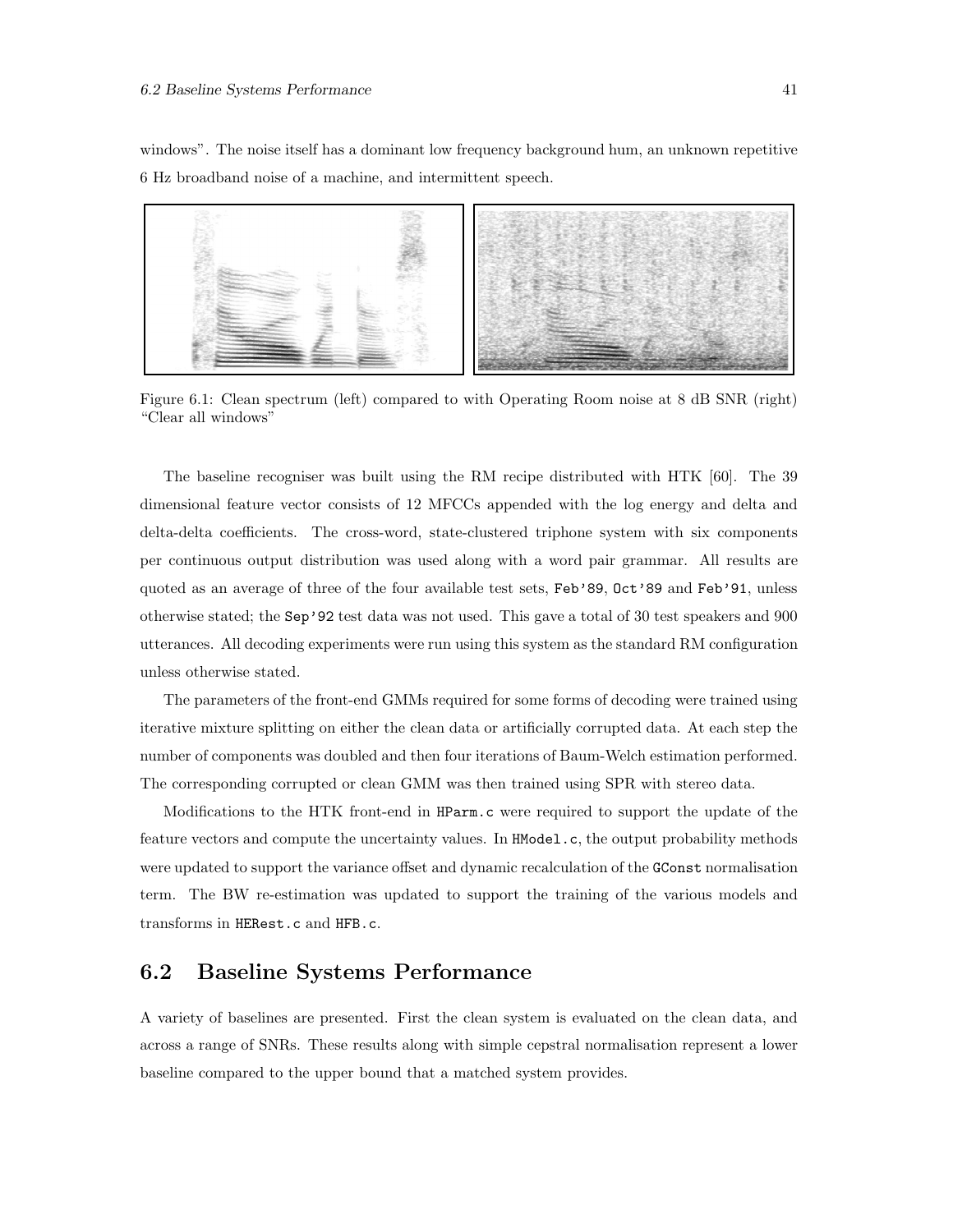| <b>SNR</b>        | Feb'89 | $0ct'$ 89 | Feb'91 | Average |
|-------------------|--------|-----------|--------|---------|
| Clean             | 2.8    | 3.8       | 3.2    | 3.3     |
| $32 \text{ dB}$   | 5.4    | 6.0       | 4.7    | 5.4     |
| $26\ \mathrm{dB}$ | 10.9   | 11.3      | 10.2   | 10.8    |
| $20\ \mathrm{dB}$ | 37.6   | 32.6      | 32.2   | 34.1    |
| 14dB              | 77.5   | 79.0      | 75.0   | 77.2    |
| 8 dB              | 97.2   | 97.1      | 98.4   | 97.5    |

Table 6.1: Word error rates  $(\%)$  of a Clean RM system as SNR decreases

#### 6.2.1 Clean System

Table 6.1 demonstrates the performance of the clean system for a range of SNR. As expected, similar to real conditions, the performance of the baseline, uncompensated system rapidly deteriorates as the level noise increases.

#### 6.2.2 Cepstral Normalisation

Most recognisers will apply CMN and CVN as described in section 3.1.2 for some level of intermediate robustness. In table 6.2 the use of cepstral mean and normalisation variance normalisation is shown. As expected, a simple linear offset of the cepstral mean is effective and additional normalisation of the variance provides gains across all conditions. Also, applying normalisation at the speaker level is more powerful than the simple global estimates; the use of speaker level statistics over global gives a gain from 18.2% to 16.8% compared to the clean baseline of 34.1%. The best normalisation scheme halves the overall error rate compared to the uncompensated system. However, the recognition accuracy is still not very good, and degrades rapidly as the SNR decreases further. A simple bias or single linear transform of the cepstral space cannot address the non-linear influence of noise in this domain.

|                   | CMN    |         | $CMN+CVN$ |         |  |
|-------------------|--------|---------|-----------|---------|--|
| <b>SNR</b>        | Global | Speaker | Global    | Speaker |  |
| $32 \text{ dB}$   | 5.2    | 4.6     | 4.5       | 3.8     |  |
| $26\ \mathrm{dB}$ | 9.2    | 8.8     | 7.5       | 6.7     |  |
| $20\ \mathrm{dB}$ | 25.8   | 24.0    | 18.2      | 16.8    |  |
| $14 \text{ dB}$   | 62.4   | 62.8    | 50.0      | 47.1    |  |
| 8 dB              | 92.1   | 92.1    | 88.2      | 84.4    |  |

Table 6.2: Word error rates (%) of CMN and CVN systems with normalisation at a global and speaker level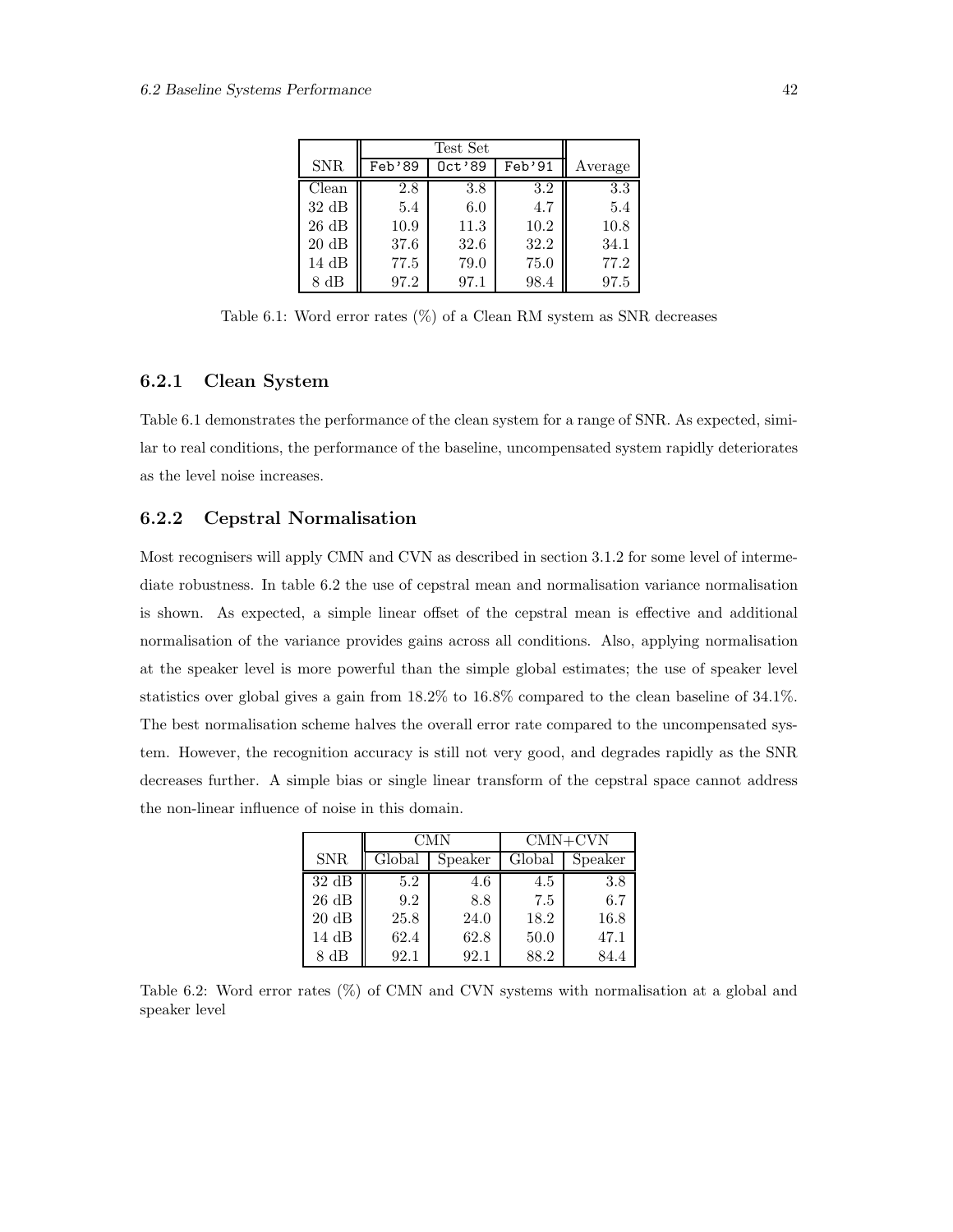#### 6.2.3 Matched Systems

The clean uncompensated system and cepstral normalisation front-end baselines provide lower bounds for compensation schemes. A widely accepted upper bound is a matched system. Two forms were discussed in section 3.3: SPR and SPR with two-model re-estimation. Table 6.3 shows the results from using a matched system trained using SPR. Such a system represents a reasonable upper limit for non-iterative model-based compensation techniques such as PMC and model domain VTS. As expected, and seen in other research, testing and training on matched conditions yields good performance. At 20 dB SNR, the error rate is halved again from the speaker normalised features 16.8% to 7.1% and much better than the 34.1% with the uncompensated system. With a further 4 iterations of two-model re-estimation using clean speech state alignments, the recognition accuracy improves slightly from 11.8% to 11.4% averaged across the range of SNR evaluated. Still for these matched systems at lower SNR, the accuracy is unacceptably poor at less than 90%; for humans, an SNR of 8 dB hardly affects the intelligibility  $^1$ . Thus from these baseline results, the 20 dB SNR environment seems the most balanced condition to investigate with a reasonable but not overwhelming difficulty. Thus most results reported focus on this level of noise.

| <b>SNR</b>      | Feb'89 | 0ct'89 | Feb'91 | Average |
|-----------------|--------|--------|--------|---------|
| 32dB            | 3.2    | 4.6    | 3.7    | 3.8     |
| 26 dB           | 4.4    | 6.4    | 5.3    | 5.4     |
| $20 \text{ dB}$ | 6.5    | 8.0    | 6.6    | 7.1     |
| 14 dB           | 12.8   | 14.2   | 12.8   | 13.3    |
| dВ              | 32.6   | 27.2   | 27.8   | 29.2    |

Table 6.3: Word error rates (%) of a SNR matched RM system as SNR decreases

### 6.3 Standard SPLICE Performance

The SPLICE algorithm requires the a GMM of the corrupted environment and MMSE estimates of the offsets. Two forms of the GMM were studied. The first was the standard form where the GMM is trained directly on noisy speech – this is referred to as the *noisy* front-end model. Alternatively, the front-end model can be estimated by first training on clean speech data, and then ideally compensating it using SPR. This is a more realistic scenario as data from the corrupted environment is not always readily available. This form will be called the *clean* front-end model.

Table 6.4 presents the SPLICE results. As expected, with an increase in the number components in the front-end GMM, the error rate is reduced. It is halved when 256 components are used.

<sup>&</sup>lt;sup>1</sup>Based on the author's sampling of test data.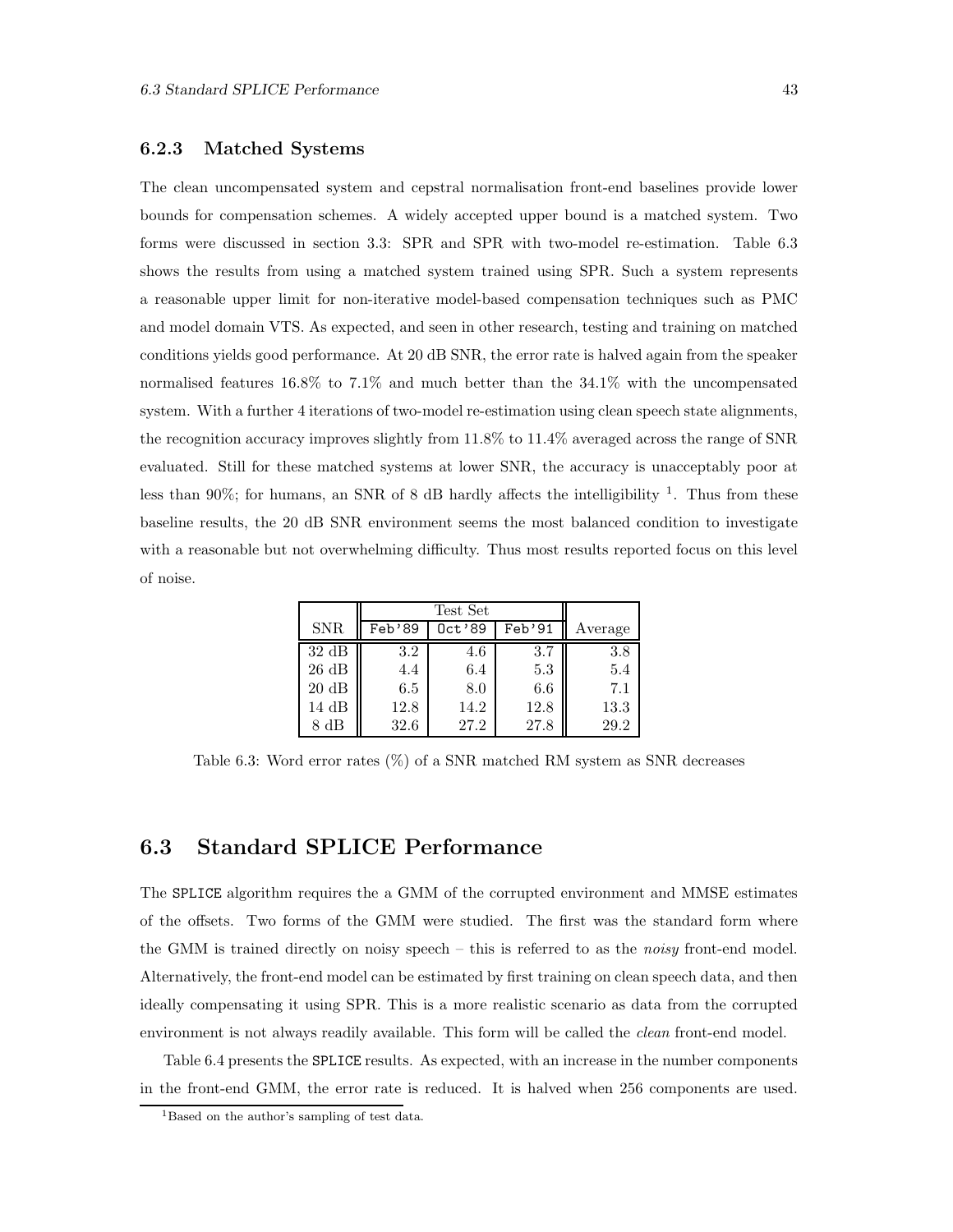|               | Front-End             | Number of Components |              |              |              |              |  |
|---------------|-----------------------|----------------------|--------------|--------------|--------------|--------------|--|
| System        | Model                 |                      | 4            | 16           | 64           | 256          |  |
| Clean         |                       | 34.1                 |              |              |              |              |  |
| <b>SPLICE</b> | <b>Noise</b><br>Clean | 25.9                 | 20.8<br>20.4 | 17.3<br>16.8 | 15.1<br>14.6 | 14.1<br>12.9 |  |
| Matched       |                       |                      |              |              |              |              |  |

Table 6.4: Word error rates (%) comparing SPLICE with clean and noise front-end models, varying the number of components at 20 dB SNR

Unexpectedly, the clean front-end performs better than the noisy; it is unclear why this is the case. The noisy front-end should better model the corrupted acoustic space than the clean. The single component front-end is equivalent to CMN applied at a global level in that both are static biases applied to the feature vector. The hard approximation was found to be effective; a soft weighting improved results only slightly for low numbers of components and provided negligible gains at higher numbers of components. Overall, SPLICE provides good robustness, significantly better than speaker level CMN plus CVN results of 16.8% compared to 12.9%, but still far from the matched performance of 7.1%.

### 6.4 Uncertainty Decoding

The results presented in section 6.3 are for the baseline SPLICE system with no uncertainty decoding. This section gives results for systems using uncertainty decoding. Results are presented for both SPLICE with uncertainty (section 4.3.1) and the feature-based Joint scheme (section 4.3.2).

|                     | Front-End    | Number of Components |      |          |      |      |
|---------------------|--------------|----------------------|------|----------|------|------|
| System              | Model        |                      | 4    | 16       | 64   | 256  |
| Clean               |              | 34.1                 |      |          |      |      |
| <b>SPLICE</b>       | <b>Noise</b> | 10.8                 | 10.8 | 10.7     | 10.2 | 9.8  |
|                     | Clean        |                      | 13.1 | 12.8     | 11.4 | 11.2 |
| Feature-Based Joint | <b>Noise</b> | 10.6                 | 11.4 | 11.8     | 11.2 | 11.8 |
|                     | Clean        |                      | 9.5  | $10.1\,$ | 9.3  | 9.3  |
| Matched             |              |                      |      |          |      |      |

Table 6.5: Word error rates (%) comparing uncertainty algorithm implementations at 20 dB SNR

Table 6.5 shows the performance of SPLICE with uncertainty on the 20dB SNR noise corrupted data. As in table 6.4, both noise and clean front-end forms were examined. It clear that for all conditions, when comparing these results with those without uncertainty that uncertainty decoding improves recognition accuracy. It is strange that with uncertainty, for SPLICE the noise front-end performs better than the clean, opposite to the results seen without uncertainty. It was found excessive insertion errors results with the addition of uncertainty with the clean front-end.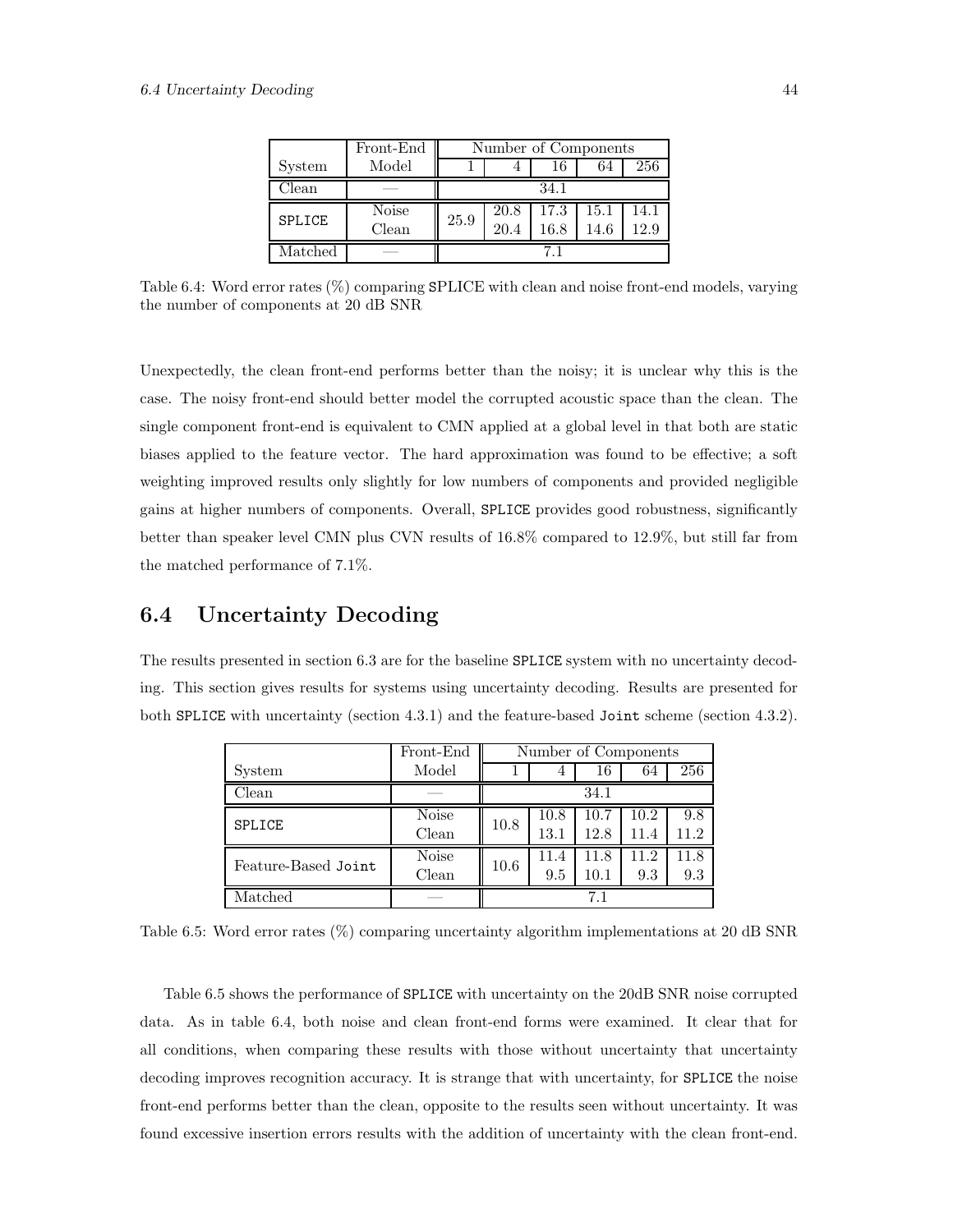Tuning the inter-model insertion penalty improved the results, but still did not match the noise front-end performance. Surprisingly, the systems performed quite well with few components in the front-end. Only a small gain is had from one component at 10.8%, to 9.8% with 256 for the SPLICE system with the noise front-end. With a single component, a constant variance is propagated to the decoding process.

The Joint distribution uncertainty decoding algorithm performed well, generally better than the SPLICE form. In the best configurations this was 9.8 % compared to 9.3%. These are worse than the matched result of 7.1%. For the Joint system, the clean front-end was better than the noise. Again, the single component version performed surprisingly well. The single component forms of decoding with uncertainty surpassed all the cepstral normalisation and SPLICE systems without uncertainty. Also, the results show that the variance offset improves performance from 16.5%, applying a non-homogeneous transform to the feature vector as in global CMN plus CVN, to 10.6% with the single transform Joint form. Overall the addition of uncertainty to decoding proves beneficial.

Lastly, the behaviour of these forms can be examined for higher SNRs. In table 6.6, it can be seen that the Joint form is consistently slightly better than SPLICE , and uncertainty decoding in general significantly reduces the WER compared to an uncompensated system.

|                     | Front-End    | SNR.            |                 |                 |       |  |
|---------------------|--------------|-----------------|-----------------|-----------------|-------|--|
| System              | Model        | $32 \text{ dB}$ | $26 \text{ dB}$ | $20 \text{ dB}$ | 14 dB |  |
| Clean               |              | 5.4             | $10.8\,$        | 34.1            | 77.2  |  |
| <b>SPLICE</b>       | <b>Noise</b> | 4. I            | 6.0             | 9.8             | 18.6  |  |
| Feature-Based Joint | Clean        | 4.0             | 5.5             | 9.3             | 19.3  |  |
| Matched             |              | 3.8             | 5.4             | 7.1             | 13.3  |  |

Table 6.6: Word error rates (%) comparing uncertainty algorithms with 256 components

#### 6.4.1 Qualitative Comparison of Forms

Since the forms of uncertainty decoding can be interpreted as providing a clean speech estimate and associated uncertainty, a plot can be produced to examine the signal processing. Figure 6.2 shows the  $C_0$  plot over time for the clean, noise corrupted, estimated clean speech and another plot of the estimate with uncertainty for the sentence "Clear all windows". As expected, the areas where the clean speech signal is strong, such as voiced regions, have a good estimates of speech, with low variance. In non-speech areas or those with less speech energy, such as the plosive  $n$ in windows around the 80th frame, the clean speech estimate is poorer with greater uncertainty. This is consistent with the expected operation of the algorithm.

The operation of the Joint algorithm can also be examined in the same way as shown in figure 6.3 with the same sentence. For high energy regions of speech the same behaviour is observed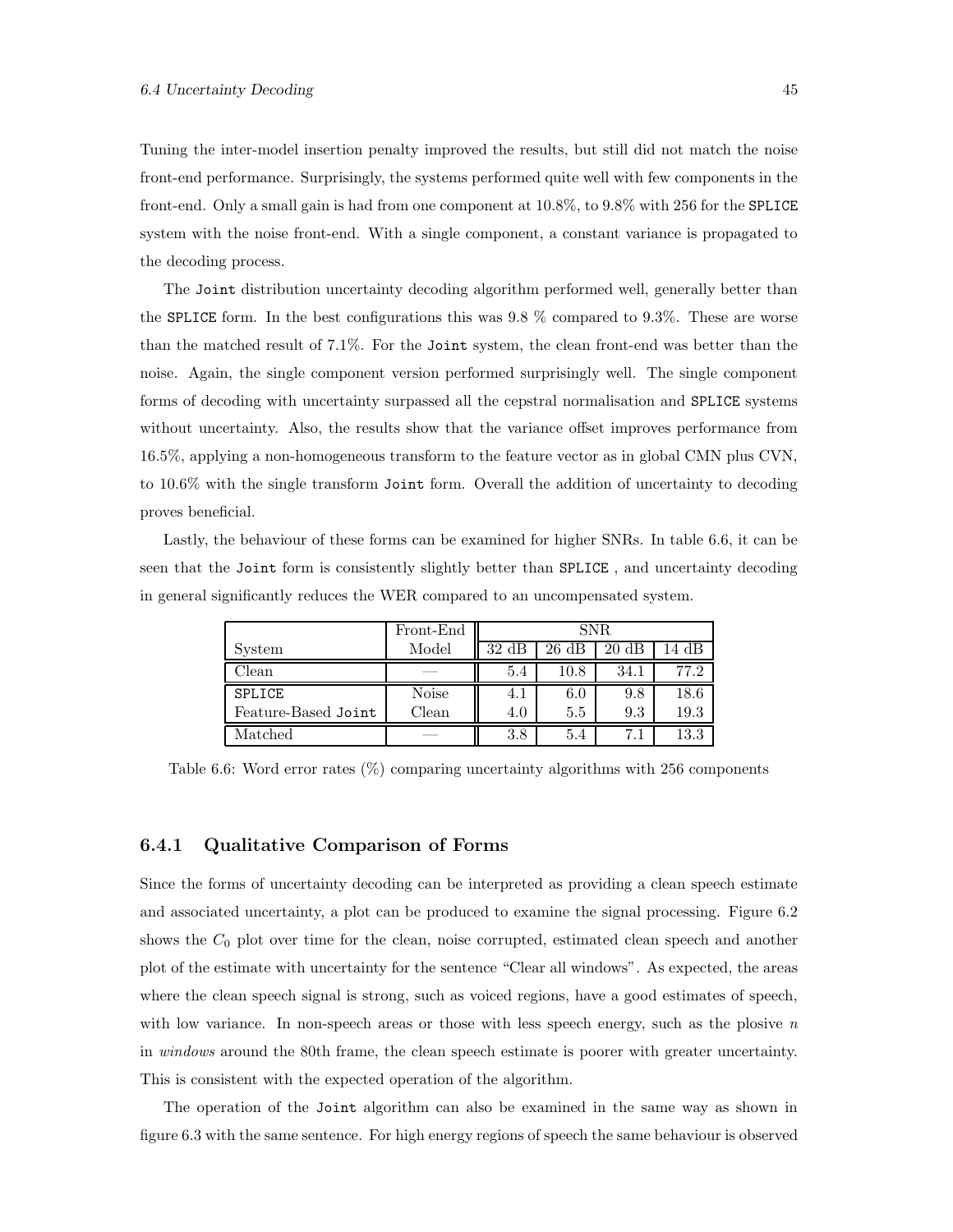

Figure 6.2: Comparing  $C_0$  for clean speech, with Operating Room noise at 20 dB SNR and the SPLICE speech estimate above using a 256 component noisy front-end. The distribution of  $\hat{x}$  is plotted below.

as for the SPLICE scheme. However, for low speech energy regions, the estimates are more erratic with very large uncertainties. Since the variances are so large, frames with such estimates have little discriminative power and hence do not influence the decoding. An interesting finding was that for both the SPLICE and Joint uncertainty decoding techniques, a single component frontend performed very well. Figure 6.4 illustrates a plot similar to figure 6.3 for the Joint scheme with a single component clean front-end. The clean speech estimate is poorer than for the 256 component system. However the variance is better behaved; it has greater uncertainty of high speech regions compared to the 256 system, but lacks the erratic variance spikes in the low energy areas.

### 6.5 Model Adaptation

Two forms of model adaptation were examined, CMLLR and a Joint transform, with regression classes, operating as described in section 4.4. CMLLR provides a useful baseline as a linear transform based compensation methods. With only a global regression class, it represents a linear transform of the feature vector trained on the noise condition. With multiple regression classes, it functions conceptually as parallel front-ends, each with a different transform for different classes of models. The Joint transforms derived are similar to CMLLR with diagonal matrices, but has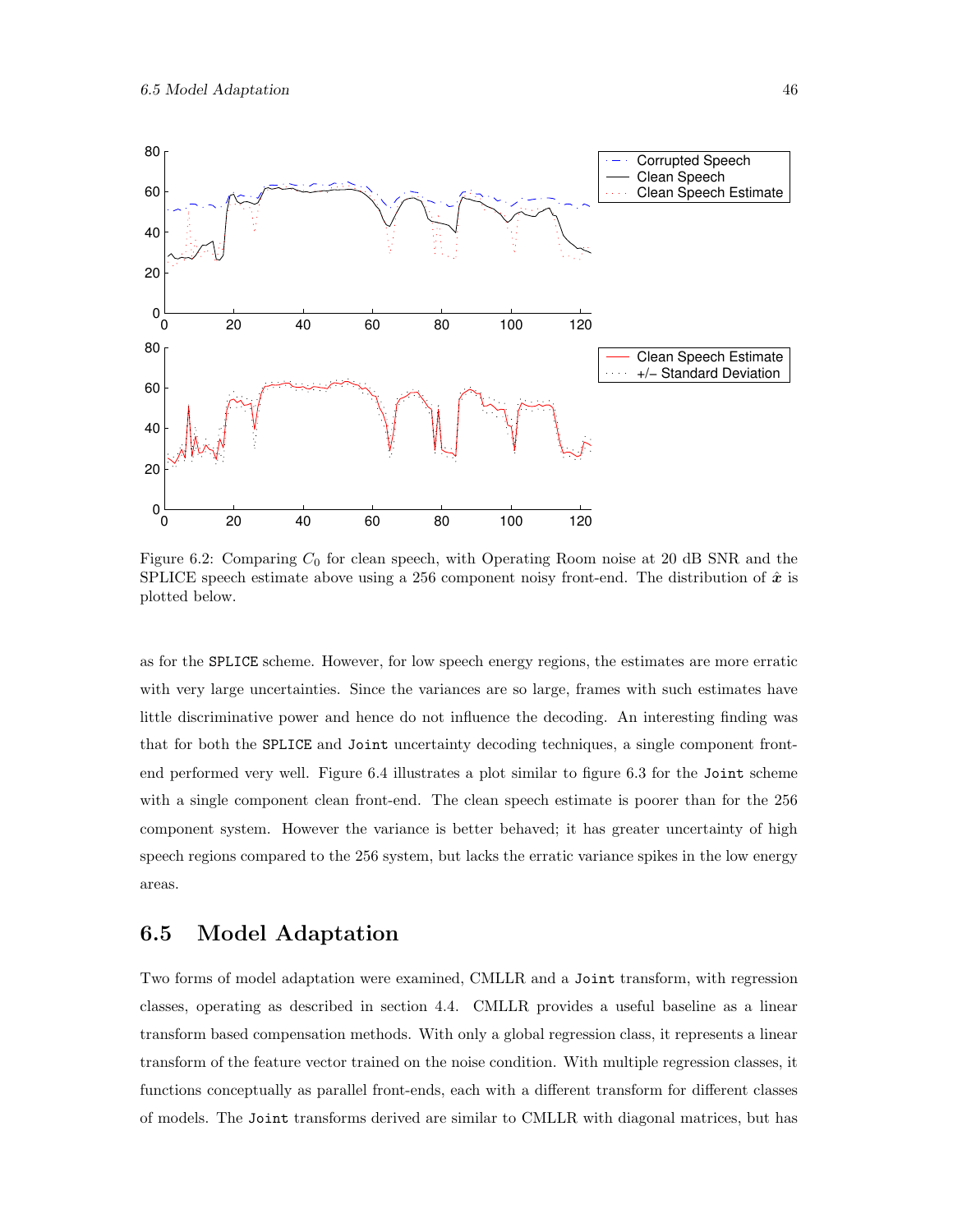

Figure 6.3: Comparing  $C_0$  for clean speech, with Operating Room noise at 20 dB SNR and the Joint speech estimate above using a 256 component clean front-end. The distribution of  $\hat{x}$  is plotted below.



Figure 6.4: Comparing  $C_0$  for clean speech, with Operating Room noise at 20 dB SNR and the Joint speech estimate above using a single component front-end. The distribution of  $\hat{x}$  is plotted below.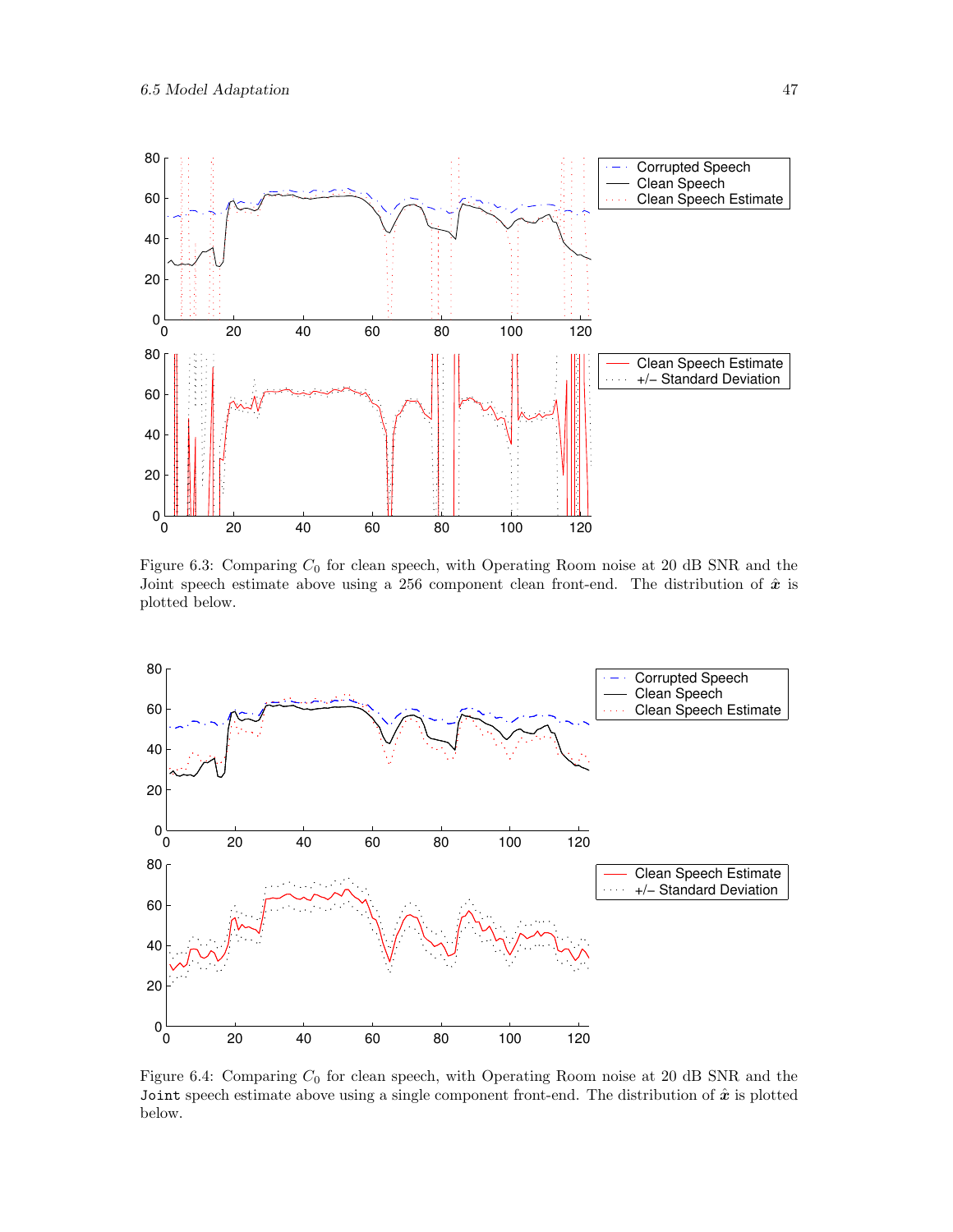an added variance offset to the models. Models are classified according to a Euclidean measure of closeness of their means. The effect of the number of classes on accuracy is explored. Model Joint transforms also provide an interesting contrast to the feature-based Joint scheme as it does not have this front-end component selection problem. Table 6.7 presents the model-based Joint scheme compared with the performance of CMLLR and feature-based Joint .

|                        | Number of Classes |      |      |      |      |     |     |
|------------------------|-------------------|------|------|------|------|-----|-----|
| Transform              |                   |      |      |      |      | 32  | 64  |
| $CMLLR - Diagonal$     | $16.5\,$          | 15.5 | 14.9 | 11.6 | 10.4 | 9.6 | 8.9 |
| CMLLR - Block-Diagonal | $15.8\,$          | 19.4 | 18.3 | 10.0 | 9.2  | 8.8 | 8.7 |
| CMLLR – Full           | 17.0              |      | 15.0 | 10.0 | 9.2  | 9.0 | 8.4 |
| Model-Based Joint      | $10.6\,$          | 10.0 | 9.9  | 9.1  | 8.9  | 9.2 | 92  |

|                              | Number of Components |      |      |     |  |  |
|------------------------------|----------------------|------|------|-----|--|--|
| System                       | 256<br>64            |      |      |     |  |  |
| Feature-Based Joint   $10.6$ |                      | 19.5 | 10.1 | 9.3 |  |  |

Table 6.7: Word error rates  $(\%)$  comparing different model transforms and Feature-Based Joint, varying the number of classes/components at 20 dB SNR

It was found that performance leveled off after 64 classes and the addition of a silence class was only slightly better for low numbers of regression classes. The CMLLR transforms were estimated using two iterations of BW. The 2 and 4 class block-diagonal transforms were found to have not converged thus giving the aberrant rates of 19.4% and 18.3%. It was found that full transforms took much longer to train than block-diagonal transforms with little to no benefits, while the block-diagonal transform did perform better than the diagonal transform as expected, indicating that correlations within blocks are important, whereas correlations between the static, delta and delta-delta coefficients are less so. Generally there was a sharp improvement in accuracy at eight regression classes; thereafter, the accuracy only improves slightly. At eight classes, CMLLR with block-diagonal transforms performed markedly better than the best SPLICE system, halving the word error rate from 12.9% to 10.0 relative to the matched system at 7.1%. With 64 regression classes, the accuracy nears the matched at 8.1%, however at a high computational cost. The diagonal transform performs well at 11.6% better than SPLICE but worse than the block transform with eight regression classes.

It is interesting to compare the global transform cases of CMLLR with SPLICE using only a single component in the front-end GMM. As one would expect, with both the block and diagonal transforms, the use of both a transform and a bias is far more effective than just a bias, as SPLICE amounts to with one component – 15.8% and 16.5% compared to 25.9%. However, CMLLR with a single class and a diagonal transform, is similar to CMN and CVN at a global level, giving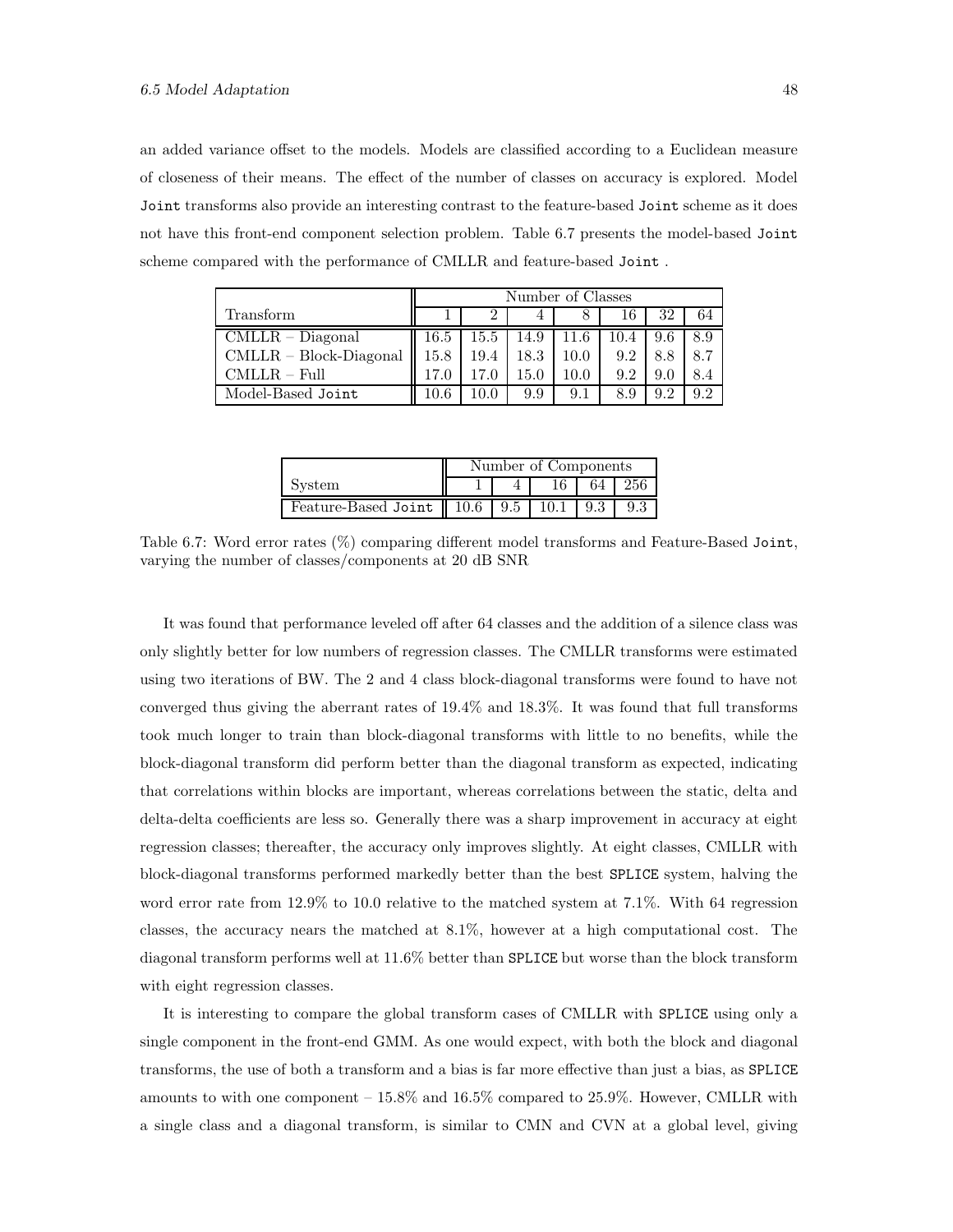comparable performance( $16.8\%$ ). Since both transform and offset the feature vector in the same manner this is expected.

The model-based Joint transform is equivalent to the feature-space version with one frontend GMM component, sharing the same unexpectedly robust performance of 10.6%. From there, there is a small incremental improvement, but after eight classes the performance levels. For the fewer numbers of classes, the model-based Joint transform outperforms CMLLR, however with large numbers of transforms CMLLR does slightly better than Joint . The relative improvement moving from 1 to 8 or more regression classes is only about 15% or a gain of about one and half percent absolute WER% whereas for the CMLLR transforms there is a substantial relative gains of over 40%.

The diagonal CMLLR and the model-based Joint transforms provide a good comparison since they both apply similar non-homogeneous transforms to the feature vector, but the Joint scheme adds a variance offset. Also the Joint transform, as implemented, only uses diagonal covariances. Since the diagonal CMLLR converges to the Joint performance with higher numbers of regression classes, this suggests that either for more model specific transforms, finer estimation of the means is more important than the estimation of the uncertainty offsets. Further to this point, the block transform exceeds the performance of the uncertainty decoding when there are more than 32 regression classes. It would be interesting to explore the performance of the Joint transform with a block form to see if the improved estimates translate to better a WER. The variances could be constrained to diagonal or even a single global matrix to determine the effect coarser measures of uncertainty have on recognition.

The model-based Joint transform and the feature-based version both plateau in performance at just over 9% WER. It is unclear whether this is due to the forms which estimate the clean speech or uncertainty, or if it is an inherent limitation in uncertainty decoding. It would be useful to conduct experiments using the true uncertainty and this is possible using stereo data. The magnitude-square error between the estimated cepstral vectors from the front-end and the true clean speech can be used as Oracle uncertainty values[15].

### 6.6 Computational Load

By increasing the model variances with uncertainty decoding, given a set beam width, the number of active models will naturally rise perhaps reducing the number of search errors, but definitely increase the computational load. Hence, it is worth investigating the sensitivity of the results to the number of active models. Table 6.8 shows the average number of active models during decoding at different pruning thresholds, for a variety of schemes, and the associated WER for reference on the Feb'89 test set. The SPLICE baseline is for a 256 component system and shows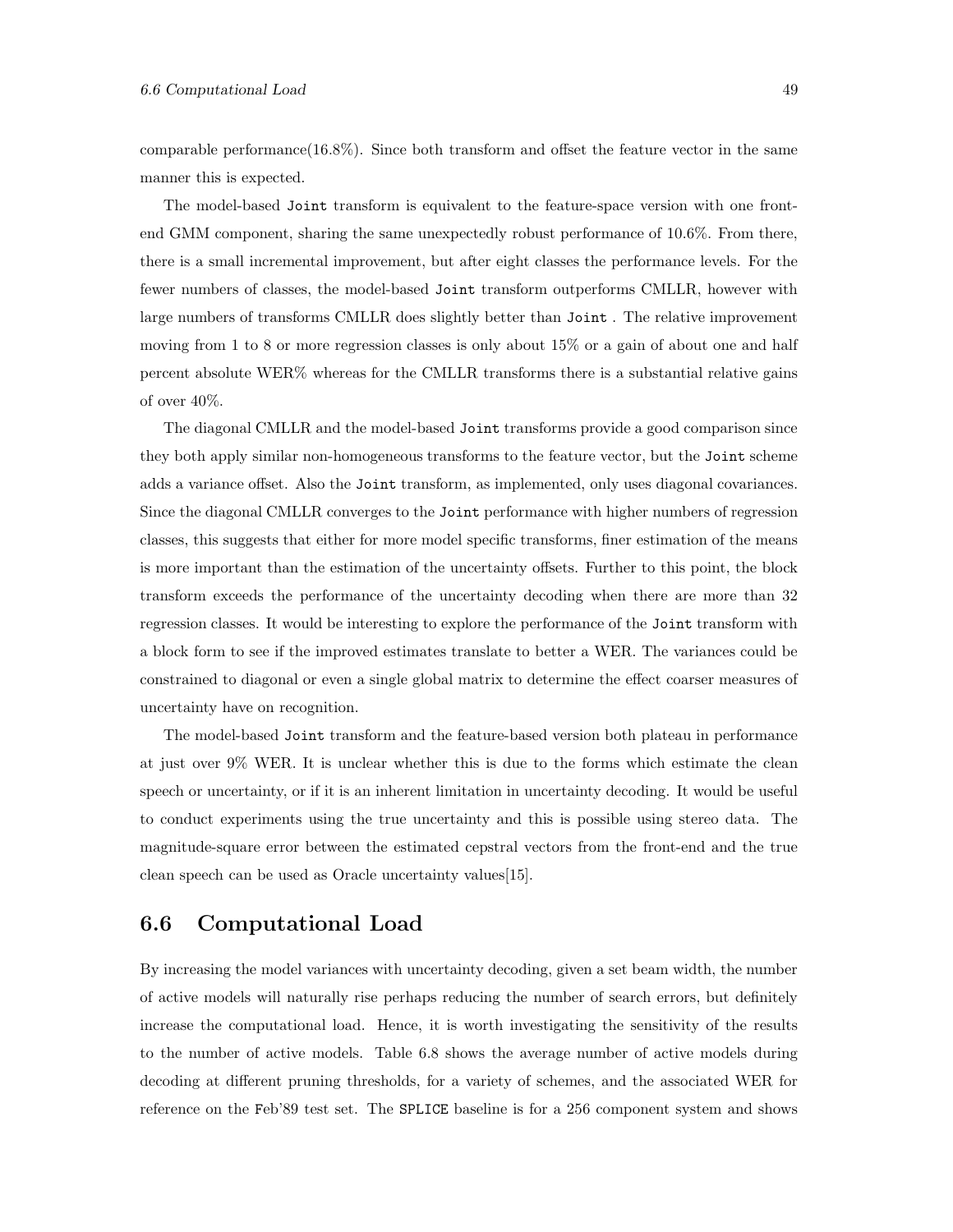how the refined clean speech estimate allows the recogniser to more efficiently perform model pruning during the search. The single component Joint configuration was of interest because of its unexpectedly robust performance. At the standard pruning threshold of 300, the Joint uncertainty decode causes a large increase in the number of models active in the recogniser. But it can be seen that despite a two fold reduction in the pruning threshold and a significant drop in the number of models evaluated to below the matched condition, the WER is only slightly affected. Thus the Joint distribution uncertainty decoding is inherently sound, and gains are found even when the number of active models are reduced to below standard levels.

|                   | With         | Pruning   |         | $#$ Active |
|-------------------|--------------|-----------|---------|------------|
| System            | Uncertainty? | Threshold | WER     | Models     |
| Clean             |              | 300       | 37.6    | 10153      |
|                   |              | 150       | $33.9*$ | 1632       |
| SPLICE (Baseline) | No           | 300       | 14.4    | 4306       |
| Feature-Based     |              | 300       | 11.3    | 19680      |
| Joint 1 Comp.     | Yes          | 150       | 11.4    | 4096       |
|                   |              | 100       | 11.7    | 1144       |
| Feature-Based     |              | 300       | 8.9     | 16600      |
| Joint 256 Comp.   | Yes          | 150       | 9.1     | 3445       |
|                   |              | 100       | 9.6     | 1037       |
| Matched           |              | 300       | 6.5     | 5535       |
|                   |              | 150       | 7.1     | 865        |

Table 6.8: Word error rates (%) and active models at 20 dB SNR as pruning decreases on the Feb'89 test set only. <sup>∗</sup>Not all sentences yielded a hypothesis.

# 6.7 Summary of Results

Figure 6.5 shows the performance of some of the compensation configurations over a range of SNRs. As expected the compensation schemes examined are bounded in performance by the clean system performance as a lower bound and the matched, SPR, system as an upper bound. On this task with the range of SNRs considered the two uncertainty decoding schemes performed significantly better than SPLICE without uncertainty.

The preliminary results provide uncertainty decoding figures for two different forms of the conditional corrupted speech distribution; one modeled directly using the joint distribution, the other based on the Bayes equivalent, with the clean posterior using the SPLICE form. Both yielded positive results compared to the baseline and cepstral mean and variance normalisation, across a range of SNRs. The benefit of uncertainty decoding over standard decoding was clear. There was a definite gain in the SPLICE form with uncertainty than without. With lower numbers of model transforms, the addition of uncertainty gave the Joint scheme a clear gain over the CMLLR transforms.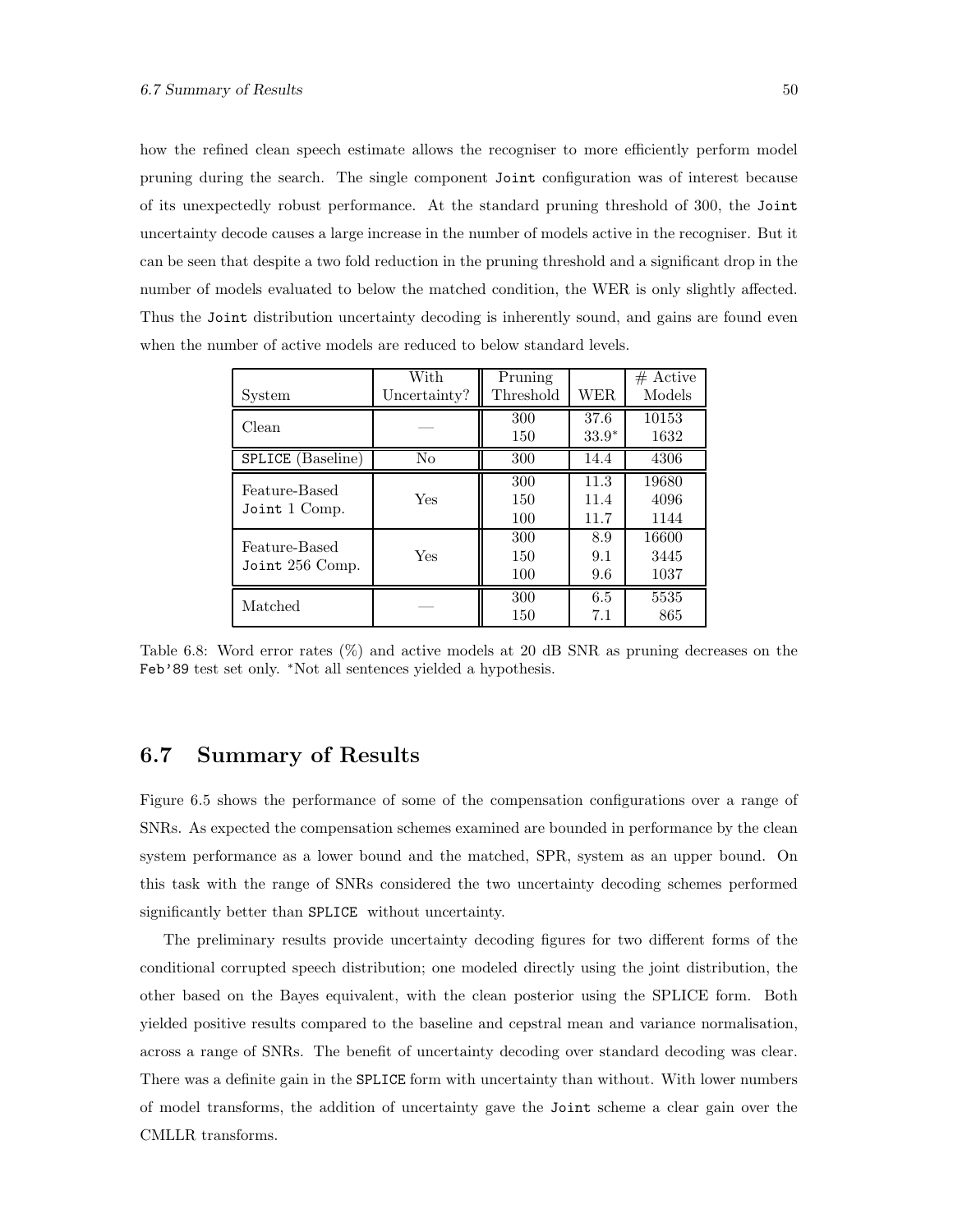

Figure 6.5: Comparing overall performance of different noise robustness techniques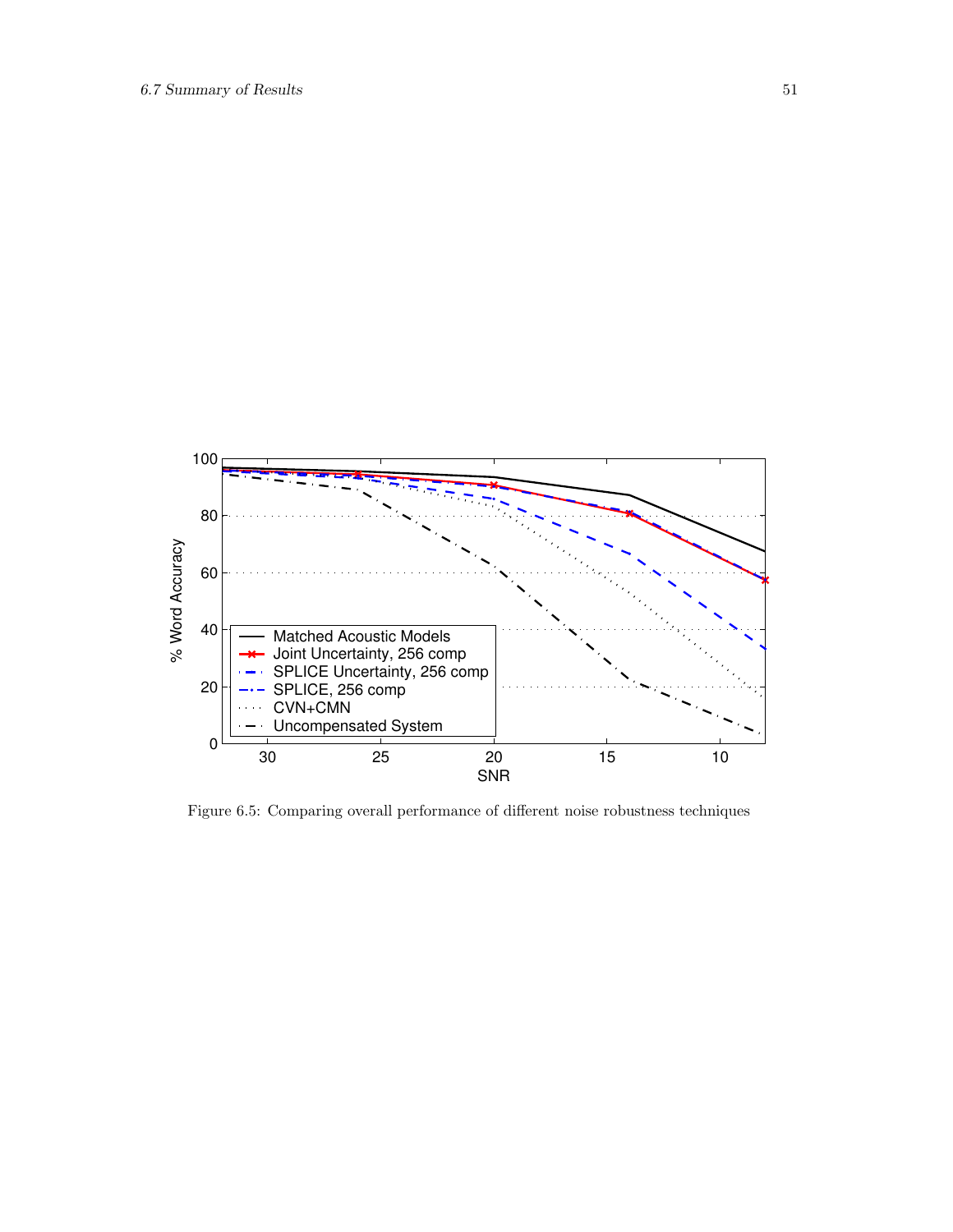# Chapter 7 **Conclusions**

The overall aim of this work was to develop a form of fast noise compensation through the propagation of uncertainty to the recogniser without the associated cost of model-based approaches. To begin, a formal framework for noise robust automatic speech recognition was presented. Past and present robustness techniques are reviewed in this framework. This inclues recent work in uncertainty observations and decoding and its relation to this preliminary work. A framework for uncertainty decoding was then presented in this context. Uncertainty decoding is based on passing the uncertainty of the decoding through an approximation of the conditional corrupted speech distribution to the decoder. Tractable and efficient forms are the research focus, and two forms of uncertainty decoding presented. One is based on the past work with SPLICE, the other is a novel Joint distribution uncertainty decoding. This framework characterises the noise environment in a front-end model, decoupling the front-end processing from the acoustic model complexity, but still propagating the uncertainty of the current frame. The front-end model of these forms are estimated from stereo data. Methods to dynamically estimate the front-end models in an unsupervised fashion through iterative environment and predictive front-end model estimation are discussed.

The Cambridge University HMM Toolkit was updated to support uncertainty decoding and the estimation of the front-end models from stereo data. The SPLICE and Joint forms were implemented and tested on the medium vocabulary Resource Management task across a range of SNRs using artificially added NOISEX Operating Room noise. The addition of uncertainty to the decoding gave definite gains in performance, although did not meet the matched condition. Surprisingly, a single component front-end yielded extremely good performance, with other more sophisticated configurations only marginally improving on it. This amounts to some feature processing and a static variance offset. Several approximations were made in the derivation of these forms, and are felt to contribute to some loss in performance. It would be useful to run Oracle experiments with more ideal form of uncertainty decoding, relaxing some constraints, and using stereo data to determine theoretical upper bounds in this form of decoding. The run-time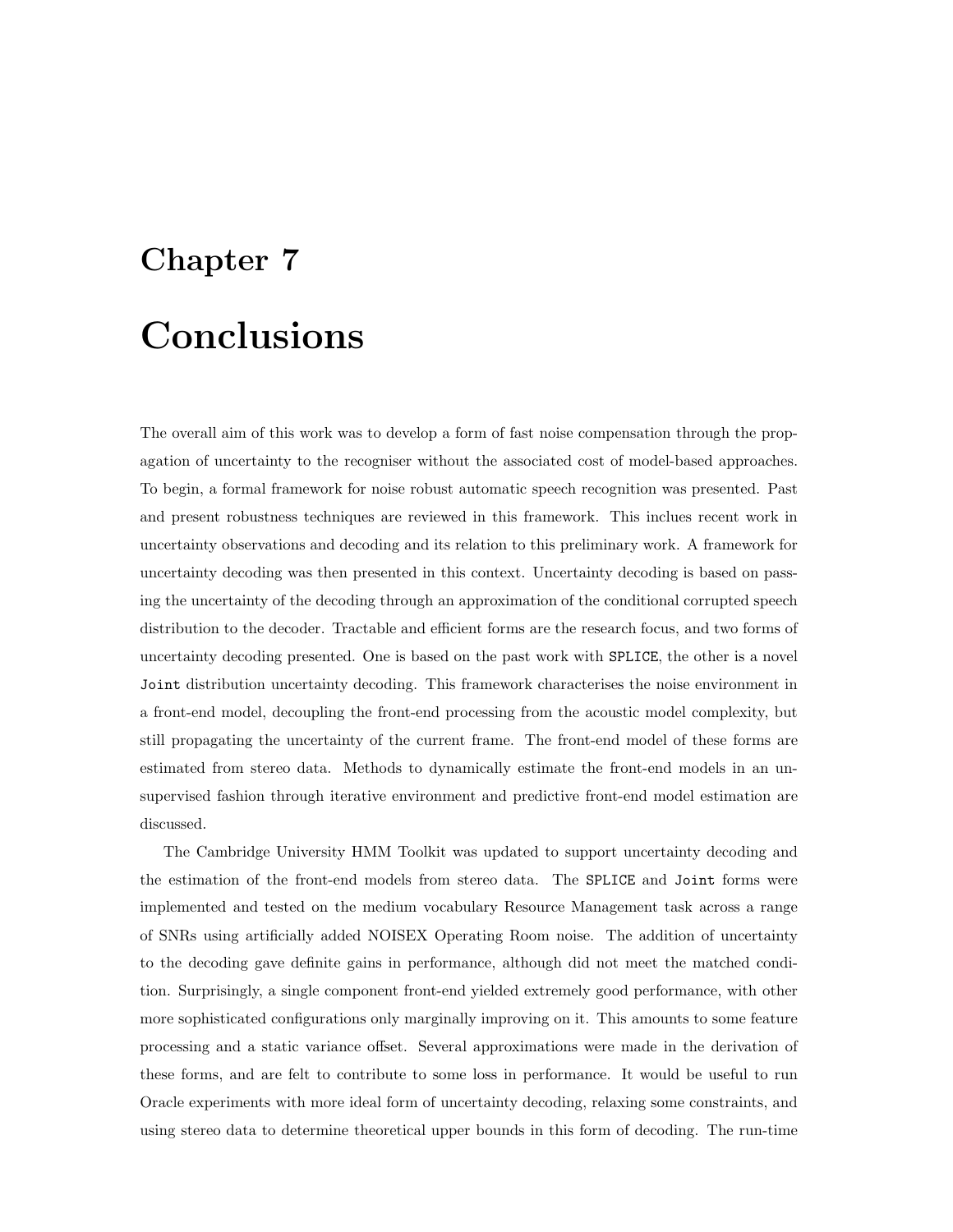computational load was also examined. The variance expansion resulted in an increased number of active models being evaluated, but a decrease in the pruning threshold increased the speed, without adversely affecting performance.

# 7.1 Future Work

The work so far has provided a sound framework for further research. First, the AURORA corpus should be obtained to allow better comparisons with contemporary systems. Next, experimentation to explore the approximations made and investigate the upper bounds with uncertainty decoding, and modified SPLICE and Joint forms should be conducted. The Joint form can be freed from using stereo data, by actively estimating the noise and dynamically compensating the front-end models. Lastly, a noise adaptive framework can be developed where uncertainty transforms are estimated and applied during training and testing against a canonical acoustic model set similar to speaker adaptive training. The final system should automatically recognise speech from unknown environments in a robust and efficient manner through uncertainty decoding.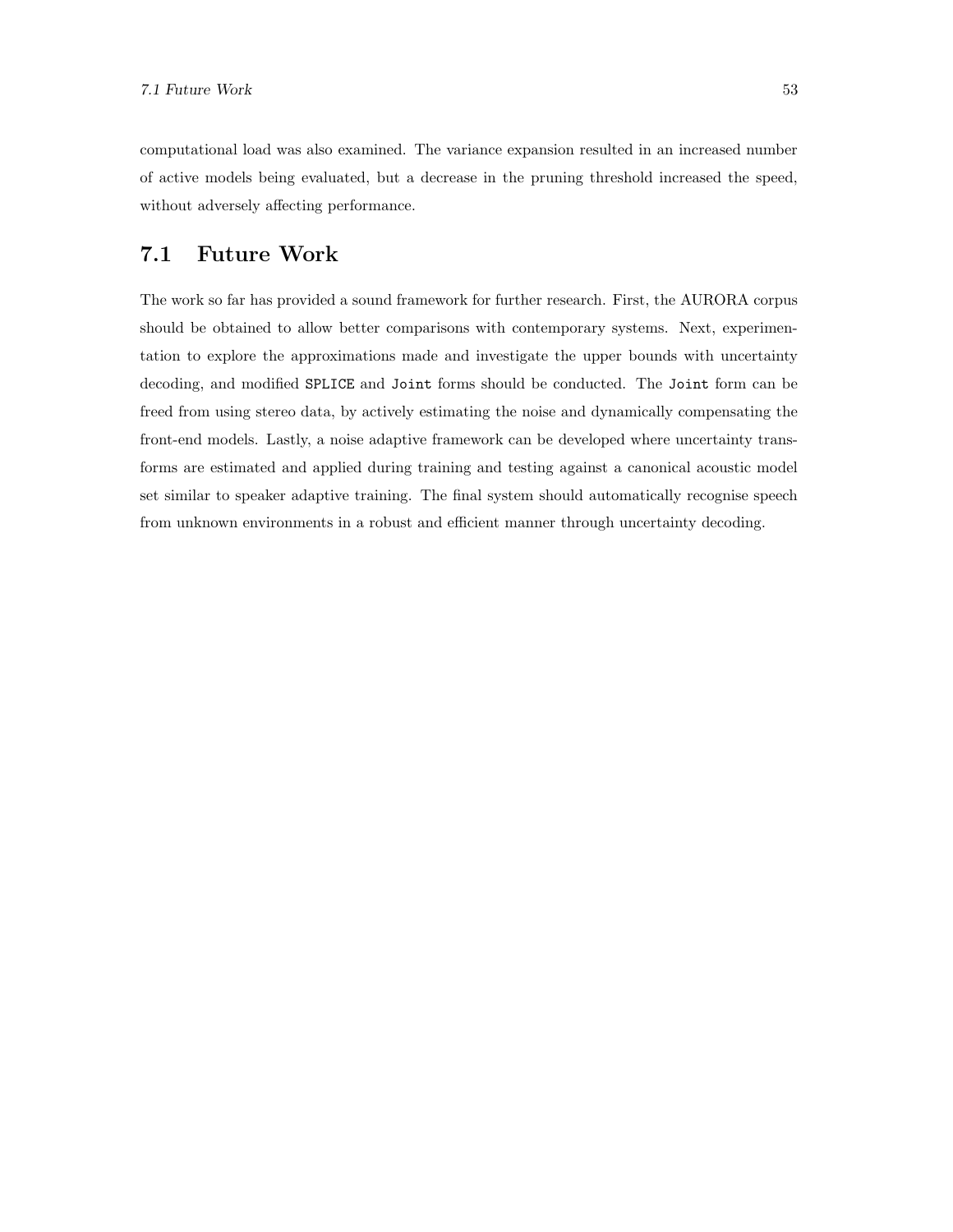# Appendix A

# SPLICE Conditional Corrupted Speech Derivation

In section 4.3.1 the SPLICE form of uncertainty decoding is derived. With the simplified clean speech prior the conditional corrupted speech distribution takes the form

$$
p(\boldsymbol{y}_t|\boldsymbol{x}_t, \check{\mathcal{M}}) = \frac{\sum_{n=1}^{N} p(\boldsymbol{x}_t | \boldsymbol{y}_t, \check{s}_n, \check{\mathcal{M}}) p(\boldsymbol{y}_t | \check{s}_n, \check{\mathcal{M}}) \check{c}_n}{p(\boldsymbol{x}_t | \check{\mathcal{M}})} \tag{A.1}
$$

$$
\approx \frac{\sum_{n=1}^{N} \mathcal{N}\left(\boldsymbol{x}_t; \boldsymbol{y}_t + \check{\boldsymbol{\mu}}^{(n)}, \check{\boldsymbol{\Sigma}}^{(n)}\right) p\left(\boldsymbol{y}_t | \check{s}_n, \check{\mathcal{M}}\right) \check{c}_n}{\mathcal{N}(\boldsymbol{x}_t; \boldsymbol{\mu}_x, \boldsymbol{\Sigma}_x)}\tag{A.2}
$$

$$
= \sum_{n=1}^{N} p(\boldsymbol{y}_t | \check{s}_n, \check{\mathcal{M}}) \check{c}_n \alpha^{(n)} \mathcal{N}\Big(\boldsymbol{A}^{(n)} \boldsymbol{y}_t + \boldsymbol{b}^{(n)}; \boldsymbol{x}_t, \hat{\boldsymbol{\Sigma}}_x^{(n)}\Big) \tag{A.3}
$$

The division of each component normal clean speech posterior distribution by the simplified single Gaussian clean speech prior can be further detailed. If the covariance matrices are assumed to be diagonal, the conditional can be derived per dimension  $i$ 

$$
\frac{p(x_{ti}|y_{ti}, \check{s}_n, \check{\mathcal{M}})}{p(x_{ti}|\check{\mathcal{M}})} \approx \frac{\mathcal{N}\left(x_{ti}; y_{ti} + \check{\mu}_i^{(n)}, \check{\sigma}_i^{(n)2}\right)}{\mathcal{N}(x_{ti}; \mu_{xi}, \sigma_{xi}^2)}
$$
(A.4)

$$
= \frac{\frac{1}{\sqrt{2\pi}\check{\sigma}_i^{(n)}} \exp\left[-\frac{1}{2} \frac{(x_{ti} - (y_{ti} + \check{\mu}_i^{(n)}))^2}{\check{\sigma}_i^{(n)2}}\right]}{\frac{1}{\sqrt{2\pi}\sigma_{xi}} \exp\left[-\frac{1}{2} \frac{(x_{ti} - \mu_{xi})^2}{\check{\sigma}_{xi}^2}\right]}
$$
(A.5)

$$
= \frac{\sigma_{xi}}{\check{\sigma}_i^{(n)}} \exp\left[-\frac{1}{2}\left\{\left(\frac{(x_{ti} - (y_{ti} + \check{\mu}_i^{(n)}))^2}{\check{\sigma}_i^{(n)2}}\right) - \left(\frac{(x_{ti} - \mu_{xi})^2}{\sigma_{xi}^2}\right)\right\}\right]
$$
(A.6)

$$
= \frac{\sigma_{xi}}{\check{\sigma}_{i}^{(n)}} \exp\left[-\frac{1}{2}\left\{\frac{(x_{ti} - (y_{ti} + \check{\mu}_{i}^{(n)}))^2 \sigma_{xi}^2 - (x_{ti} - \mu_{xi})^2 \check{\sigma}_{i}^{(n)2}}{\sigma_{xi}^2 \check{\sigma}_{i}^{(n)2}}\right\}\right]
$$
(A.7)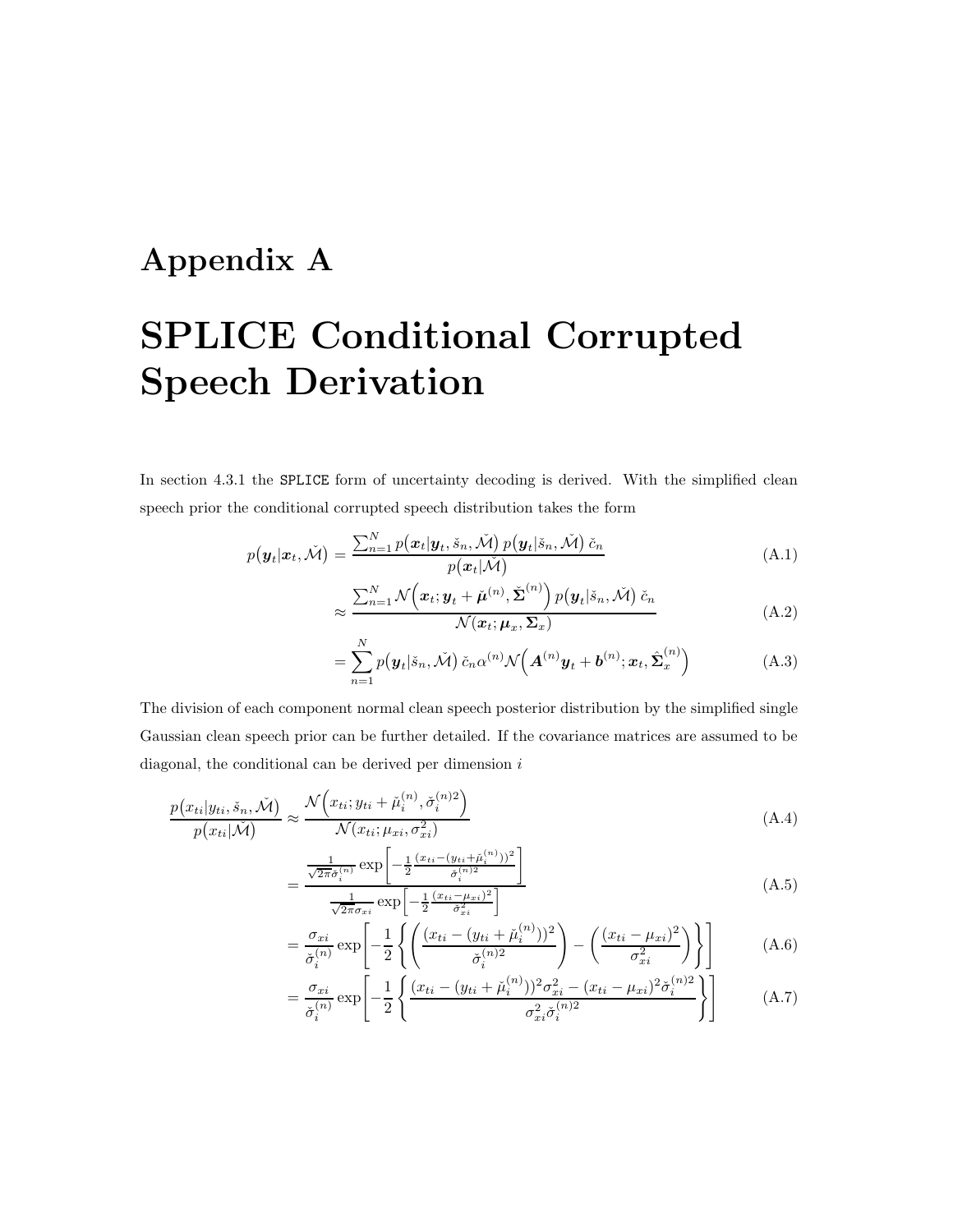The difference of squares can be expanded and the terms collected as follows

$$
\begin{split}\n&\left\{\frac{(x_{ti} - (y_{ti} + \check{\mu}_i^{(n)}))^2 \sigma_{xi}^2 - (x_{ti} - \mu_{xi})^2 \check{\sigma}_i^{(n)2}}{\sigma_{xi}^2 \check{\sigma}_i^{(n)2}}\right\} \\
&= \frac{1}{\sigma_{xi}^2 \check{\sigma}_i^{(n)2}} \left\{ (\sigma_{xi}^2 - \check{\sigma}_i^{(n)2}) x_{ti}^2 - 2 \left\{ (y_{ti} + \check{\mu}_i^{(n)}) \sigma_{xi}^2 - \mu_{xi} \check{\sigma}_i^{(n)2} \right\} x_{ti} + (y_{ti} + \check{\mu}_i^{(n)})^2 \sigma_{xi}^2 + \mu_{xi}^2 \check{\sigma}_i^{(n)2} \right\}\n\end{split} \tag{A.8}
$$

$$
= \frac{\sigma_{xi}^2 - \check{\sigma}_i^{(n)2}}{\sigma_{xi}^2 \check{\sigma}_i^{(n)2}} \left\{ x_{ti}^2 - 2 \left\{ \frac{(y_{ti} + \check{\mu}_i^{(n)}) \sigma_{xi}^2 - \mu_{xi} \check{\sigma}_i^{(n)2}}{\sigma_{xi}^2 - \check{\sigma}_i^{(n)2}} \right\} x_{ti} + \frac{(y_{ti} + \check{\mu}_i^{(n)})^2 \sigma_{xi}^2 + \mu_{xi}^2 \check{\sigma}_i^{(n)2}}{\sigma_{xi}^2 - \check{\sigma}_i^{(n)2}} \right\}
$$
(A.9)

Now it becomes clear that the mean and variance of the normal distribution that is sought are

$$
\hat{\mu}_{xi}^{(n)} = \frac{(y_{ti} + \check{\mu}_i^{(n)})\sigma_{xi}^2 - \mu_{xi}\check{\sigma}_i^{(n)2}}{\sigma_{xi}^2 - \check{\sigma}_i^{(n)2}}
$$
\n(A.10)

$$
\hat{\sigma}_{xi}^{(n)2} = \frac{\sigma_{xi}^2 \check{\sigma}_i^{(n)2}}{\sigma_{xi}^2 - \check{\sigma}_i^{(n)2}}
$$
\n(A.11)

Thus equation A.7 can now be written as

$$
\frac{p(x_{ti}|y_{ti},\check{s}_n,\check{M})}{p(x_{ti}|\check{M})} \approx \frac{\sigma_{xi}}{\check{\sigma}_i^{(n)}} \exp\left[-\frac{1}{2}\left\{\frac{(x_{ti} - (y_{ti} + \check{\mu}_i^{(n)}))^2 \sigma_{xi}^2 - (x_{ti} - \mu_{xi})^2 \check{\sigma}_i^{(n)2}}{\sigma_{xi}^2 \check{\sigma}_i^{(n)2}}\right\}\right]
$$
(A.12)

$$
= \frac{\sigma_{xi}}{\check{\sigma}_{i}^{(n)}} \exp\left[-\frac{1}{2} \frac{\left\{x_{ti}^{2} - 2\hat{\mu}_{xi}^{(n)} x_{ti} + S^{(n)}\right\}}{\hat{\sigma}_{xi}^{(n)2}}\right]
$$
(A.13)

where

$$
S^{(n)} = \frac{(y_{ti} + \check{\mu}_i^{(n)})^2 \sigma_{xi}^2 - \mu_{xi}^2 \check{\sigma}_i^{(n)2}}{\sigma_{xi}^2 - \check{\sigma}_i^{(n)2}}
$$
(A.14)

This can now be written in the form of a normal distribution

$$
\frac{\sigma_{xi}}{\check{\sigma}_{i}^{(n)}} \exp\left[-\frac{1}{2} \frac{\left\{x_{ti}^2 - 2\hat{\mu}_{xi}^{(n)} x_{ti} + S^{(n)}\right\}}{\hat{\sigma}_{xi}^{(n)2}}\right]
$$
\n(A.15)

$$
= \frac{\sigma_{xi}}{\check{\sigma}_i^{(n)}} \exp\left[-\frac{1}{2} \left( \frac{S^{(n)} - \hat{\mu}_{xi}^{(n)2}}{\hat{\sigma}_{xi}^{(n)2}} \right) \right] \exp\left[-\frac{1}{2} \frac{(x_{ti} - \hat{\mu}_{xi}^{(n)})^2}{\hat{\sigma}_{xi}^{(n)2}} \right] \tag{A.16}
$$

$$
=\alpha^{(n)}\mathcal{N}\left(x_{ti};\hat{\mu}_{xi}^{(n)},\hat{\sigma}_{xi}^{(n)2}\right)
$$
\n(A.17)

where

$$
\alpha^{(n)} = \frac{\sigma_{xi}}{\check{\sigma}_i^{(n)}} \exp\left[-\frac{1}{2} \left(\frac{S^{(n)} - \hat{\mu}_{xi}^{(n)2}}{\hat{\sigma}_{xi}^{(n)2}}\right)\right] \sqrt{2\pi} \hat{\sigma}_{xi}^{(n)2}
$$
\n(A.18)

Thus with the assumption of diagonal covariance matrices it can be concluded that

$$
\frac{p(\boldsymbol{x}_t|\boldsymbol{y}_t, \check{s}_n, \check{\mathcal{M}})}{p(\boldsymbol{x}_t|\check{\mathcal{M}})} \approx \frac{\mathcal{N}\left(\boldsymbol{x}_t; \boldsymbol{y}_t + \check{\boldsymbol{\mu}}^{(n)}, \check{\boldsymbol{\Sigma}}^{(n)}\right)}{\mathcal{N}(\boldsymbol{x}_t; \boldsymbol{\mu}_x, \boldsymbol{\Sigma}_x)}
$$
(A.19)

$$
= \alpha^{(n)} \mathcal{N}\left(\boldsymbol{x}_t; \hat{\boldsymbol{\mu}}_x^{(n)}, \hat{\boldsymbol{\Sigma}}_x^{(n)}\right) \tag{A.20}
$$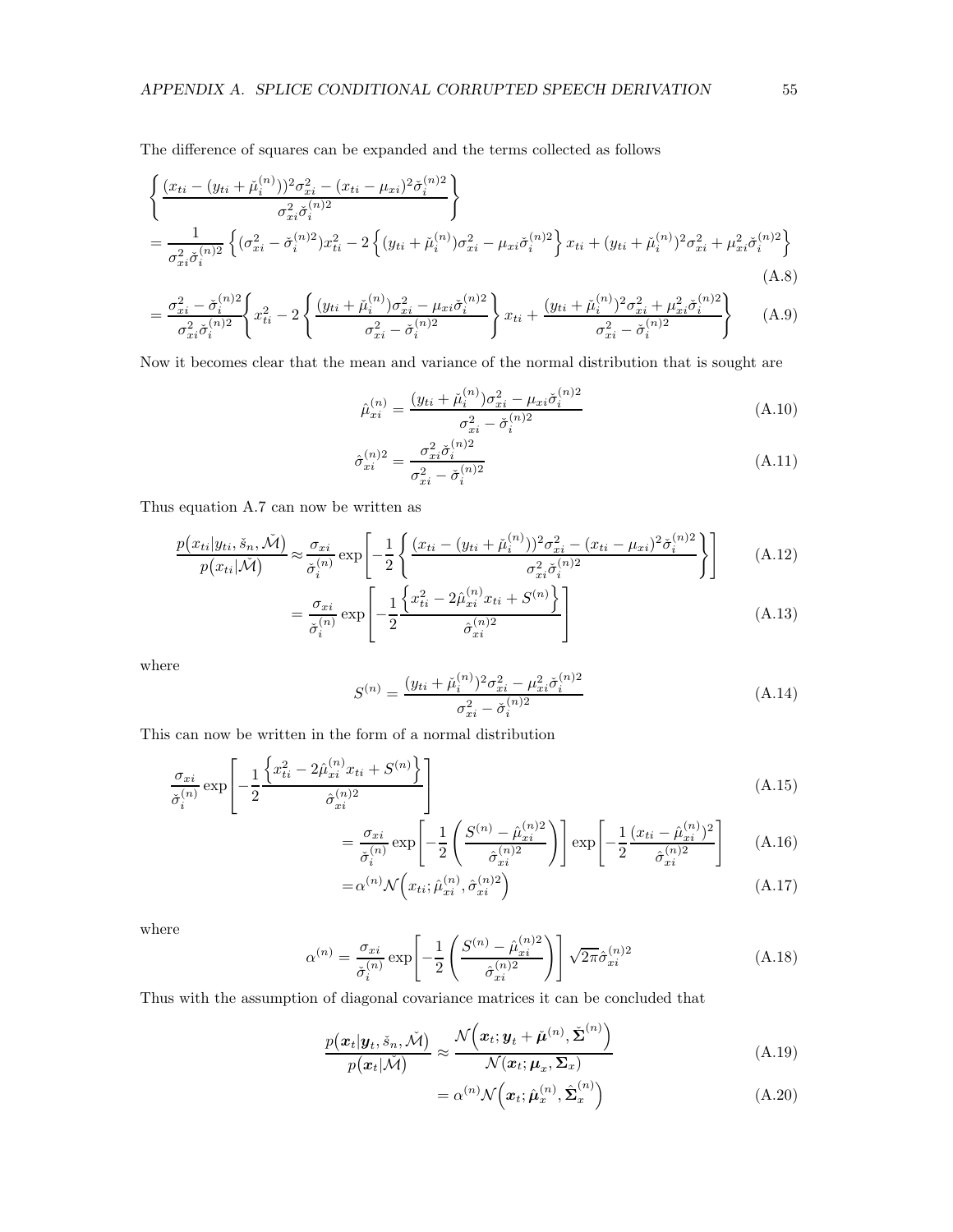where the elements of the mean vector are given in equation A.10 and the diagonal elements in the covariance matrix in equation A.11. With further manipulation, it can be shown that

$$
\mathcal{N}\left(\boldsymbol{x}_t; \hat{\boldsymbol{\mu}}_x^{(n)}, \hat{\boldsymbol{\Sigma}}_x^{(n)}\right) = \mathcal{N}\left(\boldsymbol{A}^{(n)}\boldsymbol{y}_t + \boldsymbol{b}^{(n)}; \boldsymbol{x}_t, \hat{\boldsymbol{\Sigma}}_x^{(n)}\right)
$$
(A.21)

with

$$
a_{ii}^{(n)} = \frac{\sigma_{xi}^2}{\sigma_{xi}^2 - \check{\sigma}_i^{(n)2}}
$$
  
\n
$$
b_i^{(n)} = a_{ii}^{(n)} \left( \check{\mu}_i^{(n)} - \frac{\check{\sigma}_i^{(n)2}}{\sigma_{xi}^{(n)2}} \mu_{xi} \right)
$$
  
\n
$$
\hat{\Sigma}_x^{(n)} = A^{(n)} \check{\Sigma}^{(n)}
$$
\n(A.22)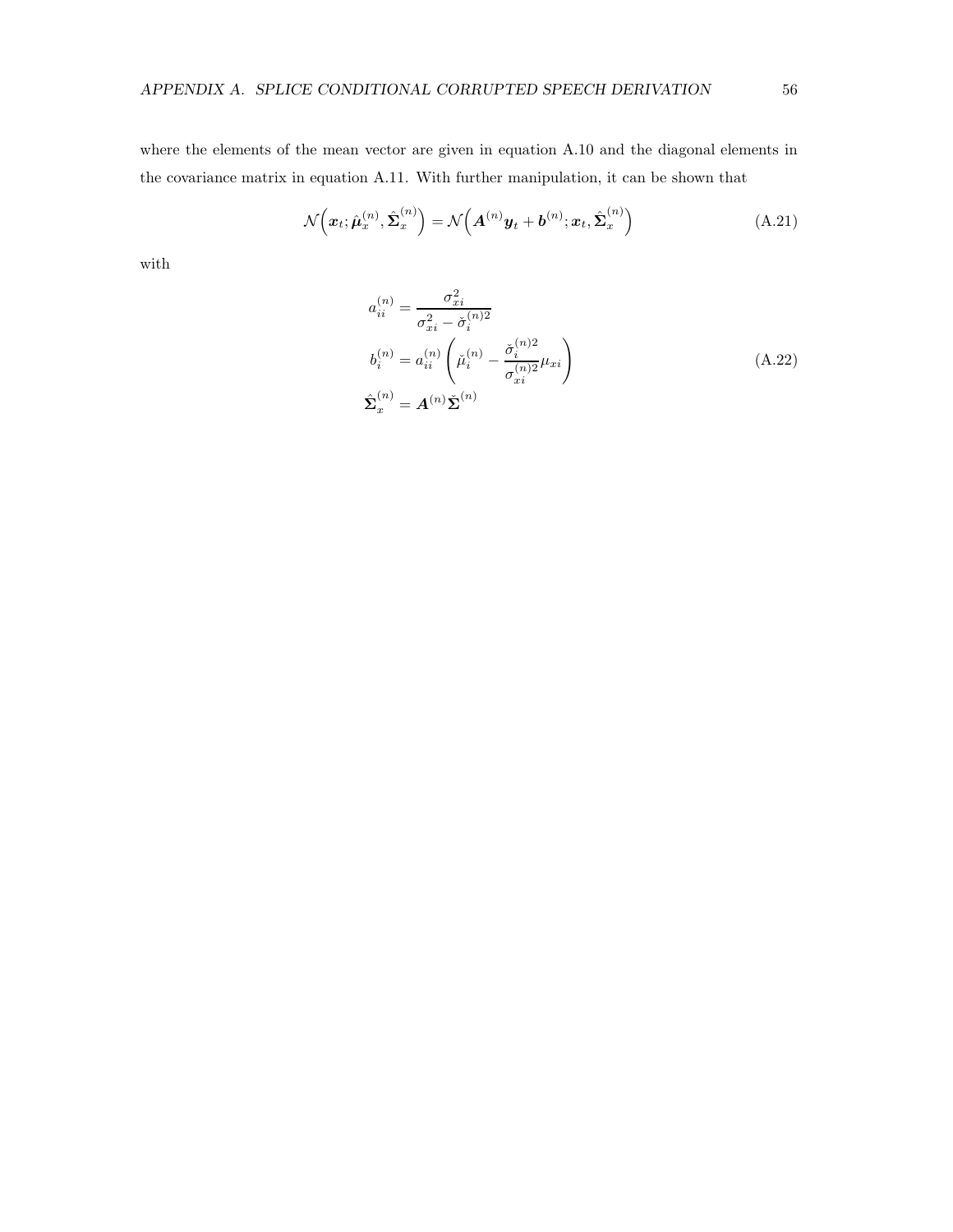# Appendix B

# Convolution of Two Gaussian Distributions

In the marginalisation across the clean speech variable  $x_t$  this integral appears

$$
p(\boldsymbol{y}_t | \mathcal{M}, \tilde{\mathcal{M}}, \tilde{s}_n, s_m, \theta_t) = \alpha^{(n)} \int_{\mathcal{R}^d} \mathcal{N}\Big(\boldsymbol{A}^{(n)}\boldsymbol{y}_t + \boldsymbol{b}^{(n)}; \boldsymbol{x}_t, \hat{\boldsymbol{\Sigma}}_x^{(n)}\Big) \mathcal{N}\Big(\boldsymbol{x}_t; \boldsymbol{\mu}^{(m)}, \boldsymbol{\Sigma}^{(m)}\Big) d\boldsymbol{x}_t \quad (B.1)
$$

This integration can also be considered the convolution of the two normal distributions or the sum of two independent random vectors  $\mathbf{w} \sim \mathcal{N}\left(0, \hat{\boldsymbol{\Sigma}}_x^{(n)}\right)$  $\left(\begin{matrix}n\end{matrix}\right)$  and  $\boldsymbol{x} \sim \mathcal{N}(\boldsymbol{\mu}^{(m)}, \boldsymbol{\Sigma}^{(m)})$ . Since the mean and variance of the sum of two independent normally distributed random vectors is another normally distributed random vector whose mean is the sum of the means and covariance matrix is the sum of the covariances, the resulting distribution is

$$
\mathbf{y} = \mathbf{w} + \mathbf{x} \sim \mathcal{N}\left(\boldsymbol{\mu}^{(m)}, \boldsymbol{\Sigma}^{(m)} + \hat{\boldsymbol{\Sigma}}_x^{(n)}\right)
$$
(B.2)

Thus

$$
p(\boldsymbol{y}_t | \mathcal{M}, \check{\mathcal{M}}, \check{s}_n, s_m, \theta_t) = \alpha^{(n)} \mathcal{N} \left( \boldsymbol{A}^{(n)} \boldsymbol{y}_t + \boldsymbol{b}^{(n)}; \boldsymbol{\mu}^{(m)}, \boldsymbol{\Sigma}^{(m)} + \hat{\boldsymbol{\Sigma}}_x^{(n)} \right)
$$
(B.3)

A similar result can be found in [16].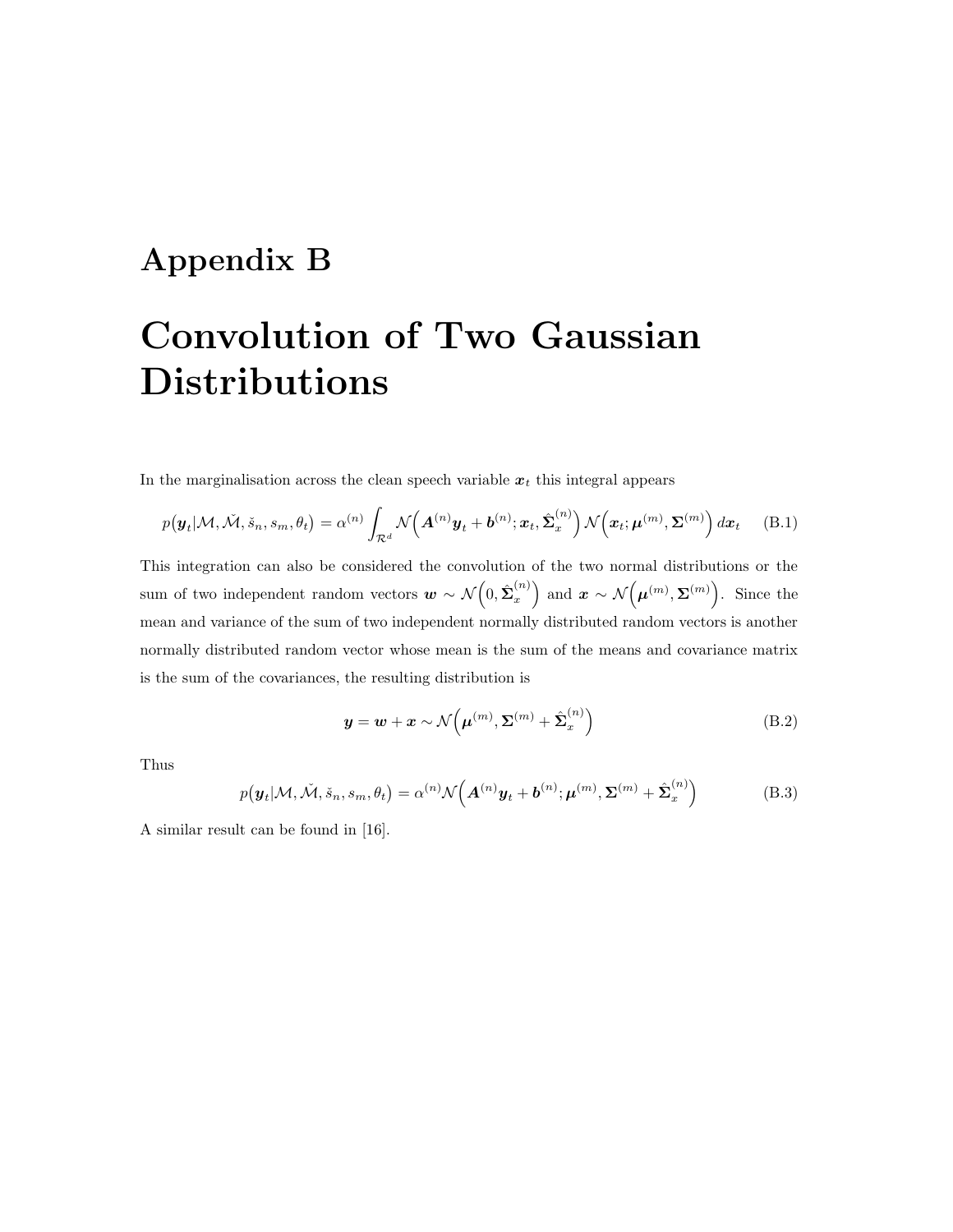# Appendix C

# The Conditional Multivariate Gaussian

Let x and y be multivariate Gaussian pdfs of dimensions p and q, mean vectors of  $\mu_x$  and  $\mu_x$ , and covariance matrices of  $\Sigma_x$  and  $\Sigma_y$  respectively. The joint distribution of these two random vectors can be considered Gaussian distributed

$$
p(\mathbf{x}, \mathbf{y}) \sim \mathcal{N}(\mathbf{\mu}, \mathbf{\Sigma})
$$
 (C.1)

where the mean and variance are given by

$$
\mu = \begin{bmatrix} \mu_x \\ \mu_y \end{bmatrix}
$$
  

$$
\Sigma = \begin{bmatrix} \Sigma_x & \Sigma_{xy} \\ \Sigma_{yx} & \Sigma_y \end{bmatrix}
$$
 (C.2)

and  $\Sigma_{xy}$  and  $\Sigma_{yx}$  are the cross covariances between x and y, and  $\Sigma_{xy} = \Sigma_{xy}^{\top}$  $_{yx}^{\,}$  .

Bayes' rule dictates that

$$
p(\mathbf{x}|\mathbf{y}) = \frac{p(\mathbf{x}, \mathbf{y})}{p(\mathbf{y})}
$$
(C.3)

Since both  $p(x, y)$  and  $p(y)$  are Gaussian distributed, the conditional pdf of x given y is also Gaussian distributed

$$
p(\mathbf{x}|\mathbf{y}) \sim \mathcal{N}\left(\mathbf{x}; \boldsymbol{\mu}_{x|y}, \boldsymbol{\Sigma}_{x|y}\right) \tag{C.4}
$$

where

$$
\mu_{x|y} = \mu_x + \Sigma_{xy} \Sigma_y^{-1} (y - \mu_y)
$$
\n(C.5)

$$
\Sigma_{x|y} = \Sigma_x - \Sigma_{xy} \Sigma_y^{-1} \Sigma_{yx}
$$
\n(C.6)

A similar form can also be derived for  $p(y|x)$ .  $\Sigma_{x|y}$  is also referred to as the Schur decomposition of  $\Sigma$  with respect to  $\Sigma_y$  and may be written as  $\Sigma_{|\Sigma_y}$ .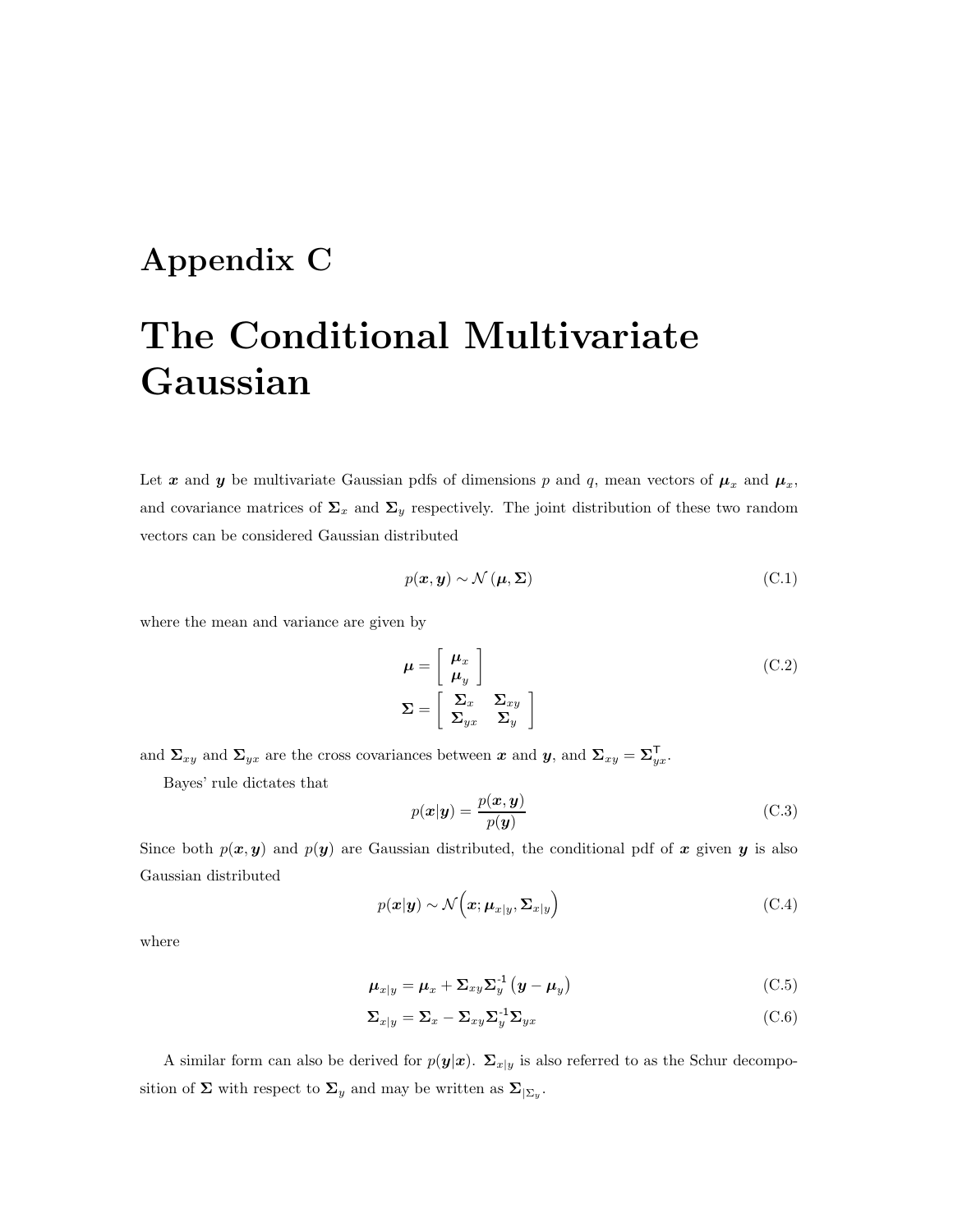# Bibliography

- [1] A. Acero. Acoustical and Environmental Robustness in Automatic Speech Recognition. PhD thesis, Carnegie Mellon University, 1990.
- [2] A. Acero, L. Deng, T. Kristjansson, and J. Zhang. HMM Adaptation Using Vector Taylor Series for Noisy Speech Recognition. In Proceedings of the International Conference on Spoken Language Processing, Beijing, China, October 2000.
- [3] A. Acero and R. M. Stern. Environmental robustness in automatic speech recognition. In Proceedings of the International Conference on Acoustics, Speech, and Signal Processing, Albuquerque, New Mexico, 1990.
- [4] A. Acero and R. M. Stern. Robust speech recognition by normalization of the acoustic space. In Proceedings of the International Conference on Acoustics, Speech, and Signal Processing, Toronto, Ontario, 1991.
- [5] S. Ahmad and V. Tresp. Some solutions to the missing feature problem in vision. In Advances in Neural Information Processing Systems 5, pages 393–400, San Mateo, California, 1993.
- [6] J.A. Arrowood. Using Observation Uncertainty for Robust Speech Recognition. PhD thesis, Georgia Institute of Technology, 2003.
- [7] J.A. Arrowood and M.A. Clements. Using Observation Uncertainty In HMM Decoding. In Proceedings of ICSLP, Denver, Colorado, September 2002.
- [8] S.F. Boll. Suppression of acoustic noise in speech using spectral subtraction. IEEE Transactions ASSP, 27:113–120, 1979.
- [9] S.E. Bou-Ghazale and J.H.L. Hansen. Duration and spectral based stress token generation for HMM speech recognition under stress. In Proc. IEEE ICASSP, Adelaide, Australia, April 1994.
- [10] M. Cooke, P. Green, L. Josifovski, and A. Vizinho. Robust automatic speech recognition with missing and unreliable acoustic data. Speech Communication, 34(3):267–285, June 2001.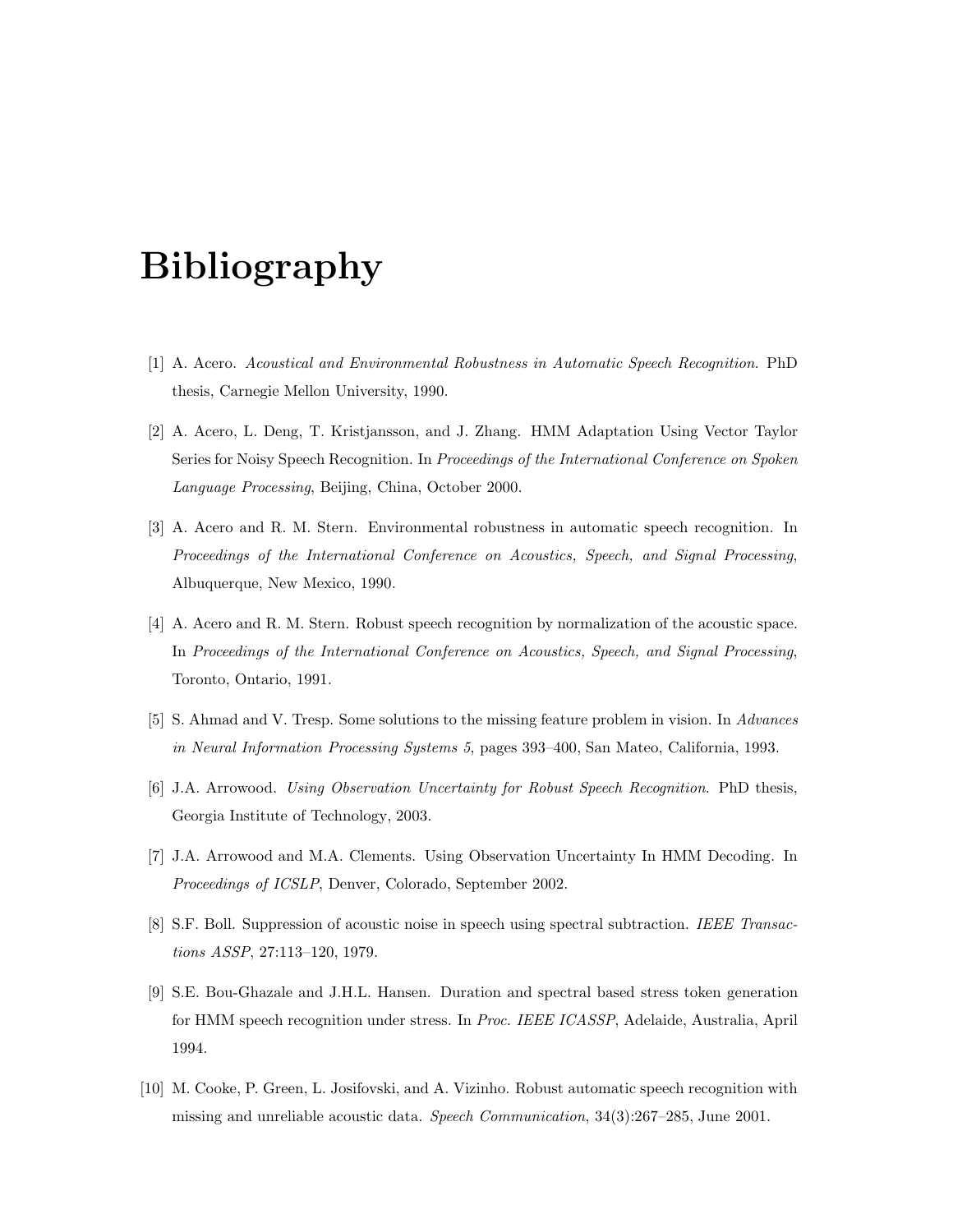- [11] S.B. Davis and P. Mermelstein. Comparison of parametric representations for monosyllable word recognition in continuously spoken sentences. IEEE Transactions on Speech and Audio Processing, 28(4):357–366, 1980.
- [12] L. Deng, A. Acero, M. Plumpe, and X.D. Huang. Large vocabulary speech recognition under adverse acoustic environments. In Proceedings of the International Conference on Speech and Language Processing, pages 806–809, Beijing, China, October 2000.
- [13] L. Deng, J. Droppo, and A. Acero. Recursive estimation of nonstationary noise using iterative stochastic approximation for robust speech recognition. IEEE Trans. on Speech and Audio Processing, 11(6), November 2003.
- [14] J. Droppo and A. Acero. Noise robust speech recognition with a switching linear dynamic model. In Proc. ICASSP, Montreal, Canada, May 2004.
- [15] J. Droppo, A. Acero, and L. Deng. Uncertainty decoding with splice for noise robust speech recognition. In Proc. ICASSP, Orlando, Florida, May 2002.
- [16] R.O. Duda, P.E. Hart, and D.G. Stork. Pattern Classification. Wiley-Interscience, 2nd edition, 2001.
- [17] Y. Ephraim. A Bayesian estimation approach for speech enhancement using hidden Markov models. IEEE Transactions ASSP, 40:725–735, 1992.
- [18] Y. Ephraim, D. Malah, and B.-H. Juang. On the application of hidden Markov models for enhancing noisy speech. IEEE Transactions ASSP, 37:1846–1856, December 1989.
- [19] B. Frey, T.T. Kristjansson, L. Deng, and A. Acero. ALGONQUIN learning dynamic noise models from noisy speech for robust speech recognition. In Proc NIPS, 2001.
- [20] M.J.F. Gales. Model-Based Techniques for Noise Robust Speech Recognition. PhD thesis, Cambridge University, 1995.
- [21] M.J.F. Gales. The generation and the use of regression class trees for MLLR adaptation. Technical Report CUED/F-INFENG/TR263, University of Cambridge, 1996. Available via anonymous ftp from: svr-www.eng.cam.ac.uk.
- [22] M.J.F. Gales. Maximum Likelihood Linear Transformations For HMM-Based Speech Recognition. Computer Speech and Language, 12, January 1998.
- [23] M.J.F. Gales. Predicative model based compensation schemes for robust speech recognition. Speech Communication, 25, 1998.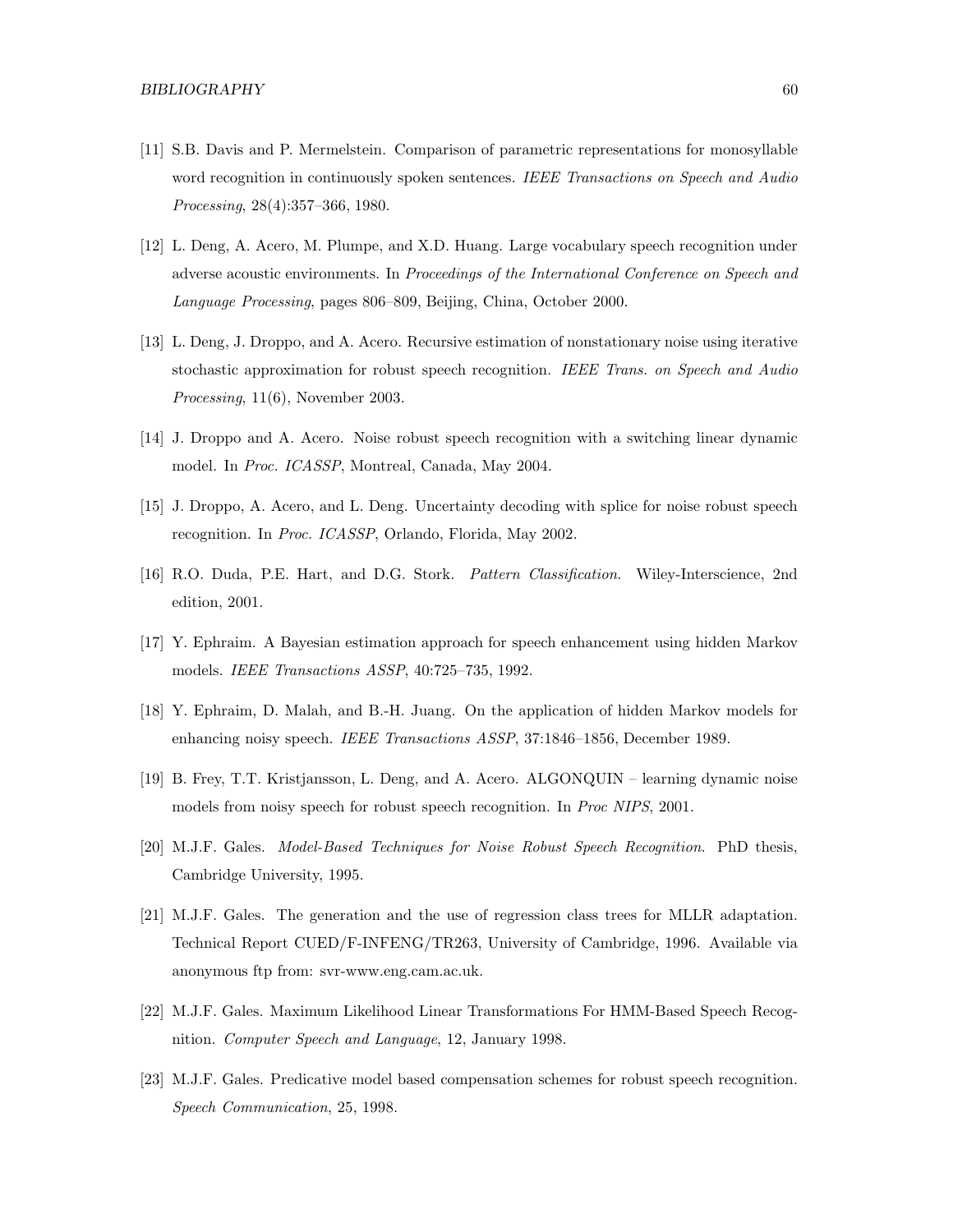- [24] M.J.F. Gales and S.J.Young. Robust continuous speech recognition using parallel model combination. IEEE Trans. on Speech and Audio Processing, 1996.
- [25] M.J.F. Gales and P.C. Woodland. Mean and variance adaptation within the MLLR framework. Computer Speech and Languages, 10:249–264, 1996.
- [26] M.J.F. Gales and S. J. Young. Robust speech recognition in additive and convolutional noise using parallel model combination. Computer Speech and Language, 9:289–307, 1995.
- [27] M.J.F. Gales and S.J. Young. An improved approach to hidden Markov model decomposition of sleep and noise. In Proc. ICASSP, 1992.
- [28] Y. Gong. Speech recognition in noisy environments. a survey. Speech Communication, 16:261– 291, 1995.
- [29] J.H.L. Hansen. Analysis and compensation of speech under stress and noise for environmental robustness in speech recognition. Speech Communication, 20(2):151–170, November 1996.
- [30] H. Hermansky. Perceptual Linear Predictive (PLP) analysis of speech. Journal of the Acoustic Society of America, 87(4):1738–1752, 1990.
- [31] H. Hermansky. Should Recognizers Have Ears? In Proceedings of ESCA Tutorial and Research Workshop on Robust Speech Recognition for Unknown Communication Channels, pages 1–10, France, 1997.
- [32] H. Hermansky. Mel cepstrum, deltas, double-deltas,... what else is new? In In Robust Methods for Speech Recognition in Adverse Conditions, Tampere, Finland, 1999.
- [33] H. Hermansky and N. Morgan. RASTA processing of speech. *IEEE Transactions on Speech* and Audio Processing, 2(4), October 1994.
- [34] X.D. Huang, A. Acero, and H.W. Hon. Spoken Language Processing. Prentice Hall, 2001.
- [35] D.Y. Kim, N.S. Kim, and C.K. Un. Model-based approach for robust speech recognition in noisy environments with multiple noise sources. In Proc. Eurospeech, 1997.
- [36] D.Y. Kim, C.K. Un, and N.S. Kim. Speech recognition in noisy environments using first-order vector Taylor series. Speech Communication, 24(1):39–49, June 1998.
- [37] J. Koehler, N. Morgan, H. Hermansky, H. Gunter-Hirsh, and G. Tong. Integrating RASTA-PLP into speech recognition. In *Proc. ICASSP*, volume 1, pages 421–424, Albuquerque, New Mexico, 1994.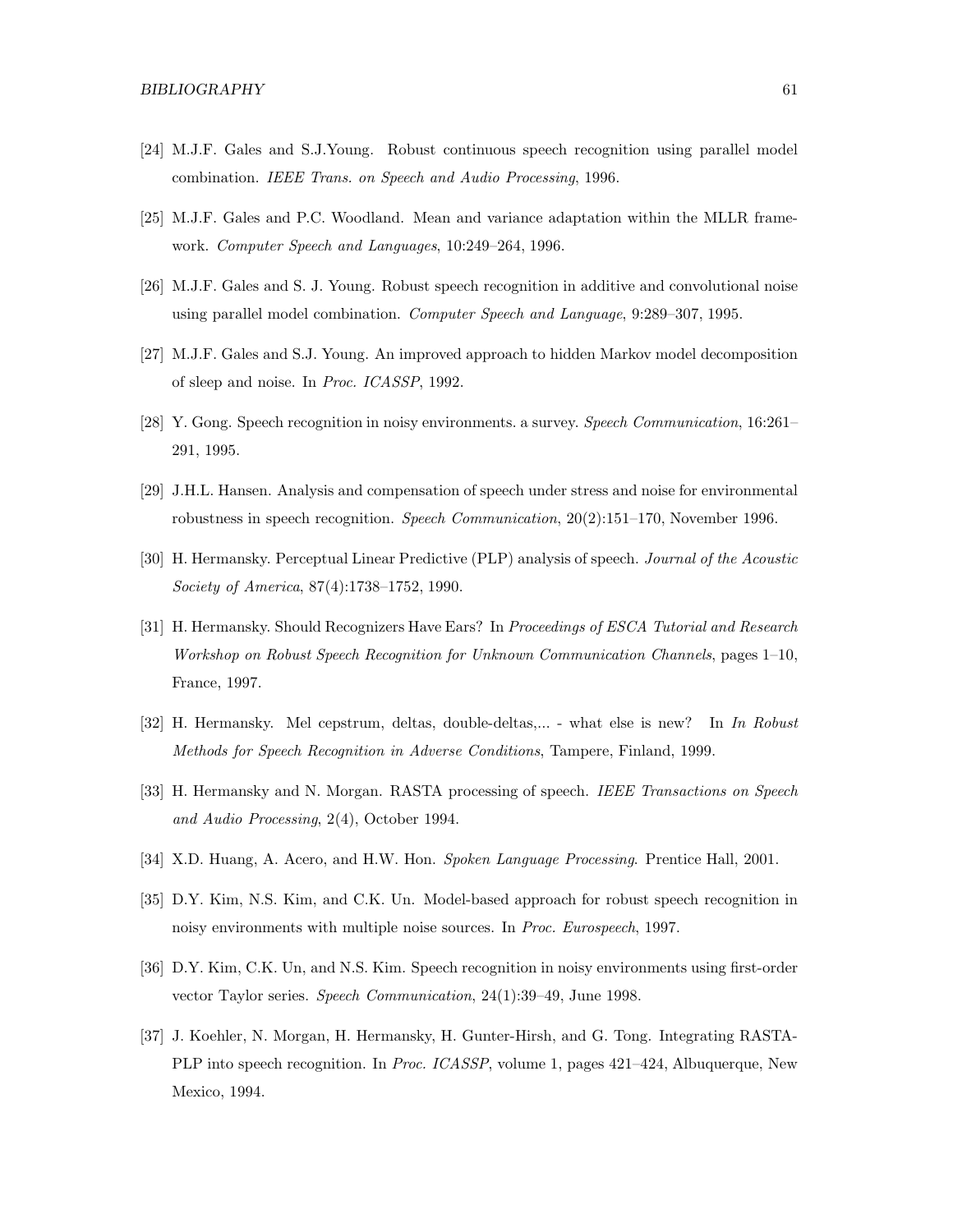- [38] T.T. Kristjansson. Speech Recognition in Adverse Environments: a Probabilistic Approach. PhD thesis, University of Waterloo, Waterloo, Canada, 2002.
- [39] T.T. Kristjansson and B.J. Frey. Accounting for uncertainty in observations: A new paradigm for robust speech recognition. In Proc. ICASSP, Orlando, Florida, May 2002.
- [40] K. Lee, B. Lee, I. Song, and J. Yoo. Recursive speech enhancement using the EM algorithm with initial conditions trained by HMM's. In Proc. ICASSP, 1996.
- [41] C. Leggetter and P.C. Woodland. Maximum likelihood linear regression for speaker adaptation of continuous density HMMs. Computer Speech and Language, 9:171–186, 1995.
- [42] X. Li and R.M. Stern. Feature Generation Based on Maximum Classification Probability for Improved Speech Recognition. In Proc. Eurospeech, Geneva, Switzerland, September 2003.
- [43] M. Lieb and A. Fischer. Experiments with the Philips continuous ASR system on the AU-RORA noisy digits database. In Proc. Eurospeech, Aalborg, Denmark, September 2001.
- [44] B. Logan and A. Robinson. Enhancement and recognition of noisy speech within an autoregressive hidden Markov model framework using estimates from the noisy signal. In Proc. ICASSP, 1997.
- [45] J. Lunqua. The Lombard reflex and its role on human listeners and automatic speech recognizers. In Proc. JASA, pages 510–524, January 1993.
- [46] H. Mehanna. Estimating noise models using noise corrupted data. Master's thesis, University of Cambridge, Cambridge, UK, July 2004.
- [47] Sirko Molau, Florian Hilger, and Hermann Ney. Feature space normalization in adverse acoustic conditions. In Proc. ICASSP, 2003.
- [48] P. Moreno. Speech Recognition in Noisy Environments. PhD thesis, Carnegie Mellon University, 1996.
- [49] L. Neumeyer and M. Weintraub. Probabilistic optimum filtering for robust speech recognition. In Proceedings ICASSP, volume 1, pages 417–420, 1994.
- [50] P. Price, W.M. Fisher, J. Bernstein, and D.S. Pallett. The DARPA 1000-word resource management database for continuous speech recognition. In Proc. ICASSP, 1988.
- [51] B. Raj, M. L. Seltzer, and R.M. Stern. Robust Speech Recognition: The Case for Restoring Missing Features. In Proc. of Eurospeech, The Workshop on Consistent and Reliable Acoustic Cues, Aalborg, Denmark, September 2001.